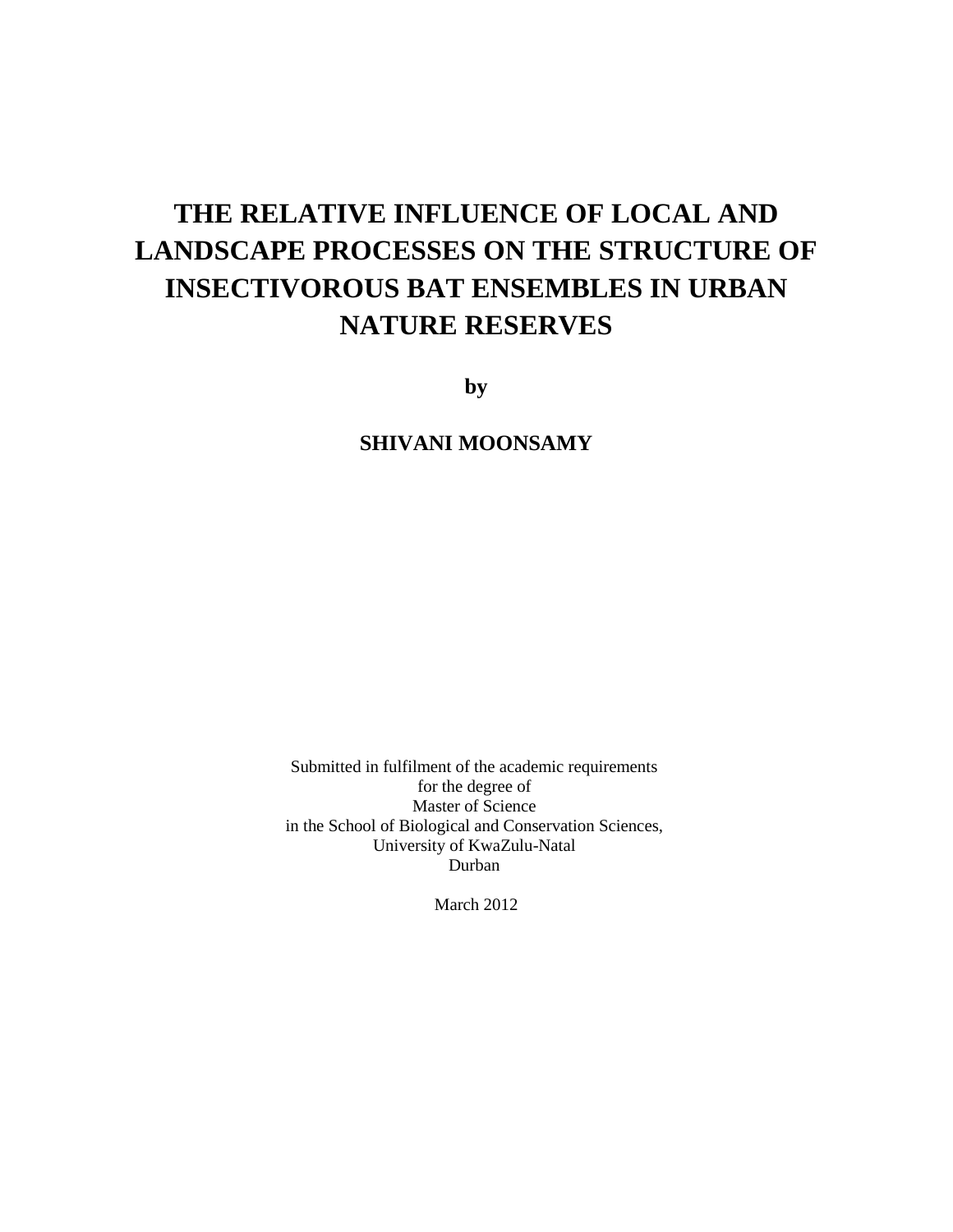# **ABSTRACT**

Urbanization is arguably the most damaging and rapidly expanding threat to biodiversity. The process of urbanization results in the fragmentation of natural habitat into patches that are disjunct and isolated from one another. Biogeography theory predicts that landscape processes, including fragment size and isolation, should predominate in species assembly. However, these predictions have not been tested on African bats in urban landscapes. Bats are important models for urban studies because they comprise more than a fifth of all mammals, and play vital roles as primary, secondary and tertiary consumers that support human-dominated ecosystems. Furthermore, there is evidence that local, biotic processes specifically competition and prey defences are important determinants of species composition patterns. In this study, I investigated the relative influence of local and landscape processes on the species composition patterns of insectivorous bat ensembles in Durban. Using active capture methods and passive monitoring, I sampled the insectivorous bat ensembles of eight nature reserves in Durban between 2008 and 2010. I used multivariate analyses to test predictions from biogeographic and climate hypotheses, and I used null model analyses to test predictions from competition and nestedness hypotheses to determine whether the bat richness patterns were significantly different from patterns expected by chance. Species richness estimators indicated that species inventories for ensembles were fairly complete (i.e. estimated species richness was not much larger than observed species richness). Multiple regression analyses showed that there was a significant parabolic relationship between species evenness and daily maximum temperature, and there was a significant negative relationship between relative activity and reserve shape. However, I found no evidence that competition influenced species composition patterns. Conversely, I found support for the nestedness hypothesis: species in species-poor ensembles were subsets of species in species-rich ensembles. Spearman rank correlation indicated that the degree of nestedness was significantly correlated with maximum temperature. My results suggest that in urban landscapes, abiotic processes operating at the landscape scale may be more important determinants of composition patterns of insectivorous bat species than biotic factors operating at a local scale. Furthermore, bat species that forage in cluttered habitats may not be able to persist in urban landscapes.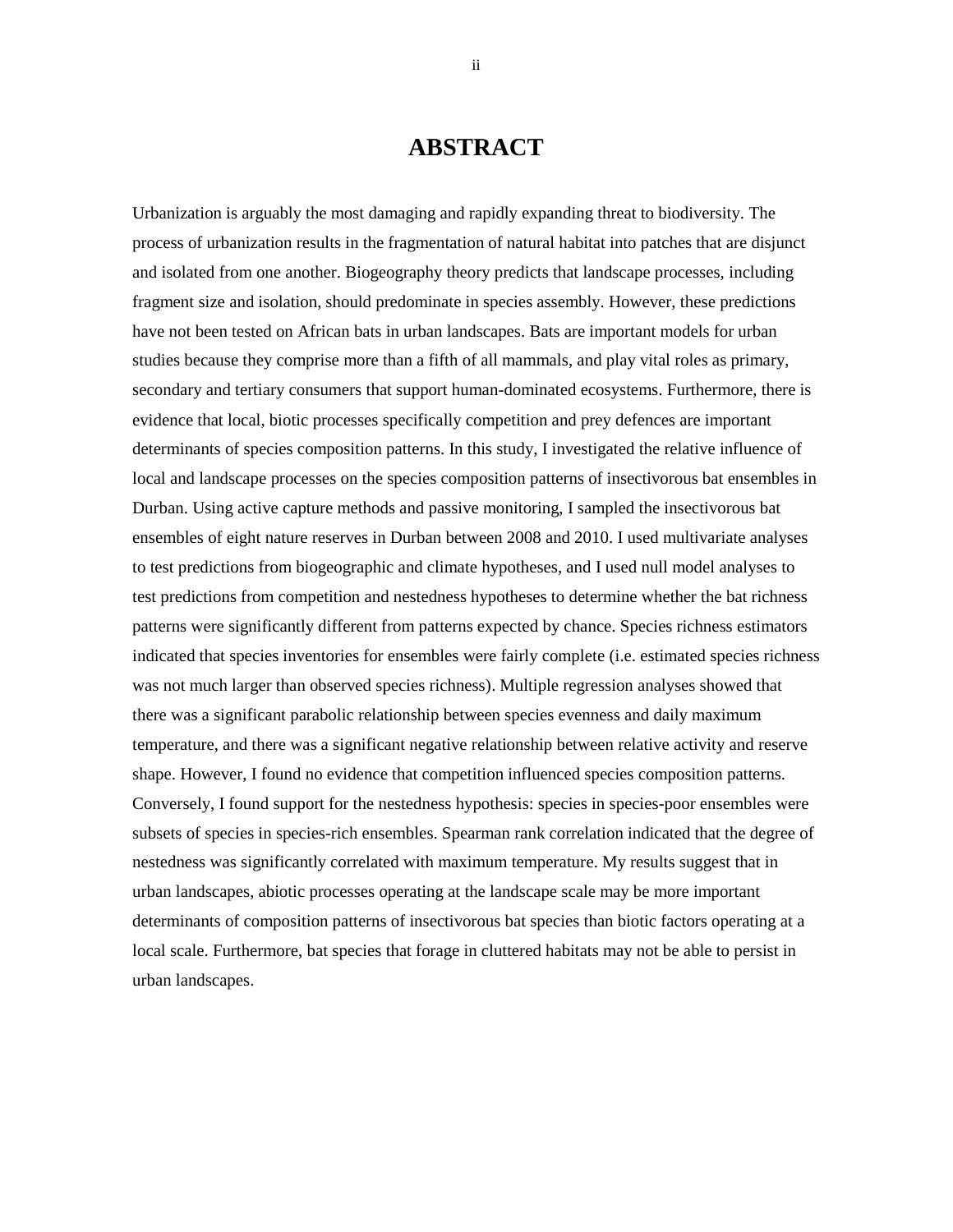### **PREFACE**

The experimental work described in this dissertation was carried out in the School of Biological and Conservation Sciences, University of KwaZulu-Natal, Durban, from January 2009 to March 2012, under the supervision of Dr M. Corrie Schoeman and Dr Robin L. Mackey.

These studies represent original work by the author and have not otherwise been submitted in any form for any degree or diploma to any tertiary institution. Where use has been made of the work of others it is duly acknowledged in the text.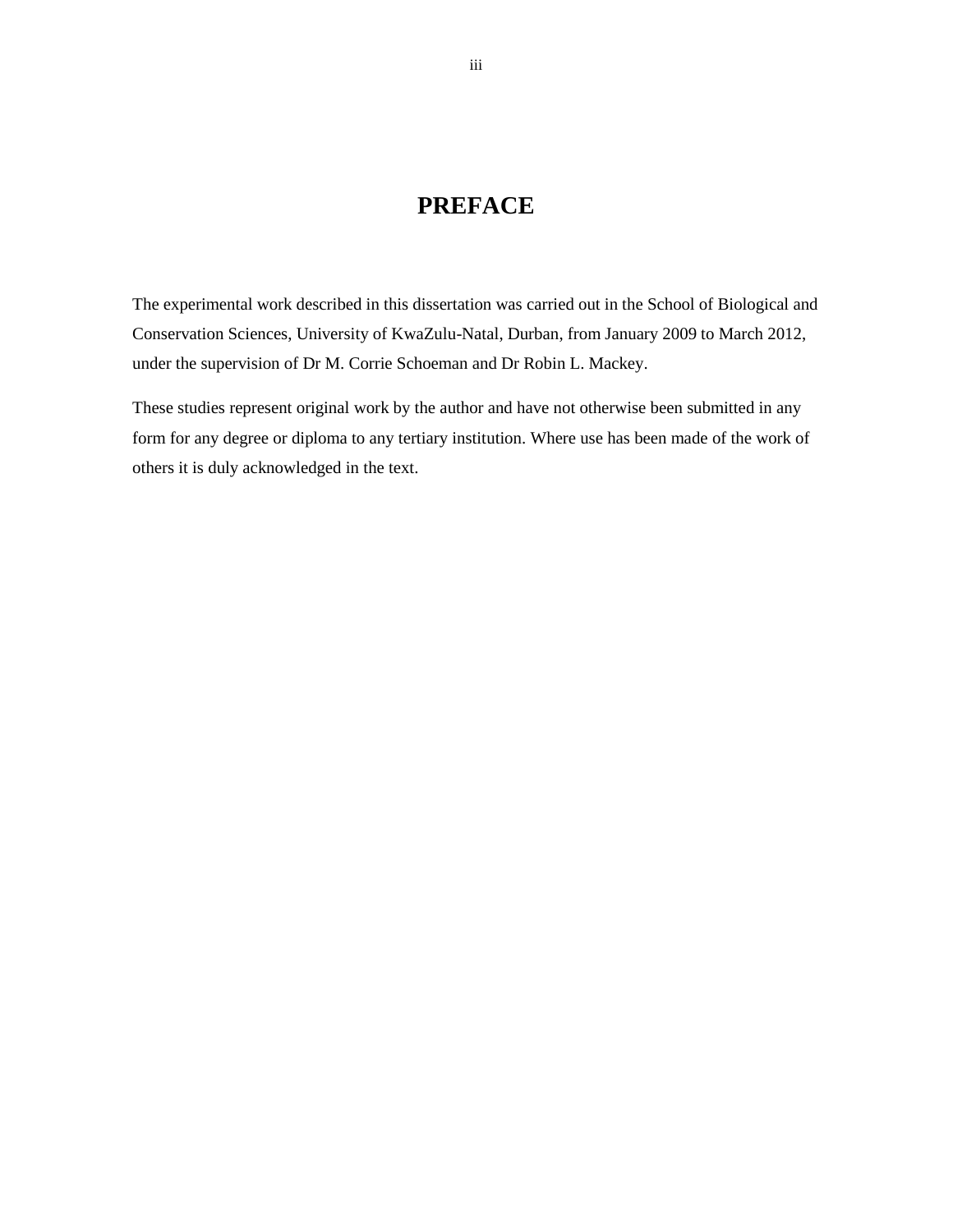# **DECLARATION – PLAGIARISM**

I, Shivani Moonsamy declare that

- 1. The research reported in this dissertation, except where otherwise indicated, is my original research.
- 2. This dissertation has not been submitted for any degree or examination at any other university.
- 3. This dissertation does not contain other persons" data, pictures, graphs or other information, unless specifically acknowledged as being sourced from other persons.
- 4. This dissertation does not contain other persons" writing, unless specifically acknowledged as being sourced from other researchers. Where other sources have been quoted, then:
	- a. Their words have been re-written but the general information attributed to them has been referenced.
	- b. Where their exact words have been used, then their writing has been placed in italics and inside quotation marks, and referenced.
- 5. This dissertation does not contain text, graphics or tables copied and pasted from the internet, unless specifically acknowledged, and the source being detailed in the dissertation and in the References section.

Signed: ........................................................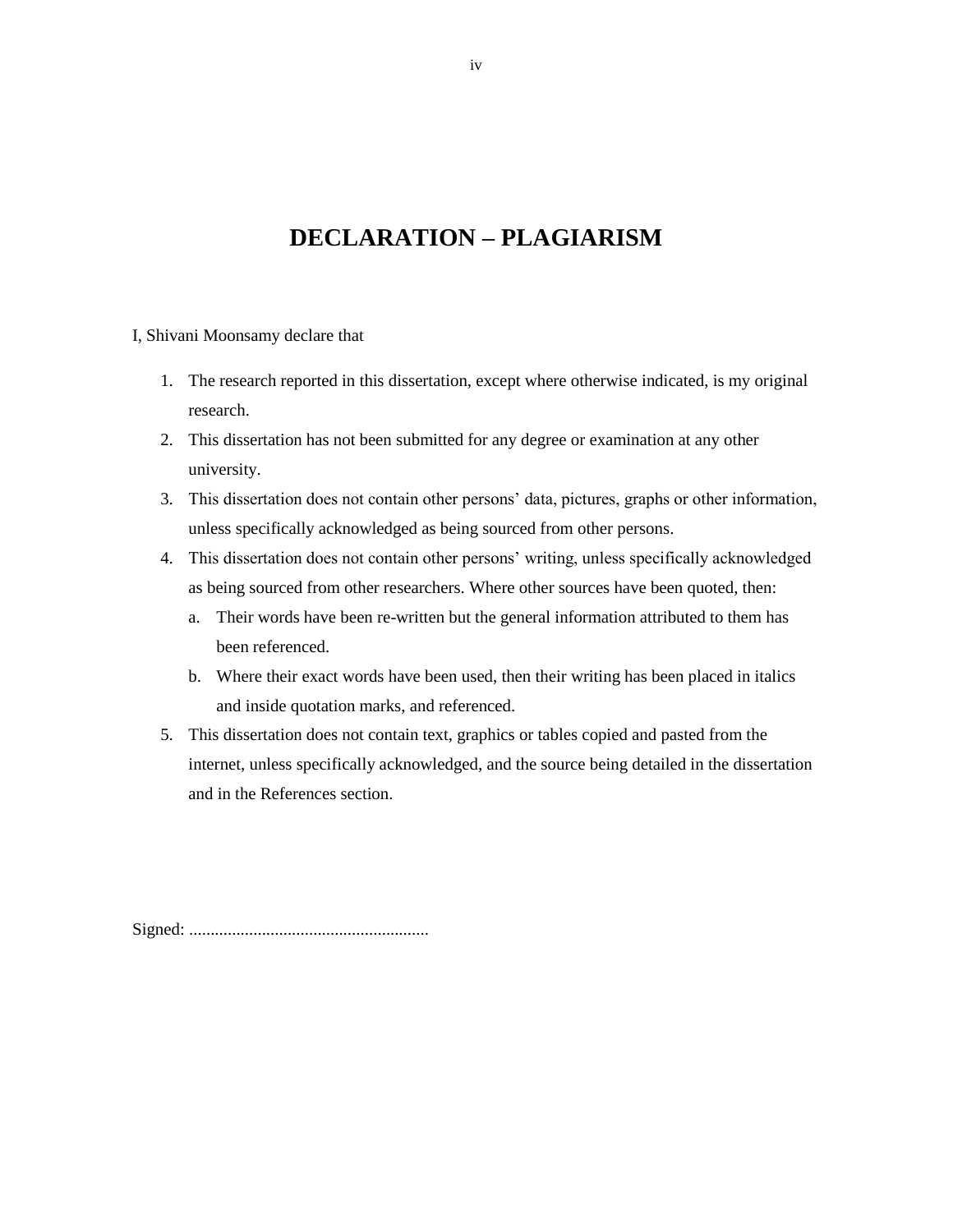# **CONTENTS**

| <b>TITLE PAGE</b>       | $\mathbf{i}$            |
|-------------------------|-------------------------|
| <b>ABSTRACT</b>         | $\overline{\mathbf{u}}$ |
| <b>PREFACE</b>          | iii                     |
| <b>DECLARATION</b>      | iv                      |
| <b>CONTENTS</b>         | V                       |
| <b>ACKNOWLEDGEMENTS</b> | viii                    |

### **CHAPTER 1**

| <b>INTRODUCTION</b>                                                                  | $\mathbf{1}$   |
|--------------------------------------------------------------------------------------|----------------|
| 1.1. Urbanization as a global issue                                                  | 1              |
| 1.2. The consequences of habitat fragmentation caused by urbanization                | $\mathbf{1}$   |
| 1.3. Bats as models for studies of the effects of urbanization on diversity patterns | 3              |
| 1.4. The relative influence of local and landscape processes on bat species          |                |
| composition patterns                                                                 | $\overline{4}$ |
| 1.4.1. Assembly rule models                                                          | 5              |
| 1.4.2. Climatic drivers of bat diversity: ambient-energy and                         |                |
| productivity hypotheses                                                              | 8              |
| 1.5. Study aims, objectives and predictions                                          | 8              |

### **CHAPTER 2**

| <b>METHODS</b>   |  |
|------------------|--|
| 2.1. Study sites |  |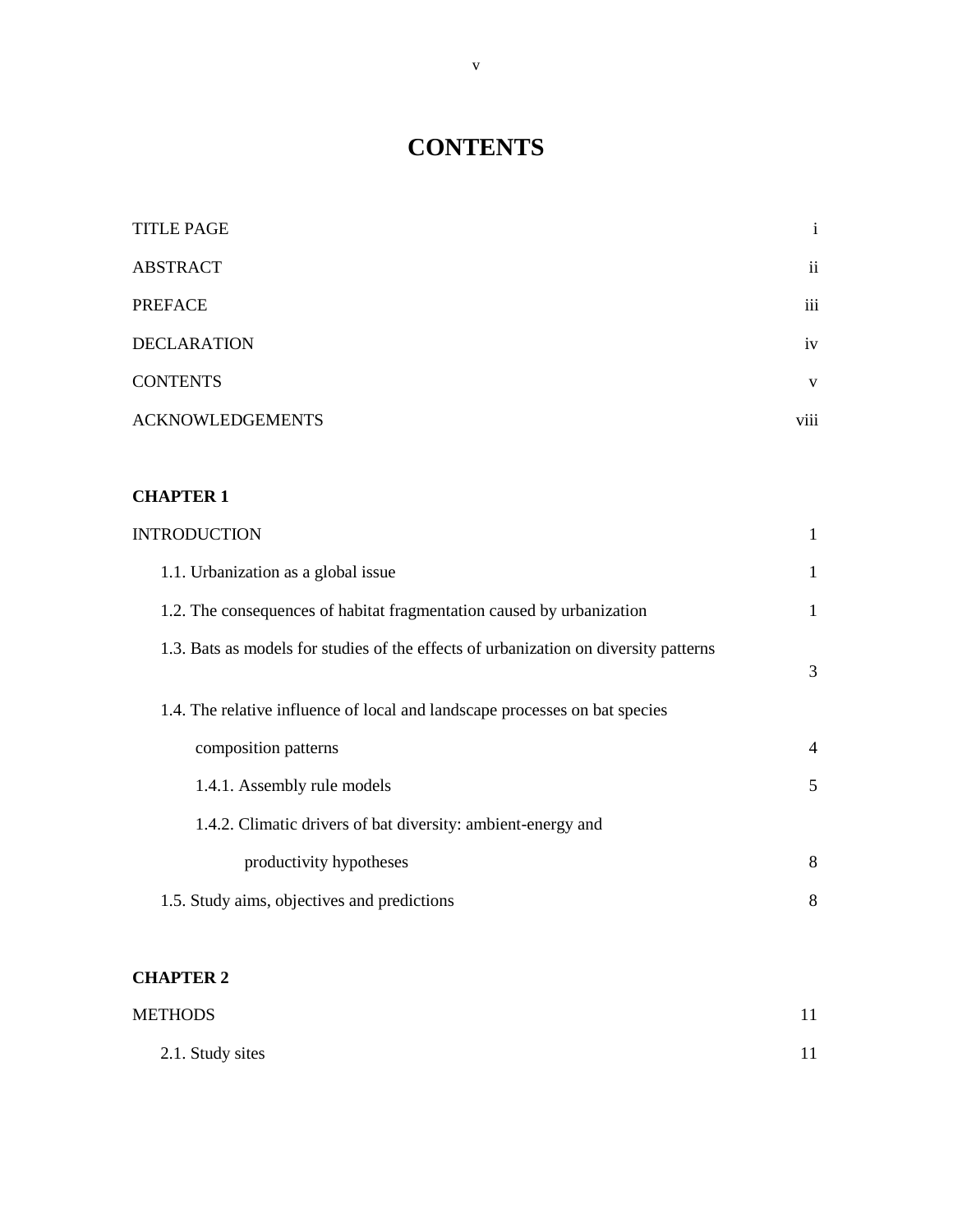| 2.2. Bat sampling                                                          | 13 |
|----------------------------------------------------------------------------|----|
| 2.2.1. Active sampling                                                     | 13 |
| 2.2.2. Passive echolocation monitoring                                     | 14 |
| 2.3. Assessing completeness of inventories, and comparing species richness |    |
| and diversity among ensembles                                              | 15 |
| 2.3.1. Sample-based rarefaction                                            | 15 |
| 2.3.2. Species richness estimators                                         | 15 |
| 2.3.3. Seasonal variation in species richness                              | 16 |
| 2.3.4. Relative activity                                                   | 17 |
| 2.3.5. Species diversity and evenness                                      | 18 |
| 2.4. The influence of abiotic processes on bat diversity                   | 18 |
| 2.4.1. Landscape processes                                                 | 18 |
| 2.4.2. Climatic processes                                                  | 19 |
| 2.5. Testing predictions from competition hypotheses                       | 20 |
| 2.5.1. Diamond's assembly rules                                            | 20 |
| 2.5.2. Niche limitation hypothesis                                         | 21 |
| 2.5.3. Monte Carlo randomisations                                          | 22 |
| 2.6. Testing predictions from the nestedness hypothesis                    | 22 |
| 2.6.1. Level of nestedness                                                 | 22 |
| 2.6.2. Landscape correlates of nestedness                                  | 23 |

### **CHAPTER 3**

| <b>RESULTS</b>                                                  |  |
|-----------------------------------------------------------------|--|
| 3.1. Species diversity patterns                                 |  |
| 3.1.1. Species richness and completeness of species inventories |  |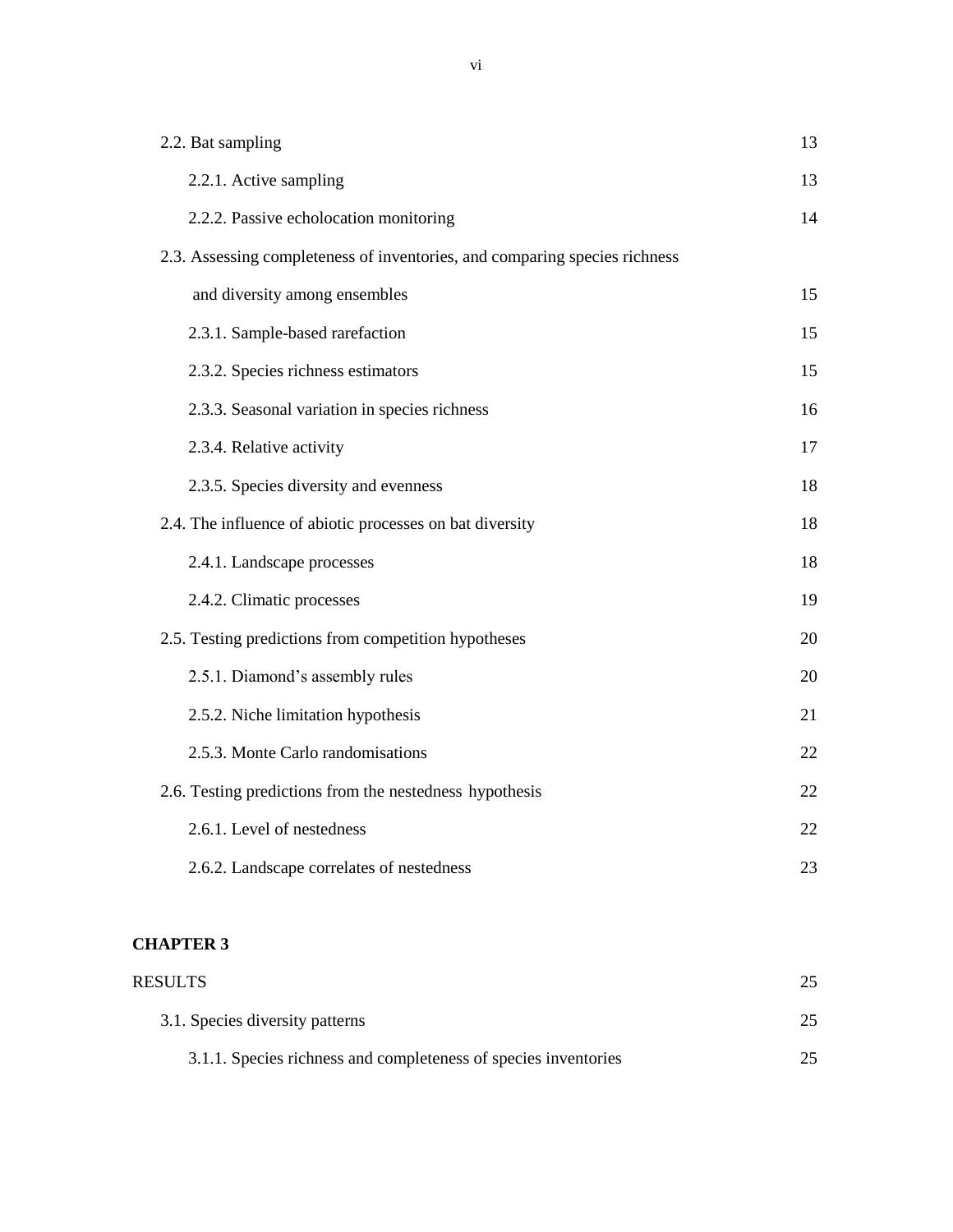| 3.1.2. Relative activity                                           | 31 |
|--------------------------------------------------------------------|----|
| 3.1.3. Diversity and evenness                                      | 34 |
| 3.2. Influence of abiotic processes                                | 35 |
| 3.2.1. Landscape characteristics of nature reserves                | 35 |
| 3.2.2. The influence of landscape processes on bat diversity       | 36 |
| 3.2.3. Predictions from ambient-energy and productivity hypotheses | 37 |
| 3.3. Predictions from competition hypotheses                       | 39 |
| 3.4. Predictions from nestedness hypothesis                        | 40 |

### **CHAPTER 4**

| <b>DISCUSSION</b>                                                                | 41 |
|----------------------------------------------------------------------------------|----|
| 4.1. Insectivorous bat species richness in the Durban landscape                  | 41 |
| 4.2. Seasonal and nightly patterns of bat diversity                              | 42 |
| 4.3. The influence of landscape process on the diversity of urban bat ensembles  | 43 |
| 4.4. The influence of climatic processes on the diversity of urban bat ensembles | 45 |
| 4.5. The influence of competition on species composition patterns of             |    |
| urban bat ensembles                                                              | 45 |
| 4.6. Support for the nestedness hypothesis                                       | 47 |
| 4.7. Caveats and future studies                                                  | 48 |
| 4.8. Conclusions                                                                 | 49 |
|                                                                                  |    |

### **REFERENCES** 51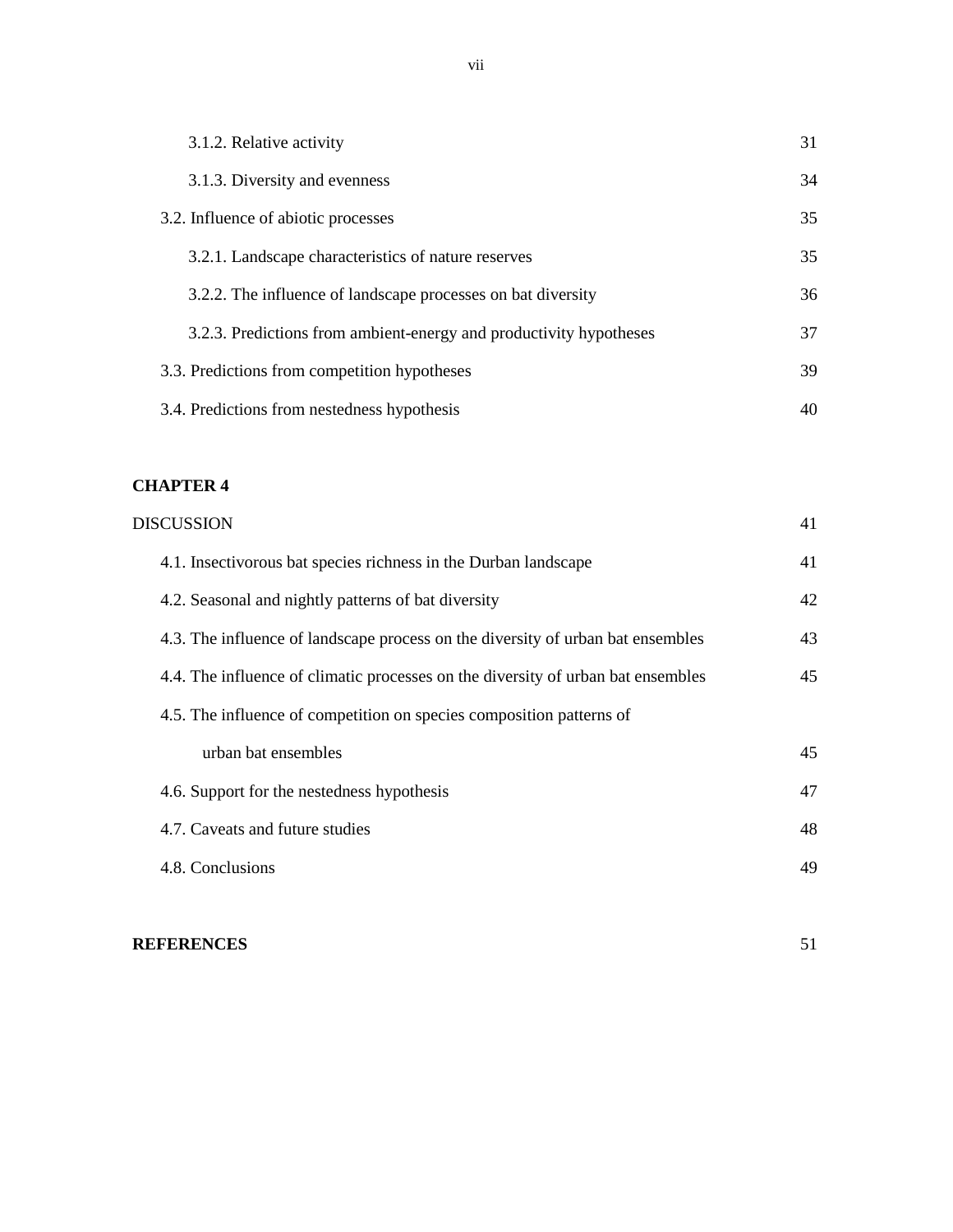## **ACKNOWLEDGEMENTS**

I thank the National Research Foundation for funding my research. I thank Ezemvelo KZN Wildlife for allowing me to conduct my research in their reserves, and the managers of Kenneth Stainbank, New Germany, Umbogavango, Beachwood Mangroves, Hazelmere, Springside, Paradise Valley and Kranztkloof nature reserves for their cooperation. Thanks to Mr Alistair McInnes of the Environmental Planning and Climate Protection department of the eThekwini Municipality for providing me with GIS maps and information about DMOSS.I sincerely thank the numerous field assistants for sacrificing their time and for cooperating with my "no nonsense" attitude in the field.

I thank my co-supervisor Dr Robin Mackey for your guidance and advice throughout my study. To my supervisor, Dr Corrie Schoeman, I am sincerely grateful for your patience, support and guidance throughout my postgraduate studies. Your passion and dedication to scientific research has been an inspiration. Thank you for teaching me how to think laterally and for making me more 'thick skinned'. I could not have asked for a better supervisor.

I thank my colleagues Samantha Naidoo, Kirby Waddington and Gwenaelle Delcros for their help and support, as well as for making my day to day postgraduate experience enjoyable. Sam, I am extremely thankful for having shared my entire postgrad experience with you. You have been a wonderful motivator, friend and confidant, and have gone out of your way to help me on numerous occasions. For this I am truly grateful. Thank you also for turning your car into a 4X4 for my fieldwork.

Elton Moodley, thank you for your constant motivation, support and advice. I am forever grateful to you for helping me stay focussed on my goal, and for always shining a positive light on difficult situations. Sarisha Perumal, Santhuri Naidoo and Natasha Govender, thank you for your endless support, and the many laughs that brightened up my dull moments.

Finally, to my family, thank you for your love, understanding and patience throughout my studies. Dineshree, I thank you for going out of your way to provide me with transport whenever it was needed. Dad, I thank you for giving me the opportunity to further my education, and for always motivating me to do my best. Mum, I am truly grateful for the support and encouragement you gave me, even on your darkest days. I know you would have been proud of me.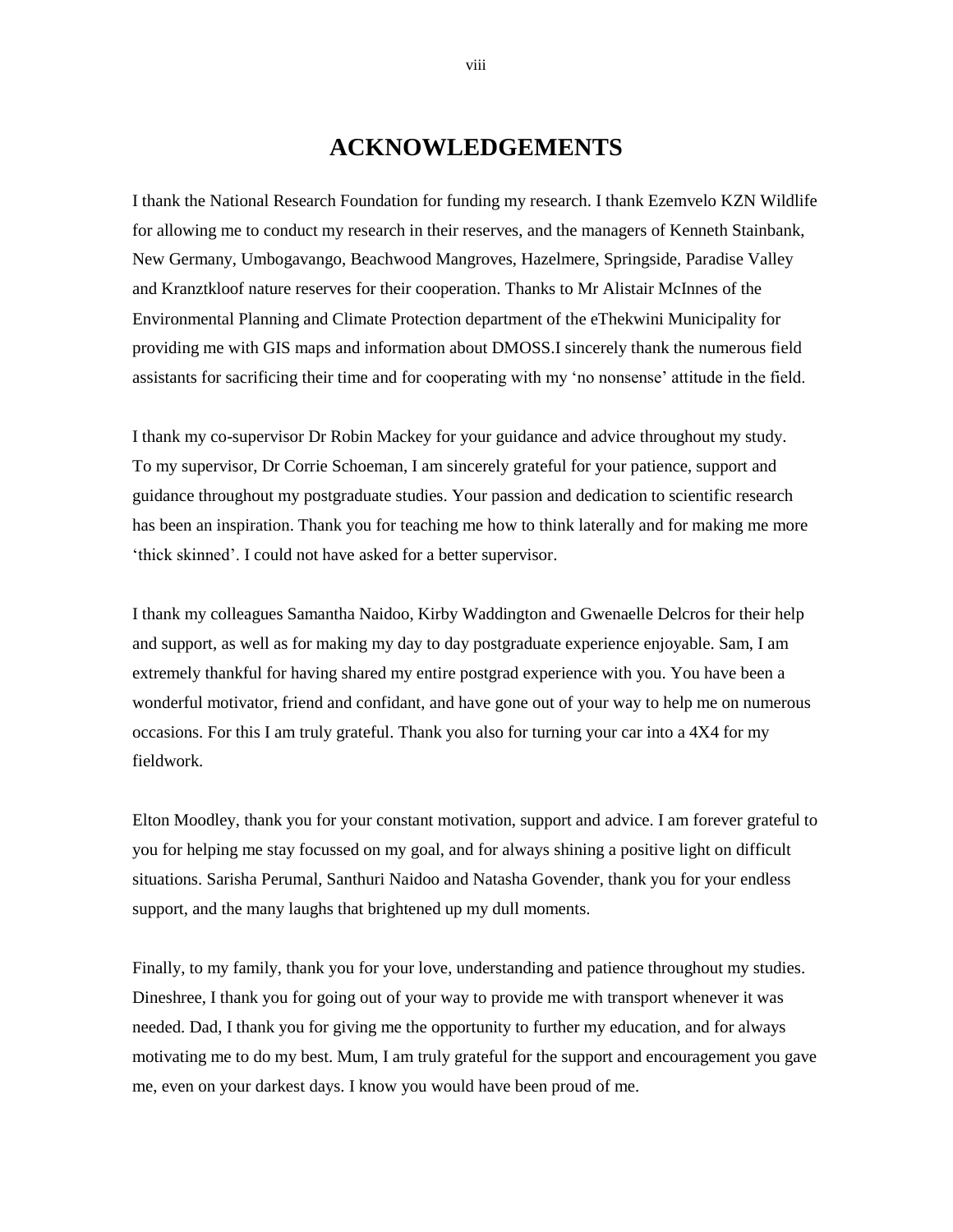# **CHAPTER 1**

### **INTRODUCTION**

#### 1.1. Urbanization as a global issue

As the world"s population becomes increasingly concentrated in cities, urbanized areas have become the most rapidly expanding habitat type worldwide (Grimm et al., 2008). In 2008, 3.3 billion people (more than half of the world"s population) were living in towns and cities. The United Nations (2010) predicts that by the year 2030, this will increase to almost 5 billion. The increasing urban population, coupled with the expansion of technology has led to drastic environmental modification (Vitousek et al., 1997). The expansion of cities and towns results in the conversion of natural ecosystems to urban landscapes (Niemelä, 1999a). Recent studies indicate that anthropogenically modified ecosystems occupy a larger proportion of the Earth"s terrestrial surface than do natural ecosystems (Vitousek at al., 1997; Sanderson et al., 2002; Mittermeier et al., 2003; Foley et al., 2005).

#### 1.2. The consequences of habitat fragmentation caused by urbanization

The growing human population in urban landscapes directly influences biodiversity through habitat fragmentation (Bryant, 2006; Kowarik, 2011). Urban development results in the creation of fragments of natural habitat that are disjunct from one another, resulting in a patchy landscape (Forman and Godron, 1986; Collinge, 1996). These fragments differ in size and shape, and are surrounded by man-made features such as buildings and roads (Dickman, 1987). Due to the similarity between urban habitat fragments and oceanic islands, habitat fragmentation is often investigated within the framework of island biogeography (MacArthur and Wilson, 1967). The theory predicts that an island"s (fragment"s) species richness depends on the area of the island (fragment) and the distance to source populations (i.e. distance to the mainland) (McArthur and Wilson, 1967). Urban habitat fragments differ from true islands in that generally there is no distinct mainland serving as a source area and the matrix surrounding the habitat fragments may not be as difficult to cross as water surrounding an oceanic island. Fragments are often connected by rivers, streams and other types of vegetated corridors, thereby facilitating species dispersal (Niemelä,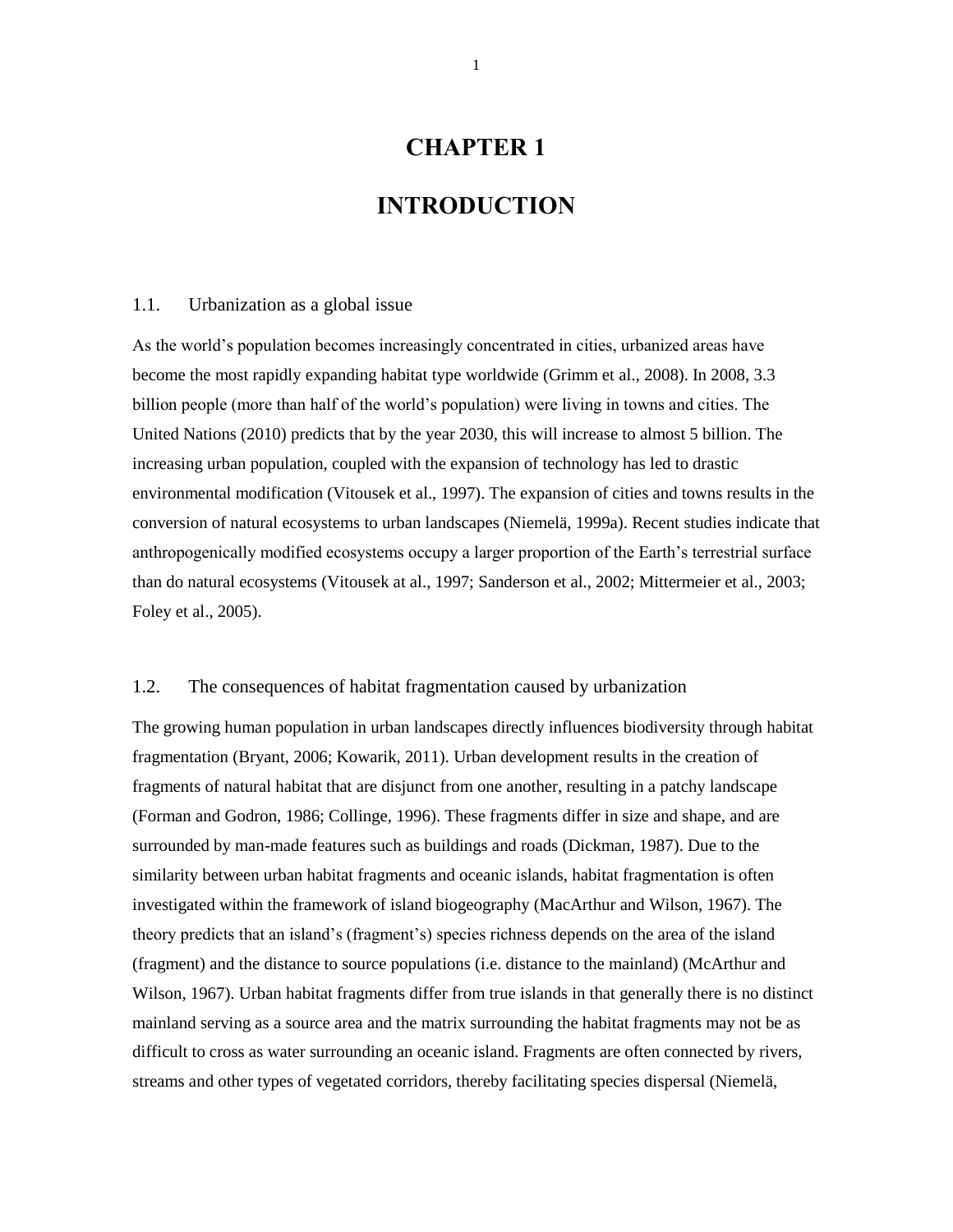1999b). However, area, shape and isolation of fragments are considered to be the main factors that

play a role in the maintenance and variation of biodiversity in fragments in urban landscapes (Forman and Godron, 1986).

The species-area relationship predicts that the number of species on an island is directly proportional to the area of the island (McArthur and Wilson, 1967). This is because smaller populations are found on smaller islands, thus increasing the risk of a species of going extinct (McArthur and Wilson, 1967). Based on the species-area relationship, larger fragments are assumed to have greater species richness and diversity than smaller fragments (Faeth et al., 2011). However, results from studies that have investigated the relationship between fragment area and species richness in urban landscapes have been equivocal (Law et al., 1999; Fernandez-Juricic, 2004; Loayza and Loiselle, 2009). Some studies have found a positive relationship between fragment size and species richness of bats (Law et al., 1999) and birds (Fernandez-Juricic, 2004; Cornelis and Hermy, 2004), while other studies have observed no relationship between fragment size and species richness of bats (Bernard and Fenton, 2007; Lesinski et al., 2007). Therefore, for animals such as bats and birds, which are similar in terms of habitat requirements, reserve size either positively influences species richness or has no influence on species richness. Cornelis and Hermy (2004) also found positive correlations between fragment size and butterfly and amphibian species richness, indicating that the positive relationship between fragment size and species richness can be applied to a wide range of taxa. Falkner and Stohlgren (1997) found that small fragments harbour a larger number of unique species than larger fragments.

The size of a fragment also determines the proportion of edge habitat in the fragment (Collinge, 1996), which may influence the structure of communities within the fragment (Forman and Godron, 1986). The proportion of edge habitat in a fragment is principally linked to the shape of the fragment (Forman and Godron, 1986); therefore, fragment size is closely linked with fragment shape. In oceanic systems, species richness is thought to be higher on long narrow islands that are perpendicular to the dispersal paths of organisms than similar islands oriented parallel to the dispersal paths of organisms, because perpendicular islands are expected to intercept more species (Game, 1980). Forman and Godron (1986) predicted that these interception effects would apply to terrestrial habitat patches; however there have been no studies to support this, probably because the matrix surrounding these habitat patches is not as difficult to cross as water surrounding an oceanic island. Apart from interception effects, fragment shape influences community structure within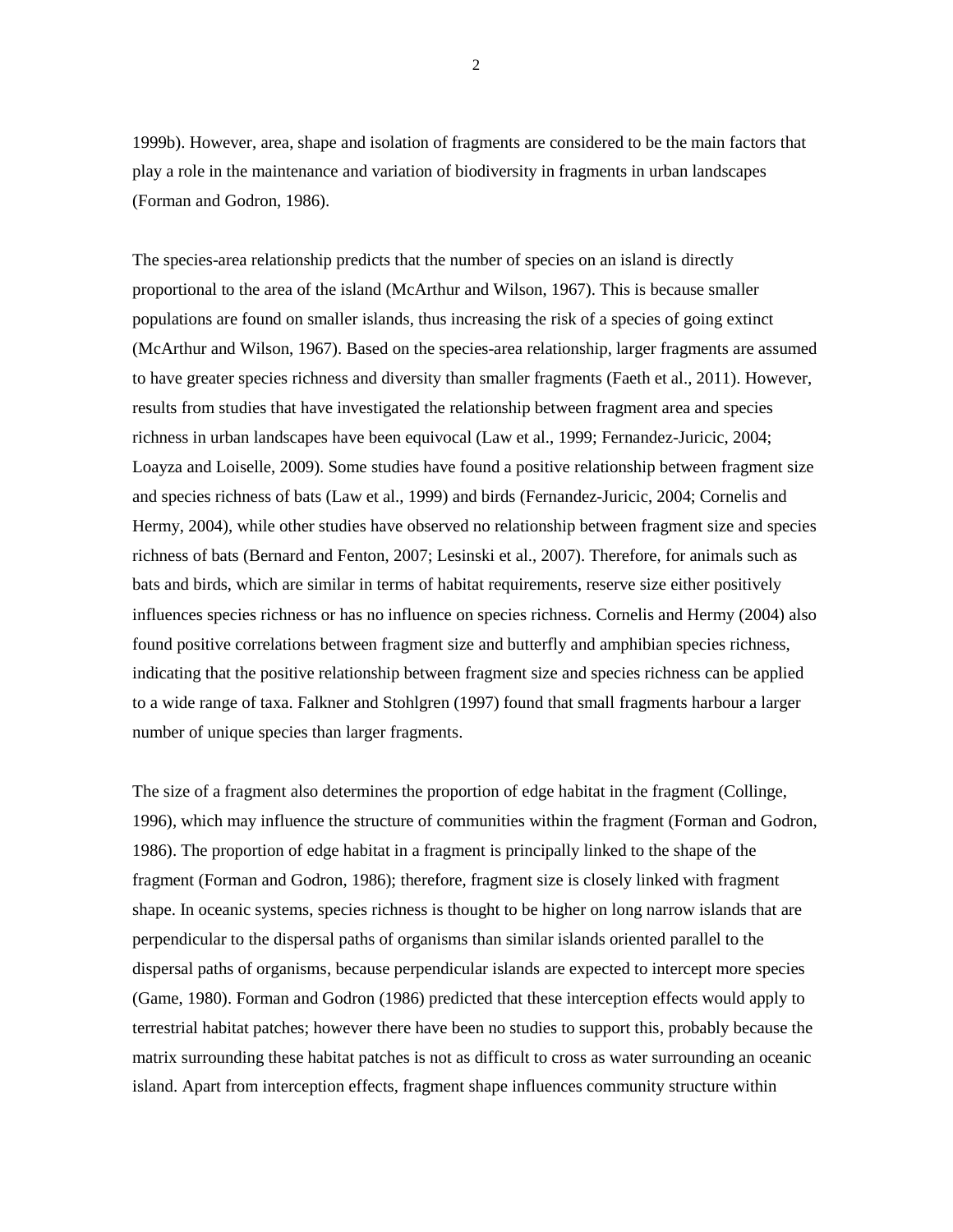patches through edge effects (Forman and Godron, 1986). Edge effects are defined as the ratio of edges to reserve area (Kunin, 1997). The shape of a habitat fragment influences the extent to which the edge effects permeate the interior of the habitat (Collinge, 1996). For example, fragments with low interior-to-edge ratios typically support species that are more adapted to edge habitats, while circular patches with high interior-to-edge ratios support more species that are adapted to the interior habitats (Gutzwiller and Anderson, 1992). Furthermore, colonization rates are generally higher in fragments with more complex than compact shapes (Game, 1980; Collinge, 1996). Fragments with complex shapes have a greater proportion of edge, thus increasing the chance of the fragment being encountered by an individual (Collinge, 1996).

Fragment isolation influences local communities by reducing immigration and emigration of species into and out of fragments (Bennet and Saunders, 2010). In urban landscapes, isolation is controlled by the distance between fragments as well as by the effect of human land-use on the ability of organisms to disperse through the landscape (Bennet and Saunders, 2010). Species richness is predicted to be lower in fragments that are more isolated, due, in part, to dispersal limitations (Faeth et al., 2011). Isolation affects the movement of organisms in several ways including movement between foraging, breeding and roosting sites (Bennet and Saunders, 2010). Species sensitivity to isolation depends on their type of movement (Bennet and Saunders, 2010). Species with high dispersal abilities are less affected by isolation because they can move easily between fragments (Hanksi and Ovaskainen, 2000). Therefore, volant taxa such as birds and bats are presumably less limited by isolation (Shafer, 1997). However, some studies have shown that despite their volancy, certain species of birds (Fernandez-Juricic, 2004) and bats (Meyer and Kalko, 2008) are negatively influenced by fragment isolation.

#### 1.3. Bats as models for studies of the effects of urbanization on diversity patterns

Bats comprise a fifth of all mammal species and exhibit the highest trophic diversity among mammals (Simmons, 2005). They are distributed worldwide (Jones and Rydell, 2004) and play important roles in seed dispersal, pollination and predator-prey interactions in natural and anthropogenically-modified ecosystems (Dumont, 2004; Jones and Rydell, 2004). Importantly, they have slow reproductive output, long life spans, and stable population structure (Findley, 1993; Racey and Entwistle, 2004). Furthermore, when environmental conditions are not conducive to breeding, bats may sacrifice reproduction in favour of somatic maintenance (Barclay et al., 2004).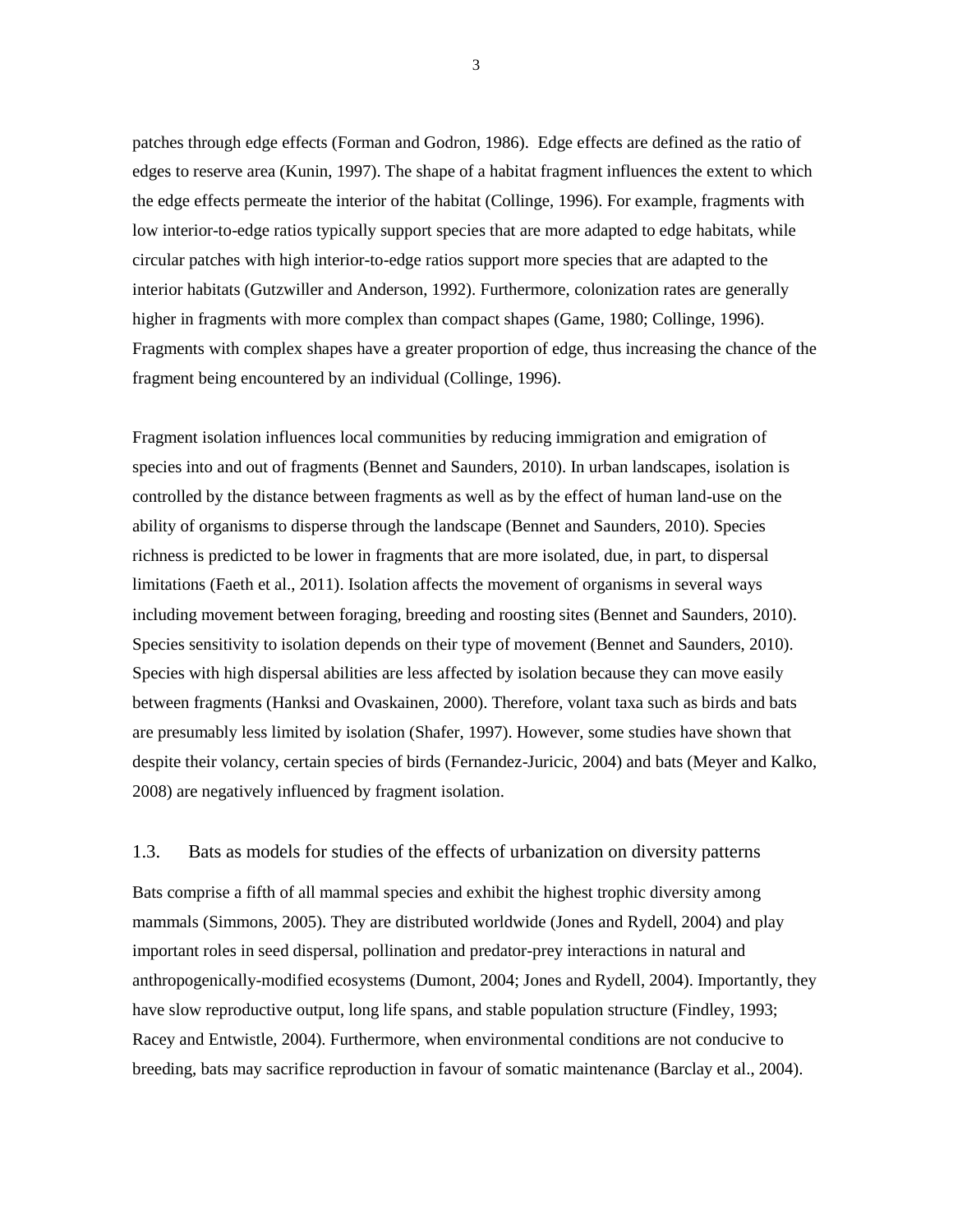Therefore habitat change can have dramatic effects on bat populations, making bats good indicators of habitat quality and effects of urbanization (Jones et al., 2009). Bats are thus an ideal study group for studies of urban community ecology.

Over the past several decades, bat populations have declined globally, partly due to habitat loss associated with urbanization (Mickelburgh et al., 2002). The natural roost sites of many species, particularly trees with hollows, are seldom present in urban areas (van der Ree and McCarthy, 2005). In addition, urbanization negatively impacts insect abundance (Kalcounis-Rueppell et al., 2007) through habitat loss and pollution, thus negatively influencing the availability of prey to insectivorous bats (Kurta and Teramino, 1992; Ghert and Chelsvig, 2003; 2004; Avila-Flores and Fenton, 2005). Studies that have examined the use of urban areas by bats have found that bats are more often associated with forested and riparian areas within cities, than residential, commercial or industrial areas (Gaisler et al., 1998; Gehrt and Chelsvig, 2003; Duchamp et al., 2004; Sparks et al., 2005, Jung and Kalko, 2010; 2011).

Urban areas are characterized by high population densities and large amounts of human features. Most studies have found that the species richness, abundance and activity of bat communities in urban areas is generally lower than in rural areas (Kurta and Teramino, 1992; Walsh and Harris, 1996; Vaughan et al., 1997; Gaisler et al., 1998; Hourigan et al., 2006; 2010; Jung and Kalko, 2011). In addition, urban bat communities are also often dominated by a few abundant species that are well adapted to urbanization (Kurta and Teramino, 1992; Ulrey et al., 2005; Jung and Kalko, 2011). These species can utilise the roosting and foraging opportunities provided by urban habitats (Gehrt and Chelsvig, 2003; Johnson et al., 2008; Jung and Kalko, 2010), for example roosts in buildings (Fenton, 1997; Duchamp et al., 2004) and insects that are attracted to streetlights (Acharya and Fenton, 1999; Rydell, 1992; Jung and Kalko, 2010).

# 1.4. The relative influence of local and landscape processes on bat species composition patterns

On a local scale, the evolution of assemblages can be seen as a multi-layered, multi-stage process that begins with a regional species pool (Morin, 1999). Before establishing themselves as members of an assemblage, species from the regional pool must pass through a series of abiotic and biotic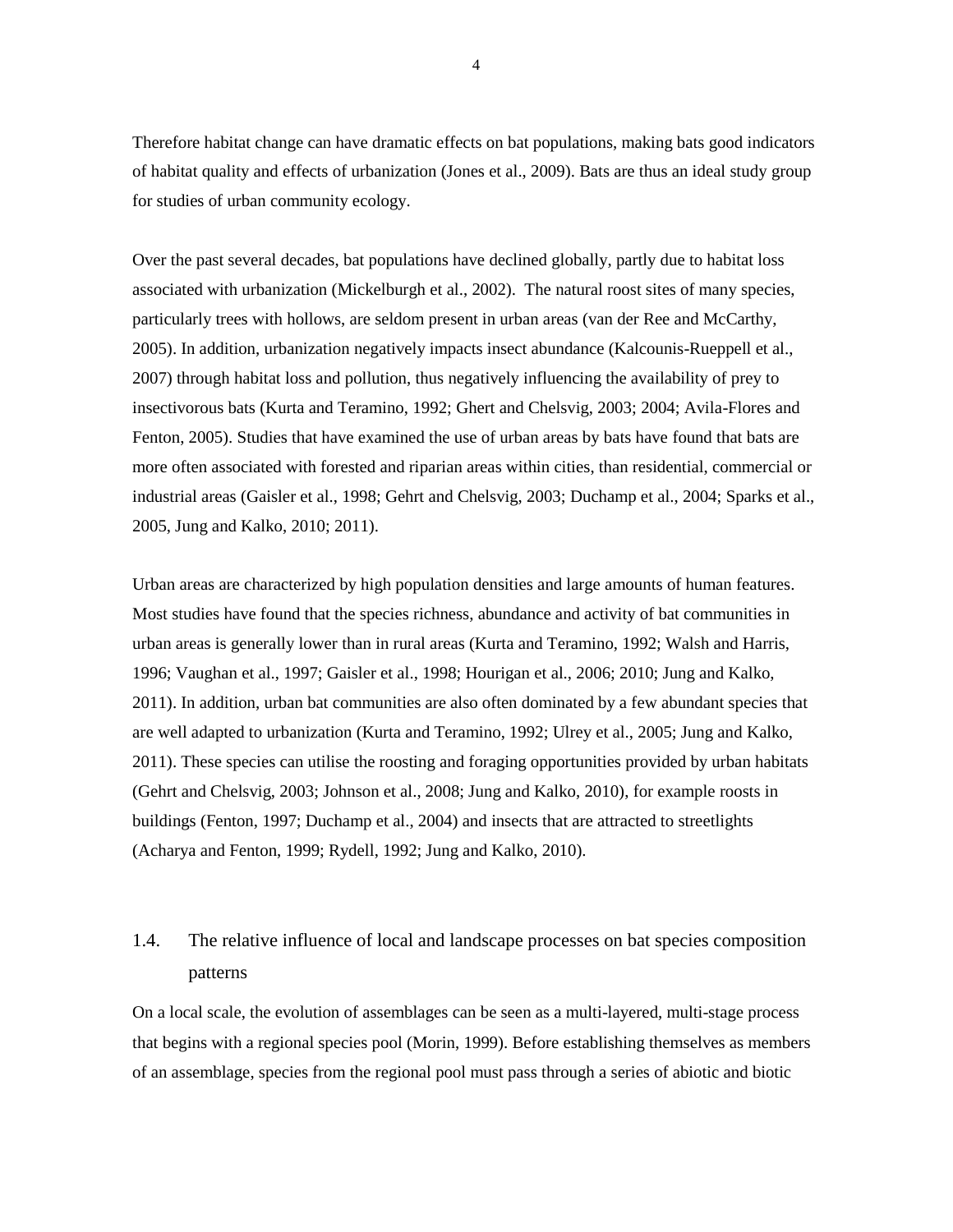environmental filters (Morin, 1999), which operate on different spatial and temporal scales (Angermeier and Winston, 1998). At a landscape spatial scale (Holt, 1993), landscape processes such as habitat type, size, shape and connectivity (MacArthur and Wilson, 1967; Hanski, 1998; see section 1.2.), and ecological processes such as geology, size and climate of the region (Huston, 1999) operate. For example, if the climate of the region is changing or habitats are shrinking, species lacking suitable dispersal abilities and physiological adaptations will be filtered out.

After passing through these landscape filters, abiotic and biotic processes operating at a local scale determine if the species from the regional species pool become members of assemblages. For example, species must be able to adapt to the abiotic conditions of the particular area(Schluter and Ricklefs, 1993). For example, if species cannot tolerate the temperature, rainfall, altitude, etc., and adapt to resource availability and variability, they will be filtered out. At the same time, organisms must survive interactions with other species (i.e. biotic processes), including interspecific competition, predation and parasitism, to persist in local assemblages (Schluter and Ricklefs, 1993). Biotic filters should play important roles for organisms such as bats that live life in the slow lane i.e. their reproductive output is short, and their life span is long (Barclay and Harder, 2003). This suggests that bats perceive the environment as fairly stable (Findley, 1993; Schoeman and Jacobs, 2008; 2011).

#### 1.4.1. Assembly rule models

There are several "assembly rule models" that attempt to identify non-random patterns in the species composition of communities and the underlying deterministic mechanisms responsible for these patterns. These include Diamond"s (1975) assembly rules, the niche limitation hypothesis (Wilson et al., 1987) and nestedness (Patterson, 1987).

Diamond (1975) proposed that interspecific competition is the principal driver of animal communities. He suggested that species composition is structured by interspecific competition through the following seven rules:

- 1. From a group of related species, only certain combinations of species can exist in nature.
- 2. Permissible combinations prevent invasions from species that would transform them into forbidden combinations.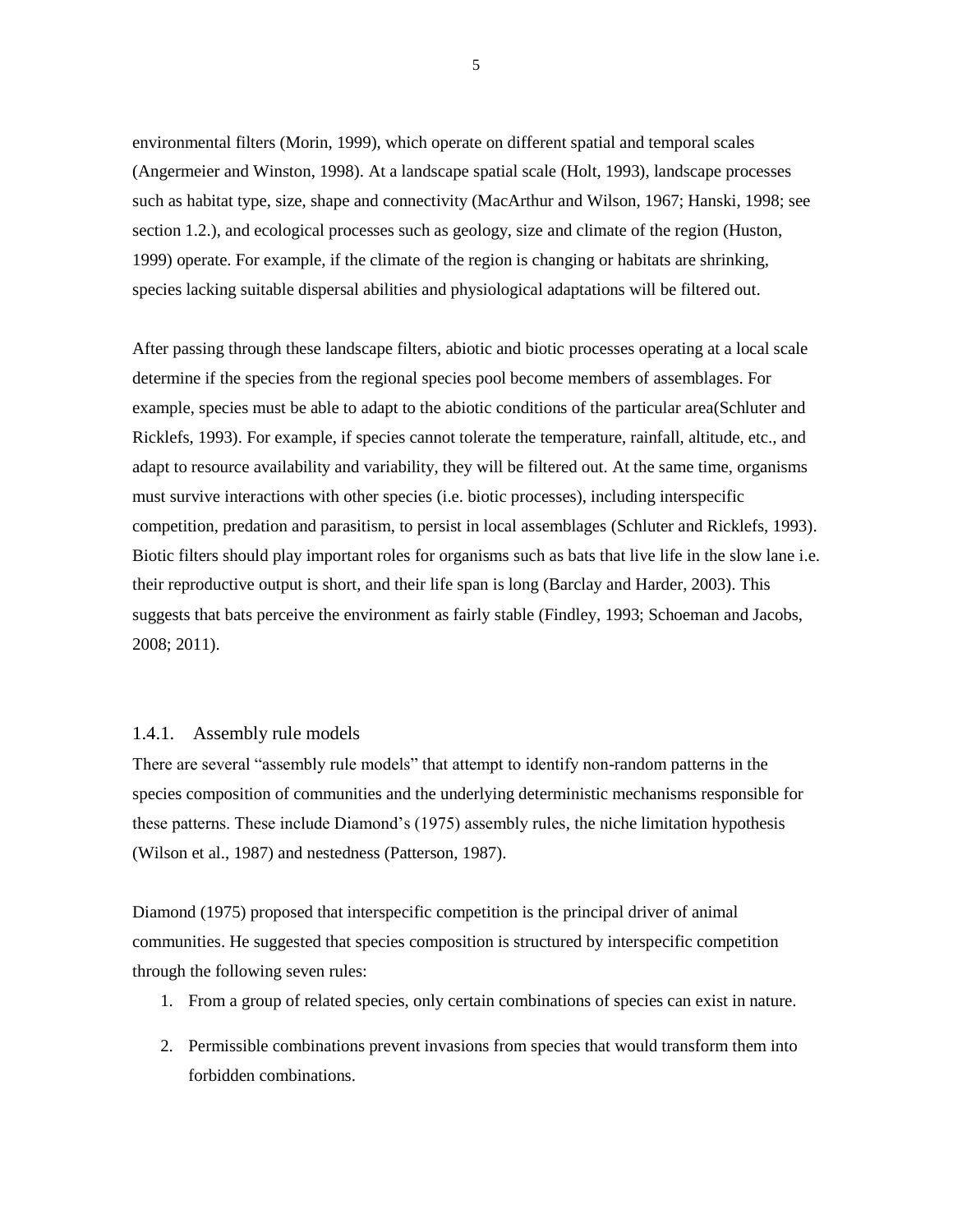- 3. Combinations that are stable on large or species-rich islands may be unstable on small or species-poor islands.
- 4. Combinations on small or species-poor islands may resist invaders that would be incorporated on larger or more species-rich islands.
- 5. Some species combinations never exist.
- 6. Some pairs of species may form unstable combinations by themselves, but form part of stable larger combinations.
- 7. Some combinations composed entirely of stable sub-combinations are themselves unstable.

Powerful null models (Gotelli and Graves, 1996) have been developed to test Diamond"s assembly rules (Schluter, 1984; Stone and Roberts, 1990; Gotelli and Entsminger, 2005). Gotelli and McCabe (2002) employed a meta-analysis on 96 assemblages of plants, ants, non-volant mammals, birds and bats and found that the majority exhibited non-random patterns of species composition that are consistent with certain of Diamond"s (1975) assembly rules. Conversely, Meyer and Kalko (2008) did not find strong evidence that bat assemblages on land-bridge islands in Gatún Lake, Panama, were highly structured by negative interspecific interactions. However, no studies have tested the predictions of Diamond"s (1975) assembly rules on bat assemblages in urban landscapes.

The niche limitation hypothesis also invokes competition as the structuring mechanism underlying community assembly. This hypothesis predicts that if the number of species within an assemblage or guild is limited by competition, then the variance of species richness among sites in a similar landscape should be unusually small (Wilson et al., 1987). Niche limitation implies that the availability of resources limits the number of available niches (MacArthur and Levins, 1967), and that once the available resources are fully exploited there are no longer any niches available for potential colonizing species (Palmer and van der Maarel, 1995). Although previous studies have found little support for the predictions of the niche limitation hypothesis (Schoeman, 2006; Meyer and Kalko, 2008), this hypothesis has not been tested on the species richness patterns of bat assemblages in urban landscapes.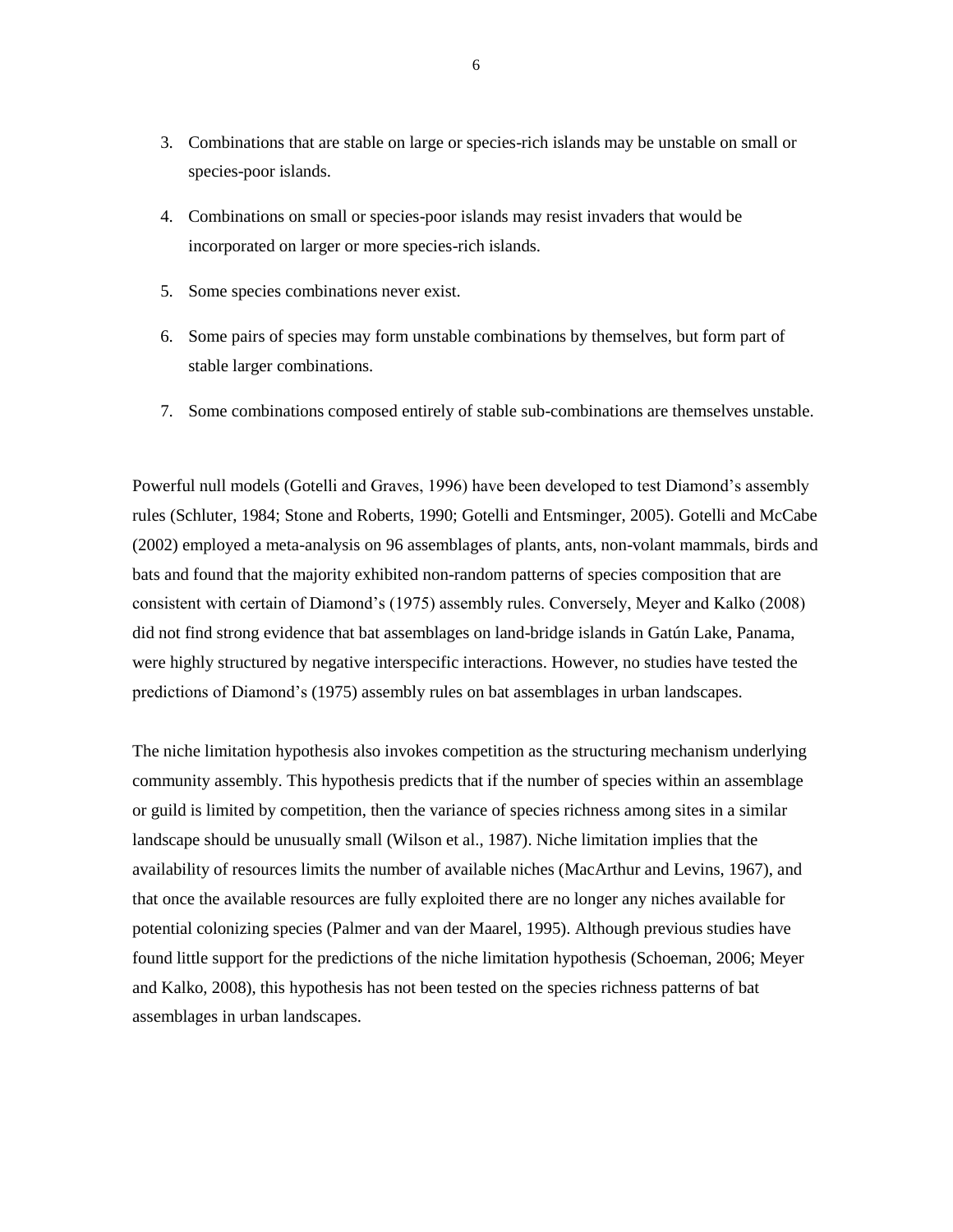Competition may be more likely to influence coexisting bat species at the functional group level rather than the ensemble level. Species in functional groups are more likely to interact with each other, and therefore exhibit non-random patterns in relation to each other, than with members of other functional groups (Kingston et al., 2000; Schoeman and Jacobs, 2008; 2011). Based on the adaptive complex of size, wing morphology and echolocation, sympatric insectivorous bats can be grouped into three distinct functional foraging groups: open-air bats, clutter-edge bats, and clutter bats (Schnitzler and Kalko, 2001).Open-air bats forage high above the ground and far from insects, clutter-edge bats forage near the edges of vegetation or in gaps within vegetation, and clutter bats forage very close to vegetation or the ground (Schnitzler and Kalko, 2001). Schoeman and Waddington (2011) found that non-random patterns of morphology suggesting the influence of competition on urban bat ensembles were more apparent at the functional group level, specifically among open-air bats, than at the ensemble level. However, no studies have tested the predictions of Diamond"s (1975) assembly rules or the niche limitation hypothesis on bat ensembles in urban landscapes.

In contrast to Diamond"s (1975) assembly rules and the niche limitation hypothesis, the nestedness hypothesis (Patterson, 1987) does not rely on competition as an underlying mechanism. According to the nestedness hypothesis, assemblages in archipelagos and fragmented systems, exhibit nested distributions such that species in species-poor assemblages are specific subsets of species from species-rich assemblages, rather than a random draw of the species found in the regional species pool (Patterson, 1990; Wright et al., 1998). Patterns of nestedness may arise as a result of extinction, colonization, disturbance, habitat structure, and niche structure (Wright et al., 1998). Nestedness is particularly common in extinction-dominated systems, such as land-bridge islands and habitat fragments that are undergoing faunal relaxation (Patterson and Atmar, 1986; Wright et al., 1998). Systems that are undergoing faunal relaxation are those in which the same species are lost from each island/fragment in the same order, predicted by their vulnerabilities to extinction (Patterson and Atmar, 1986). In fragmented landscapes nested subset patterns are typically correlated with the size and isolation of fragments, through the effects of colonization and extinction (Patterson and Atmar, 2000; Rodrígues-Gironés and Santamaría, 2006). For example, phyllostomid bat assemblages on 11 islands in Gatún Lake, Panama exhibited a nested species composition pattern mediated by selective colonization and island isolation (Meyer and Kalko, 2008). Most studies investigating patterns of nestedness in bat assemblages have focussed on those in oceanic islands (Wright et al., 1998; Watling and Donnelly, 2006).To date there have been no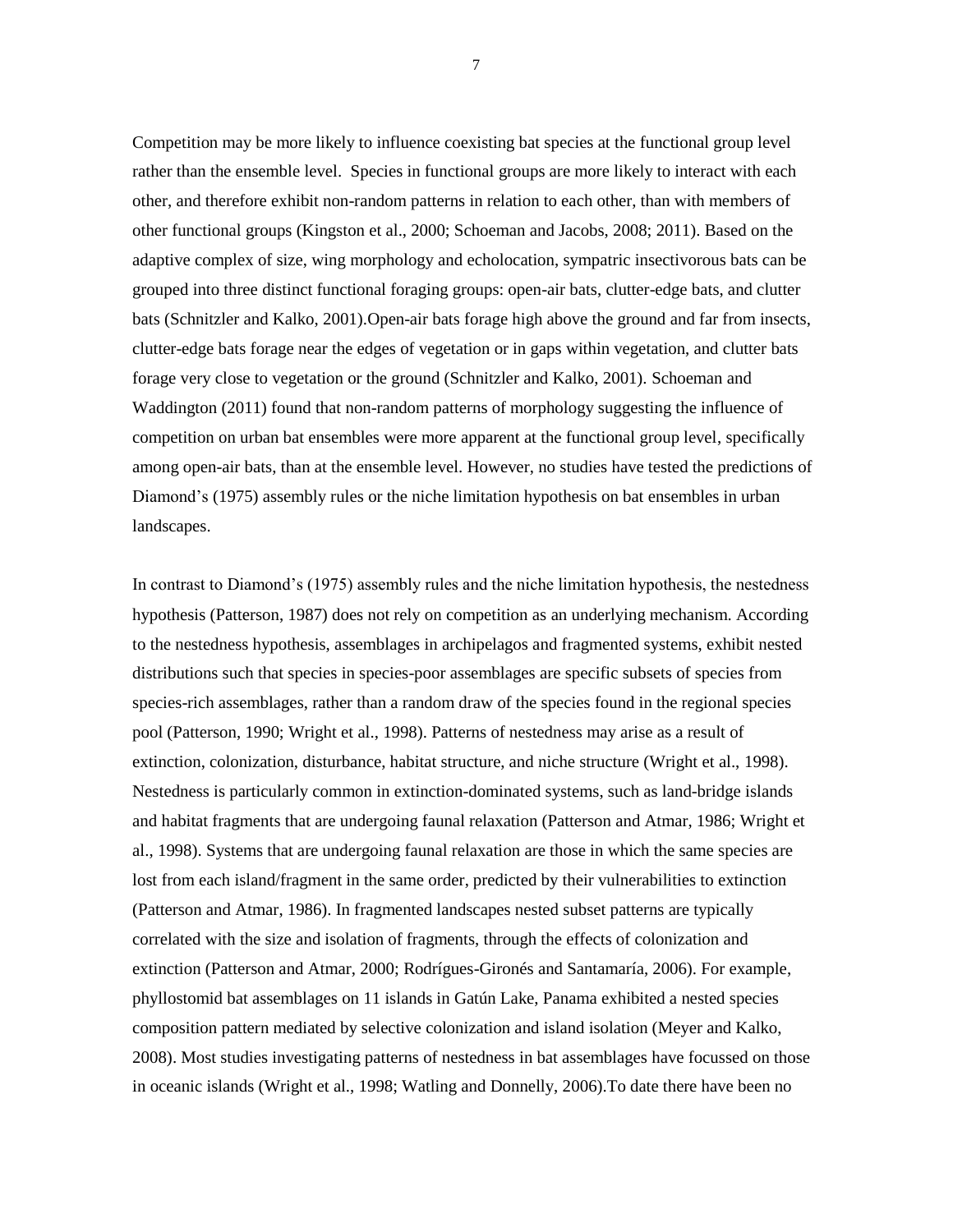studies that have investigated patterns of nestedness in bat assemblages in South Africa or in urban landscapes globally.

1.4.2. Climatic drivers of bat diversity: ambient-energy and productivity hypotheses Climatic factors that may influence the structure of bat ensembles include temperature and rainfall. According to the ambient-energy hypothesis, the species richness of animals in a region is determined by the amount of energy available in the region, which is determined by ambient temperature (Ruggiero and Kitzberger, 2004). At lower ambient temperatures, animals invest more energy in maintaining body temperature than in growth and reproduction (Hawkins et al., 2003; Ruggiero and Kitzberger, 2004). Therefore higher temperatures promote faster growth of individuals, which may result in greater species richness (Hawkins et al., 2003). However in warmer climates, species richness of mammals in particular may be constrained by the availability of water rather than energy (Hawkins, et al., 2003; Whittaker et al., 2007).Temperature also influences the availability of food resources to animals (McCain, 2007).For example, the abundance of insect prey for bats is higher at warmer temperatures (Hayes, 1996; Carmel and Safriel, 1998; O"Donnell, 2000). Temperature can also directly influence the physiology of animals. At cold temperatures bats may be influenced by the thermoregulatory constraints of mammalian adaptations to flight (Patterson et al., 1996).

The productivity hypothesis predicts that high rainfall results in higher primary productivity, hence higher secondary productivity (Patten, 2004). Andrews and O'Brien (2000) demonstrated a direct correlation between mammal species richness and woody plant species richness in southern Africa, because woody plants serve as sources of food and shelter for several mammals. Similarly, Patten (2004) found that North America bat species richness was positively associated with rainfall, and attributed their findings to high primary productivity resulting in greater food resource availability.

#### 1.5. Study aims, objectives and predictions

The aim of this study was to investigate the relative influence of local and landscape processes on the species composition structure of insectivorous bat ensembles at eight urban reserves in Durban, South Africa. I use the term ensemble to describe a group of co-occurring species that are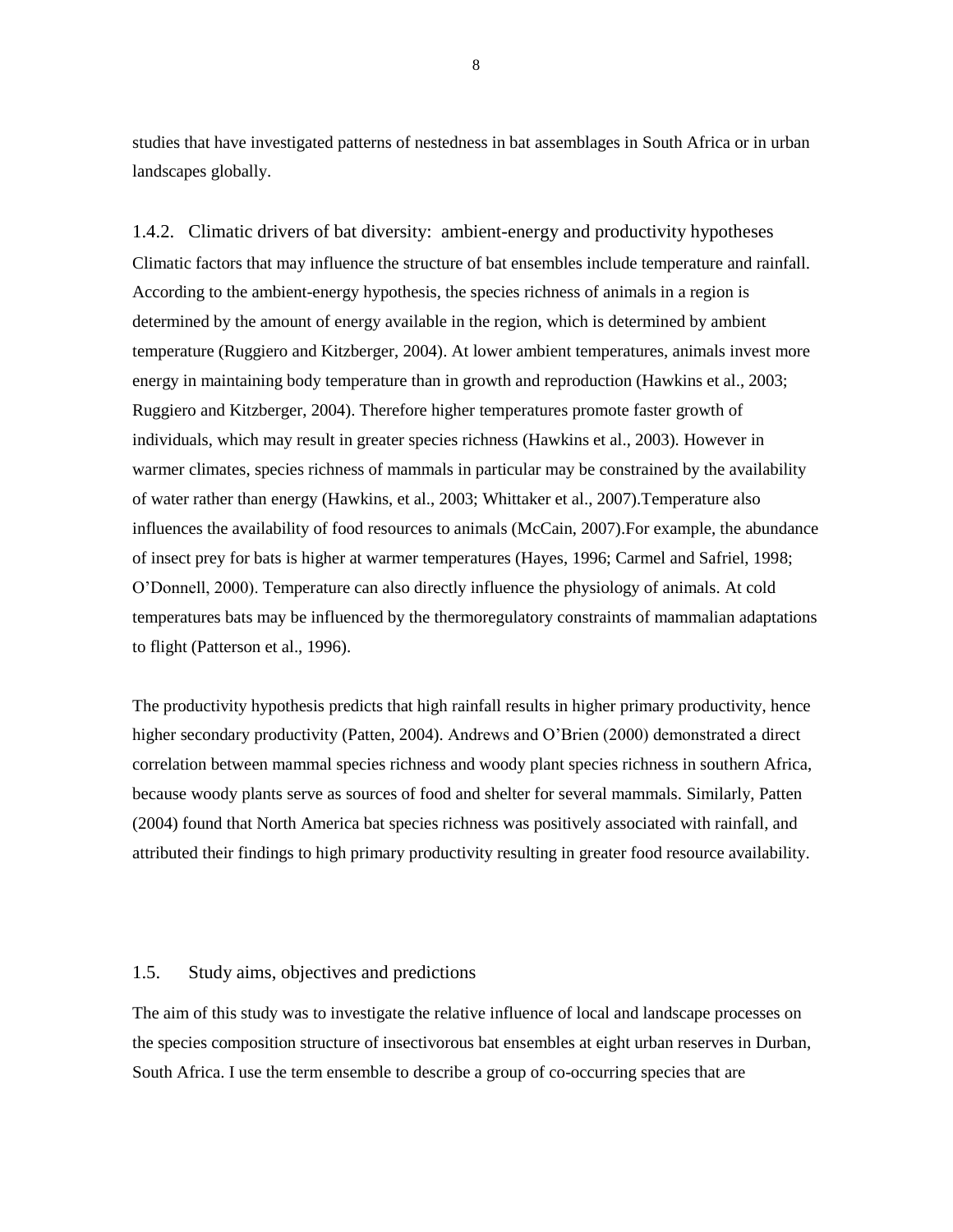phylogenetically related and exploit similar resources (Fauth et al., 1996). The term ensemble is a combination of the terms assemblage and guild. An assemblage refers to a phylogenetically related group of species within a community, and a guild refers to a group of species that share a common resource within a community (Fauth et al., 1996). An insectivorous bat ensemble is thus a group of species within an assemblage (i.e. bats) that belong to the same guild (i.e. insectivores).

My objectives were to:

- 1. Survey the insectivorous bats in the reserves using active and passive sampling techniques.
- 2. Assess the completeness of my species inventories (i.e. accuracy of observed species richness) using species richness estimators.
- 3. Quantify the bat diversity of each reserve using species richness, relative activity (estimation of relative abundance using an acoustic activity index; Miller, 2001), Shannon"s diversity (Shannon, 1948) and evenness (Shannon"s equitability index; Buzas and Gibson, 1969), and compare species richness among the reserves using sample-based rarefaction curves.
- 4. Investigate the influence of landscape processes on the diversity of patterns of bat ensembles. Biogeographic hypotheses predict significant positive correlations between bat diversity and fragment size (MacArthur and Wilson, 1967), and irregularity of fragment shape (Game, 1980), and significant negative correlations between bat diversity and distance between fragments (isolation) (MacArthur and Wilson, 1967).
- 5. Investigate the influence of abiotic (climatic) processes on the diversity patterns of bat ensembles. The ambient-energy hypothesis predicts a significant positive correlation between diversity and temperature (Ruggiero and Kitzberger, 2004), and the productivity hypothesis predicts a significant positive correlation between diversity and rainfall (Patten, 2004).
- 6. Investigate the influence of competition at a local scale on the diversity patterns of ensembles and functional groups. If competition influences species composition of ensembles and functional groups at a local scale, Diamond"s (1975) first, second and fifth assembly rules predict that there should be a smaller number of unique species combinations, and a larger number of species combinations that never occur, than expected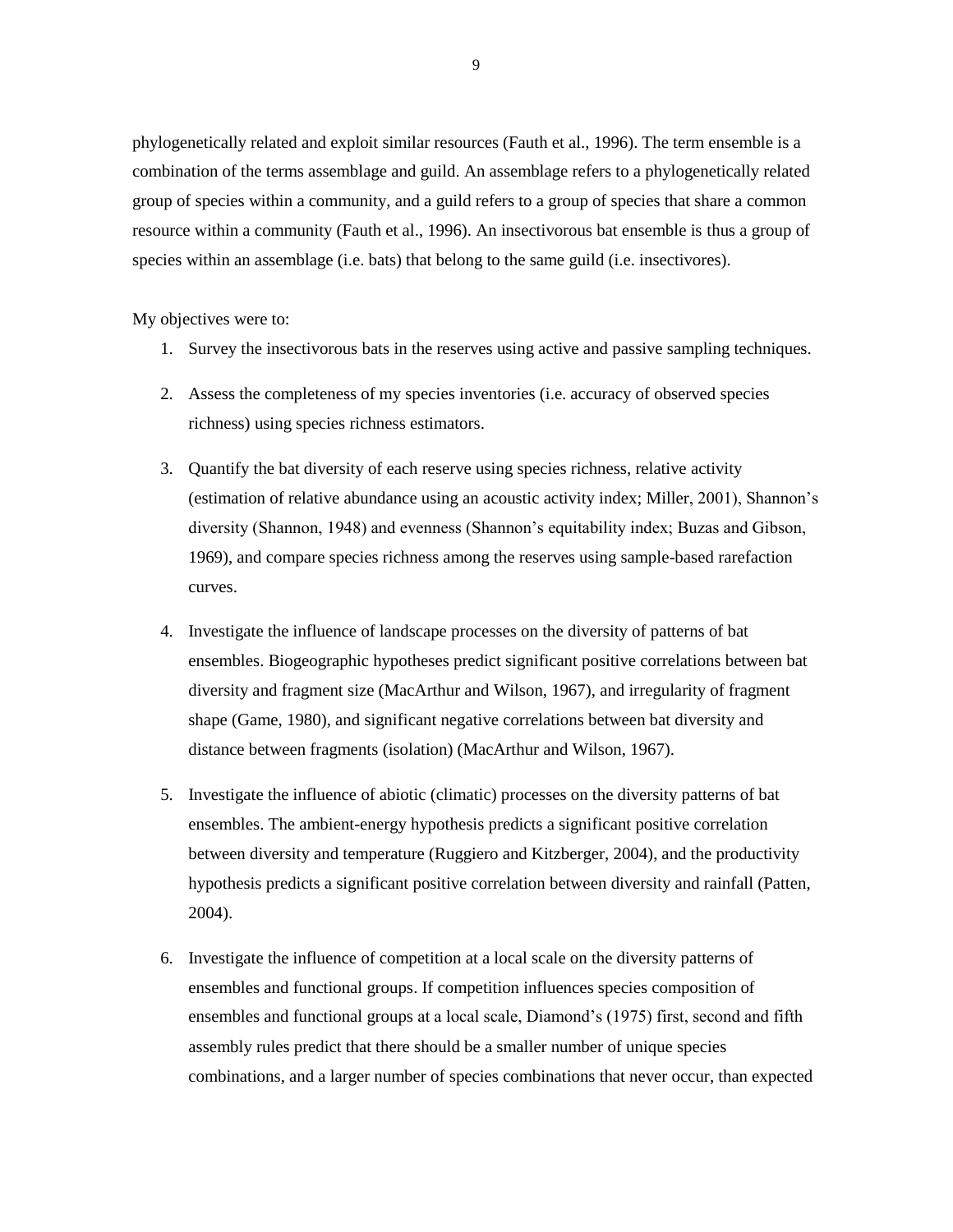by chance, and the niche limitation hypothesis (Wilson et al., 1987) predicts that the variance in species richness among ensembles and among functional groups should be smaller than predicted by chance. Since species in functional groups are more likely to interact with each other than with members of other functional groups (Kingston et al., 2000; Schoeman and Jacobs, 2008; 2011), the influence of competition should be more pronounced at the functional group level than at the ensemble level.

7. Investigate whether ensembles conform to a nested subset pattern predicted by the nestedness hypothesis (Patterson, 1987), and assess which biogeographic indices of reserve fragments (i.e. size, shape and isolation) were significantly correlated with nestedness.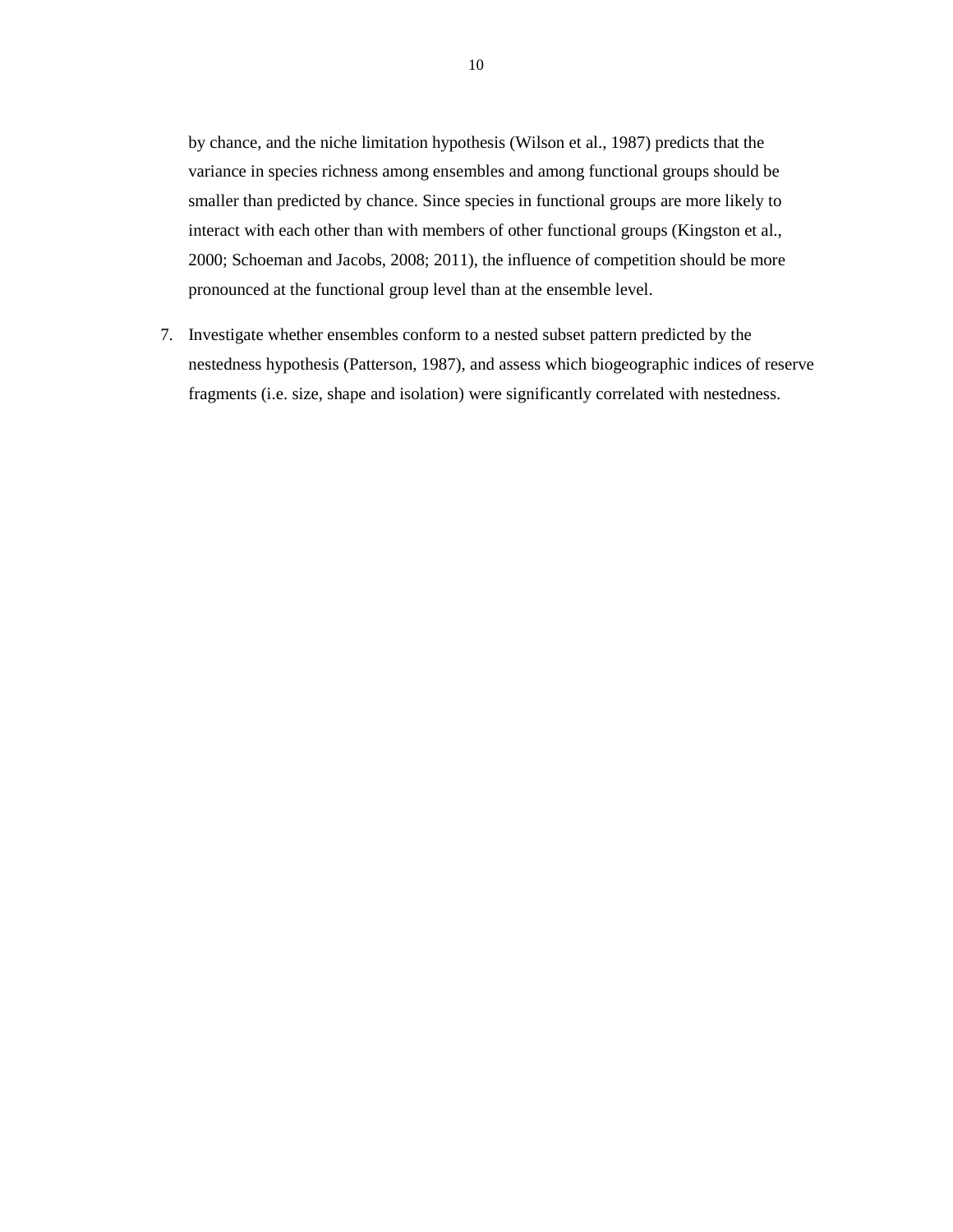# **CHAPTER 2**

### **METHODS**

#### 2.1. Study sites

The city of Durban in KwaZulu-Natal comprises an urban landscape that spans approximately 2300  $km<sup>2</sup>$ , inhabited by a human population exceeding three million (Roberts, 2010). The urban landscape includes 46 nature reserves that form part of the Durban Metropolitan Open Space System (DMOSS; Roberts, 1994). DMOSS was established in 1979 as a means of protecting wildlife in the metropolitan area (eThekwini Municipality, 2007). DMOSS functions to establish and conserve core reserves harbouring indigenous plant and animal communities, and to link these reserves through connecting corridors (Adams et al., 2005). Also maintained within DMOSS are buffer areas, which are open spaces such as sports fields, golf courses, parks and private gardens (Adams et al., 2005). The DMOSS reserves fall within the Indian Ocean Coastal Belt biome of South Africa (Mucina and Rutherford, 2006), and the vegetation in these reserves include savanna, grassland and forest.

I sampled the insectivorous bat ensembles (sensu Fauth et al., 1996) in eight urban reserves (Fig. 2.1) that form part of the DMOSS between 2008 and 2010, in winter and summer. Reserves were selected to represent (i) a suitable size range from small (21 ha) to large (620 ha), (ii) the vegetation biomes found in Durban, and (iii) varying distances and directions from the Durban city center (regarded as the most urbanized part of the landscape because it contains the largest proportion of developed land) (Fig 2.1). In addition, reserves were selected based on features that ensured as far as possible the safety of the field workers and equipment (e.g. guards at night, locked gates).The eight urban reserves included New Germany Nature Reserve ( GPS: 29°48.53" S, 30°53.32" E), Umbogavango Nature Reserve (GPS: 30°01.85" S, 30°53.72" E), Springside Nature Reserve (GPS: 29°46.49" S, 30°46.23" E), Beachwood Mangroves Nature Reserve (GPS: 29°48.47" S, 31°02.31" E), Kenneth Stainbank Nature Reserve (GPS: 29°54.79" S, 30°56.51" E), Hazelmere Resources Reserve (GPS: 29°35.12" S, 31°01.48" E), Krantzkloof Nature Reserve (GPS: 29°46.21"S, 30°49.50"E) and Paradise Valley Nature Reserve (GPS: 29°50.09' S, 30°53.28" E) (Fig. 2.1). I surveyed the bats at three study sites at each reserve, except Paradise Valley where I sampled bats at two study sites due to logistical constraints (data was collected at Paradise Valley as part of an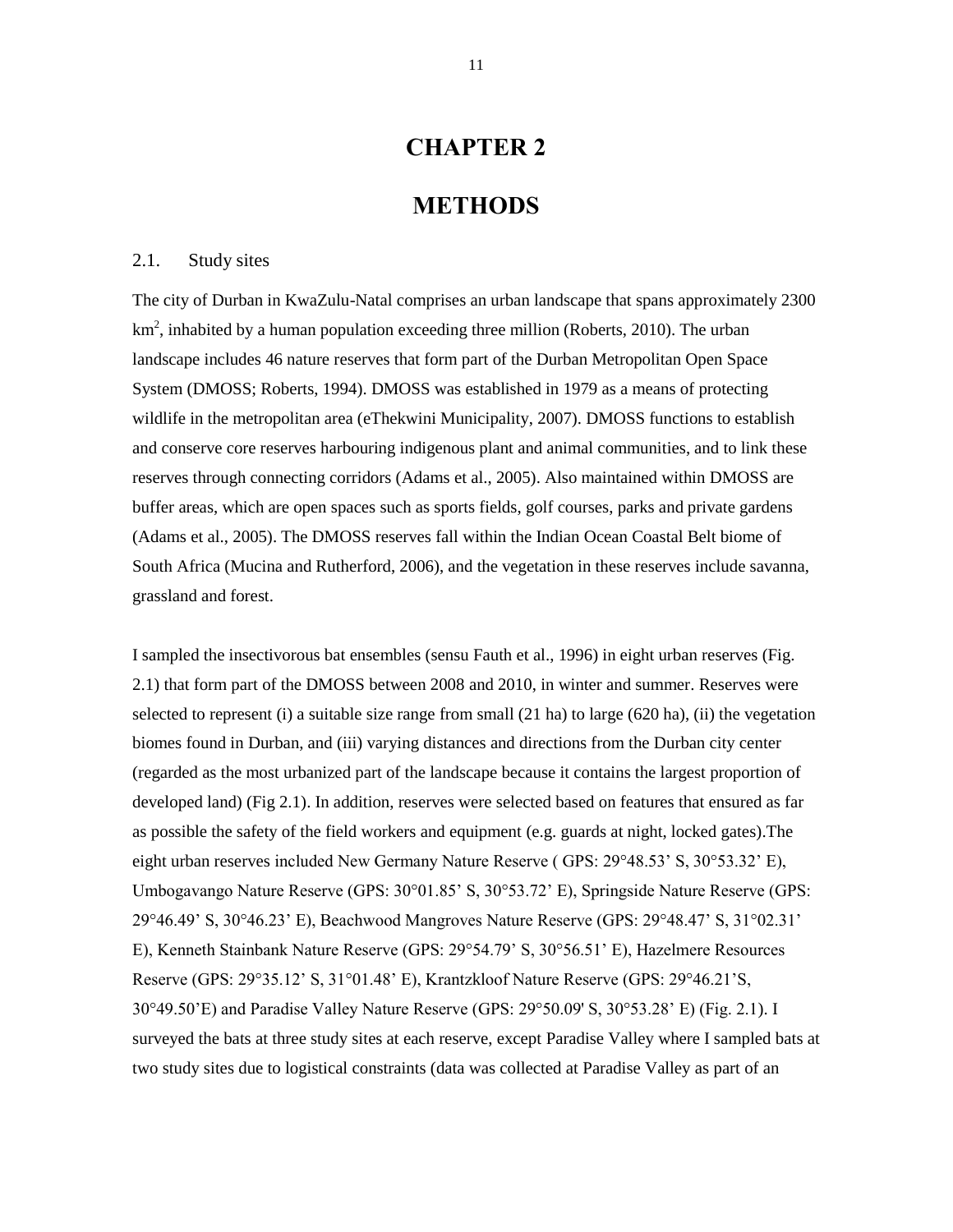honours project, in which two sites were sampled at each location). At each reserve, I selected study sites that comprised clutter (forest), clutter-edge (forest boundaries) and open habitats (grasslands) (sensu Schnitzler and Kalko, 2001). Each study site was surveyed for one night in both winter and summer, i.e. each reserve was sampled for six nights.



**Figure 2.1.** Map showing eight DMOSS nature reserves (study sites) within the eThekwini Municipality. Scale:  $1 \text{ cm} = 0.4 \text{ km}$ .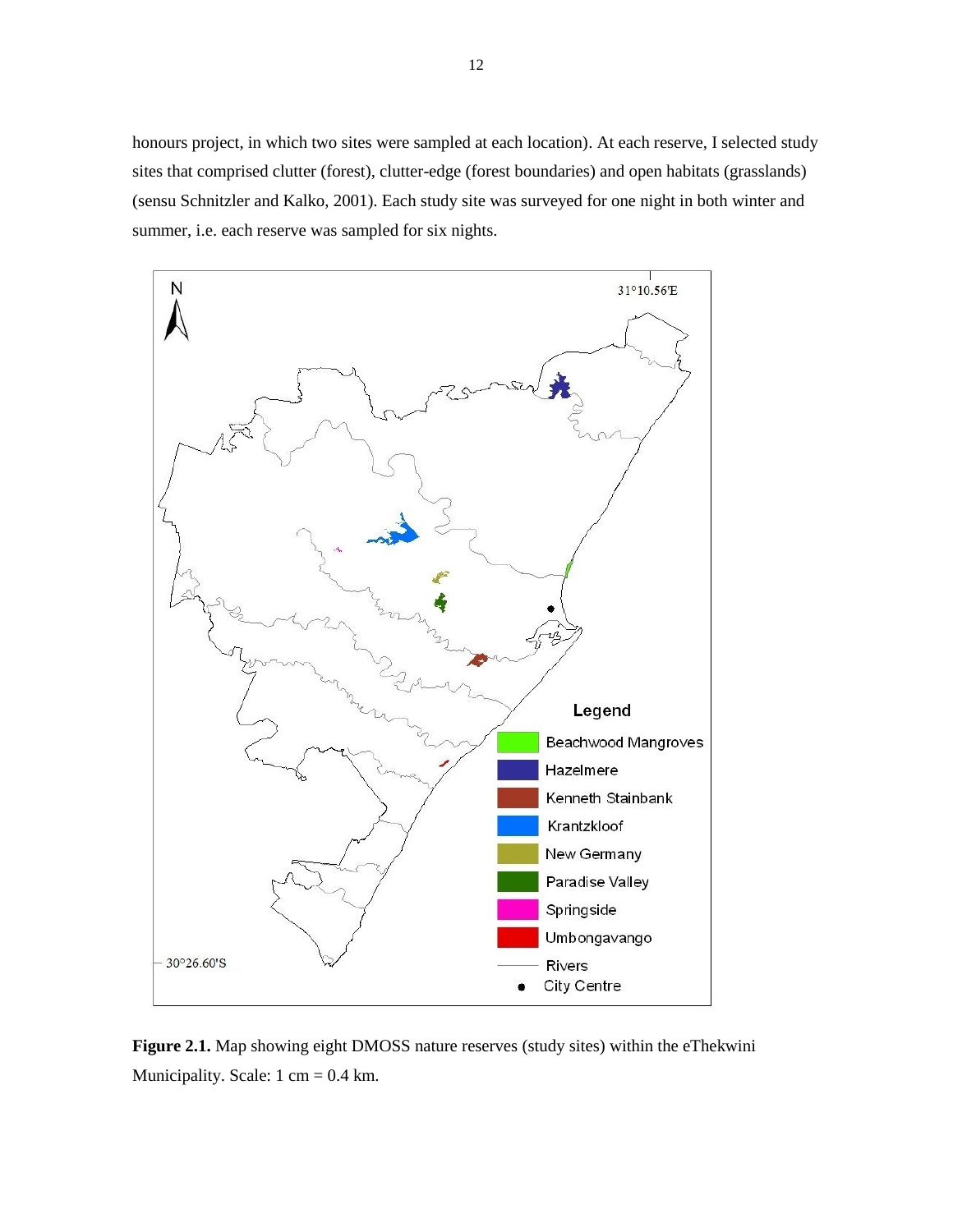### 2.2. Bat sampling

I used active and passive methods to sample the insectivorous bat ensembles of the reserves. Active sampling methods included mist nets and harp traps that generally sample smaller areas than used by bats (O"Farrell and Gannon, 1999). In addition, many insectivorous bat species, particularly high-duty-cycle echolocating bats, are able to detect and avoid mist nets (O'Farrel and Gannon, 1999; Estrada-Villegas et al., 2010). Passive sampling methods included acoustic recording devices that sample larger areas. However, these recording methods are less likely to detect low-duty-cycle echolocating bat species that use low intensity vocalizations (Parsons and Szewczak, 2009) such as *Nycteris thebaica* (Monadjem et al., 2010). Therefore, it is necessary to use both passive and active sampling techniques to obtain an accurate species inventory (O'Farrell and Gannon, 1999; Kunz and Parsons, 2009).

#### 2.2.1. Active sampling

Each sampling night, I captured bats with four to five mist nets, ranging from six m to 12 m in length, and one three-bank harp trap, measuring  $4.2 \text{ m}^2$ . I placed the nets and trap along forest pathways, along river banks and across rivers, at approximately 0.5 m above the ground or water surface, and opened them from sunset (approximately 17h30 in winter and 18h00 in summer) until four hours after sunset in summer and three hours after sunset in winter. To reduce the chance of injury to any bats caught in the nets, I checked the nets and harp trap every 10 minutes during the first hour and thereafter every 15 minutes. Nets were active for an hour longer in summer because bat activity is generally higher in summer (Hayes, 1996; Carmel and Safriel, 1998; O"Donnell, 2000). From each captured bat I measured the mass in grams with a 50 g Pesola spring scale and forearm length in mm with digital calipers. Where possible, I used these morphological measurements and phenotypic characteristics such as dorsal and ventral fur colour to identify bats to species in the field, following a taxonomic text (Monadjem et al., 2010). A few bats (including those that could not be identified in the field) were kept as voucher specimens to verify species identifications, and deposited in the Durban Natural Science Museum (ethics approval reference code: 026/10/Animal; provincial permit number: 1863).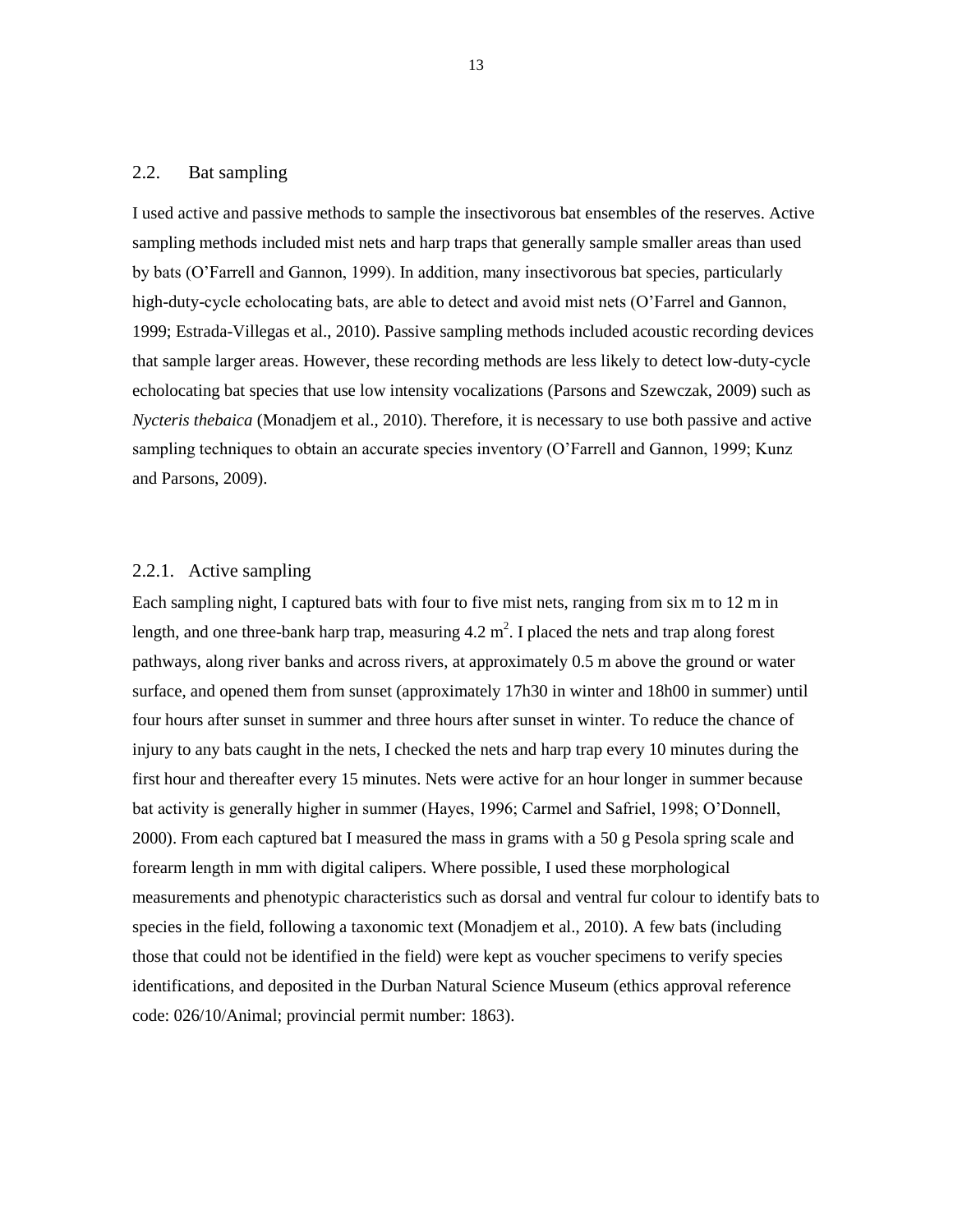I also recorded the echolocation calls of captured bats to aid in identifying the species (e.g. Schoeman and Waddington, 2011). The bats were released the next day, a few minutes before dusk, so that there was enough light to follow the bat with the bat detector for as long as possible to ensure that search phase calls were recorded (O"Farrell and Gannon, 1999). From these recordings I measured peak echolocation frequency, bandwidth, duration, and shape of call, which were compared with call parameters from reference libraries (Schoeman and Jacobs, 2008; Monadjem et al., 2010) to assign calls to species. See section 2.2.2. for detail on measurements, hardware and software.

In addition, using a 3 mm biopsy punch, I took tissue samples from wing membranes of each bat (Worthington-Wilmer and Barratt, 1996) for future verification of species using genetic analyses (ethics approval reference code: 026/10/Animal). Tissue samples were stored in 90% ethanol and deposited at the University of KwaZulu-Natal and the Durban Natural Science Museum.

#### 2.2.2. Passive echolocation monitoring

To acoustically monitor the insectivorous bats at each reserve, I used an Avisoft Ultrasound 116 bat detector (Avisoft Bioacoustics Berlin, Germany), which automatically detects the echolocation calls of passing bats and records them onto a laptop computer (HP Compaq nx6110). The bat detector was set up at ground level, with the microphone positioned at a  $60^{\circ}$  angle (Weller and Zabel, 2002). A sampling rate of 500 000 Hz (16 bits, mono) and a threshold of 15 was used. The passive monitoring system was operated at the same time bats were actively sampled (see 2.2.1), and placed at least 10 m away from the mist nets in an attempt to prevent recording the calls of bats caught in the nets. Depending on the site, detectors were central to the reserve, as well as varying distances from the edge.

I used BatSound Pro software (version 3.20, Pettersson Elektronik, Uppsala, Sweden) to analyze recordings of bats. A Hanning window was used to eliminate the effects of background noise (Schoeman and Jacobs, 2008). I generated an FFT power spectrum (size 512) and measured the peak echolocation frequency of the dominant harmonic of the echolocation call, and the bandwidth at 20 dB below and above peak frequency (Schoeman and Jacobs, 2008). Call duration was measured from the oscillogram (Schoeman and Jacobs, 2008). Where possible, I measured 10 pulses per call set.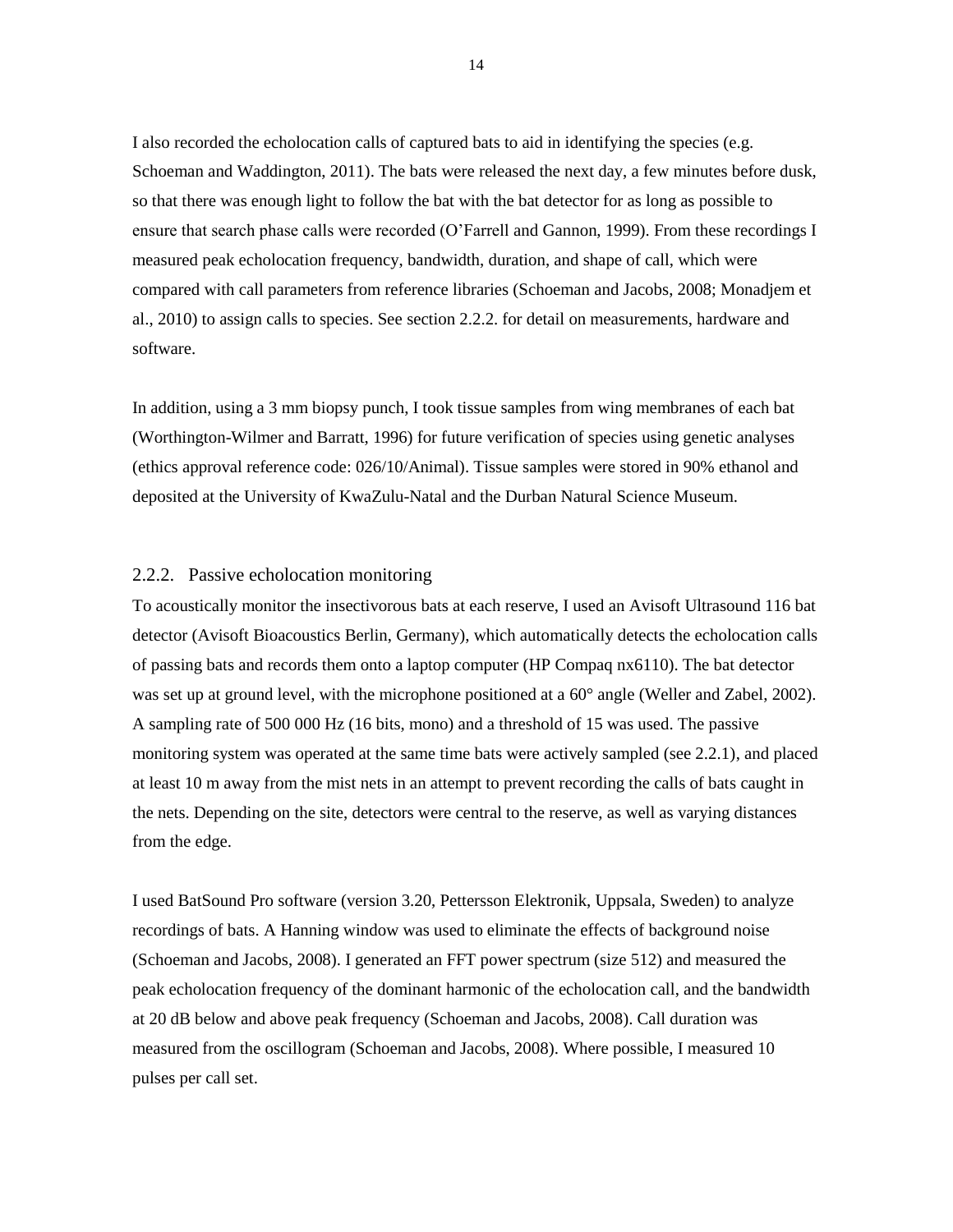# 2.3. Assessing completeness of inventories, and comparing species richness and diversity among ensembles

I used species richness estimators to test the completeness of species inventories, and sample-based rarefaction to compare the species richness of ensembles. I used relative bat activity (see 2.3.4) based on passive monitoring data (see 2.2.2) (O"Farrell and Gannon, 1999) to calculate two diversity indices (Shannon"s diversity and equitability indices) to quantify the species diversity of ensembles.

#### 2.3.1. Sample-based rarefaction

Rarefaction is an effective method of standardizing comparisons of species richness among ensembles (Colwell and Coddington, 1994; Gotelli and Colwell, 2001). Rarefaction generates the expected number of species from a small pool of *n* individuals or samples drawn at random from a larger pool of *N* individuals or samples (Gotelli and Colwell, 2001). Sample based-rarefaction differs from individual-based rarefaction in terms of the assumptions regarding the patchiness of data (Colwell et al., 2004). Individual-based rarefaction assumes that individuals of all species occur randomly and independently among the samples of the data set (Colwell et al., 2004). Sample-based rarefaction reflects empirical levels of individual aggregation within species (Colwell et al., 2004). Because aggregated spatial distribution of individuals is common, sample-based rarefaction probably provides a more realistic estimate of species richness (Colwell et al., 2004).

Using EstimateS software (Version 8.2.0, Colwell, 2006) I performed sample-based rarefaction for each ensemble and plotted the expected number of species as a function of the accumulated number of individuals. I used the accumulated number of individuals (based on captures and number of echolocation passes recorded) rather than accumulated number of samples to account for differences in the mean number of individuals among datasets and compare species richness rather than species density among ensembles (Gotelli and Colwell, 2001). Hence species richness could be compared at similar levels of sampling effort (Gotelli and Colwell, 2001).

#### 2.3.2. Species richness estimators

It is important to assess the completeness of species inventories with species richness estimators before interpreting species composition patterns based on null modeling (see 2.4. and 2.5). Species richness estimators extrapolate the expected species richness by fitting asymptotic and non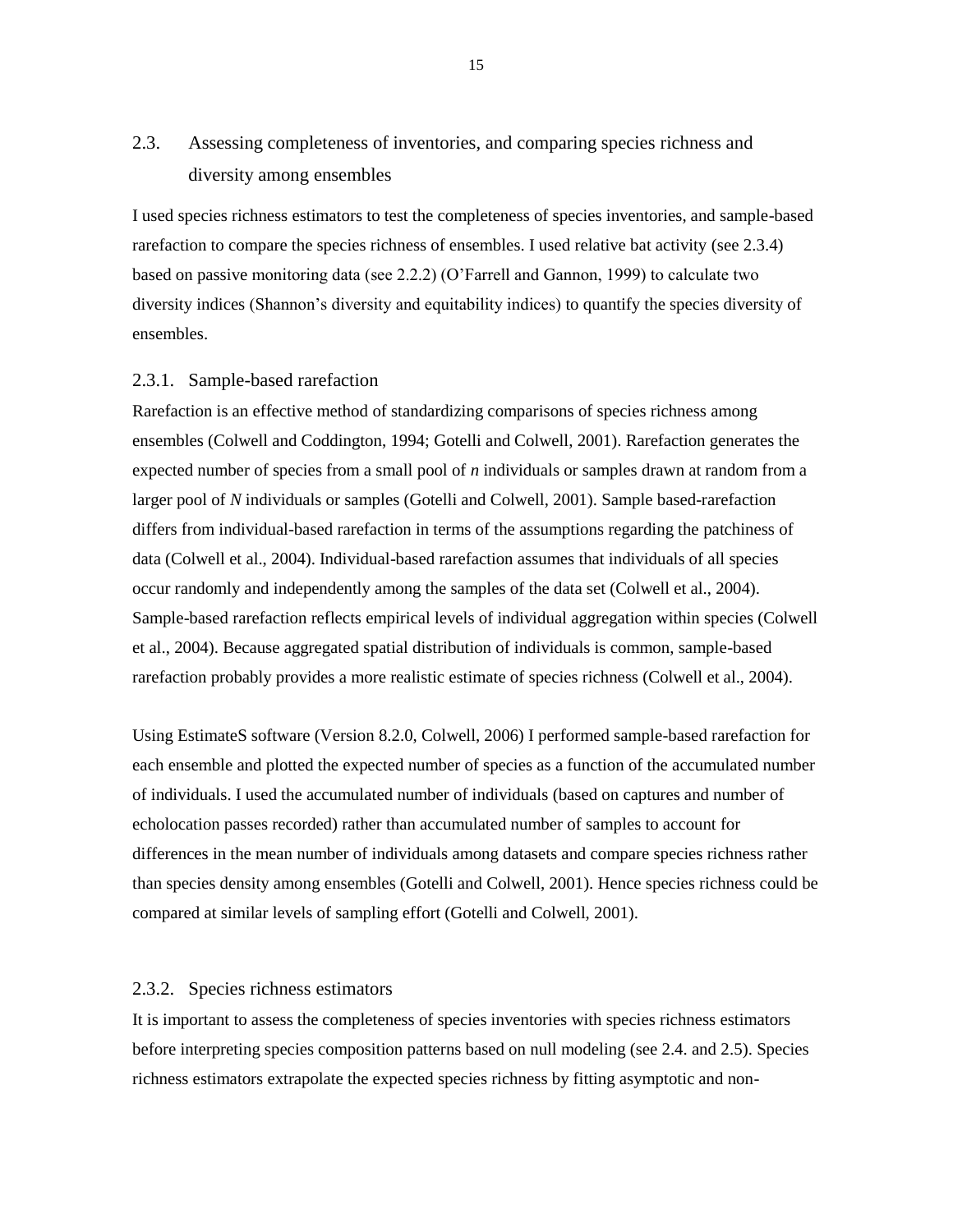asymptotic functions to rarefaction curves, fitting parametric distribution curves of relative abundance, and non-parametric methods based on the distribution of species within samples or the distribution of individuals within species (Colwell et al., 2004).

Using EstimateS software (Version 8.2.0, Colwell, 2006), I calculated the expected species richness for each ensemble with the non-parametric Chao 2 (Chao, 1989) and Jackknife 2 (Burnham and Overton, 1978) species richness estimators. These estimators were found to provide the least biased estimates of species richness (Colwell and Coddington, 1994). I also calculated expected species richness with the most commonly used asymptotic species richness estimator, the Michaelis-Menten estimator (Colwell and Coddington, 1994). For each ensemble, the sample order was randomized 1000 times to remove the influence of the order in which nights were added to the total (Colwell, 2006). I quantified the % completeness of my inventory for each ensemble as observed species richness divided by expected species richness X 100 (Schoeman, 2006).

#### 2.3.3. Seasonal variation in species richness

Studies have shown that species richness is higher in summer than in winter, probably due to increased temperature which in turn increases insect abundance (Hayes, 1996; Carmel and Safriel, 1998; O"Donnell, 2000). To determine whether species richness across ensembles differed between summer and winter, I performed a two-way ANOVA with reserve and season as independent factors. To determine whether differences in species richness between winter and summer occur at a finer temporal scale, I performed a two-way ANOVA with reserve and time as independent factors, to compare species richness between the first hour of sampling and the last hour of sampling, in each season. I also I performed a two-way ANOVA to compare species richness during the last hour of sampling, in each reserve between winter and summer (independent factors: reserve and season). On winter nights, the temperature decreases rapidly after sunset, until the minimum temperature is reached, whereas on summer nights, the temperature decreases more gradually. Therefore, one would predict that there would be a shorter warm period on winter nights that on summer nights. I predicted that, due to the condensed warm period on winter nights, species richness should be higher in the first hour of sampling than in the last hour; and due to the longer warm period on summer nights there should be no significant difference in species richness between the first and last hour of sampling. I also predicted that species richness would be significantly lower in the last hour of sampling in winter than in the last hour of sampling in summer. I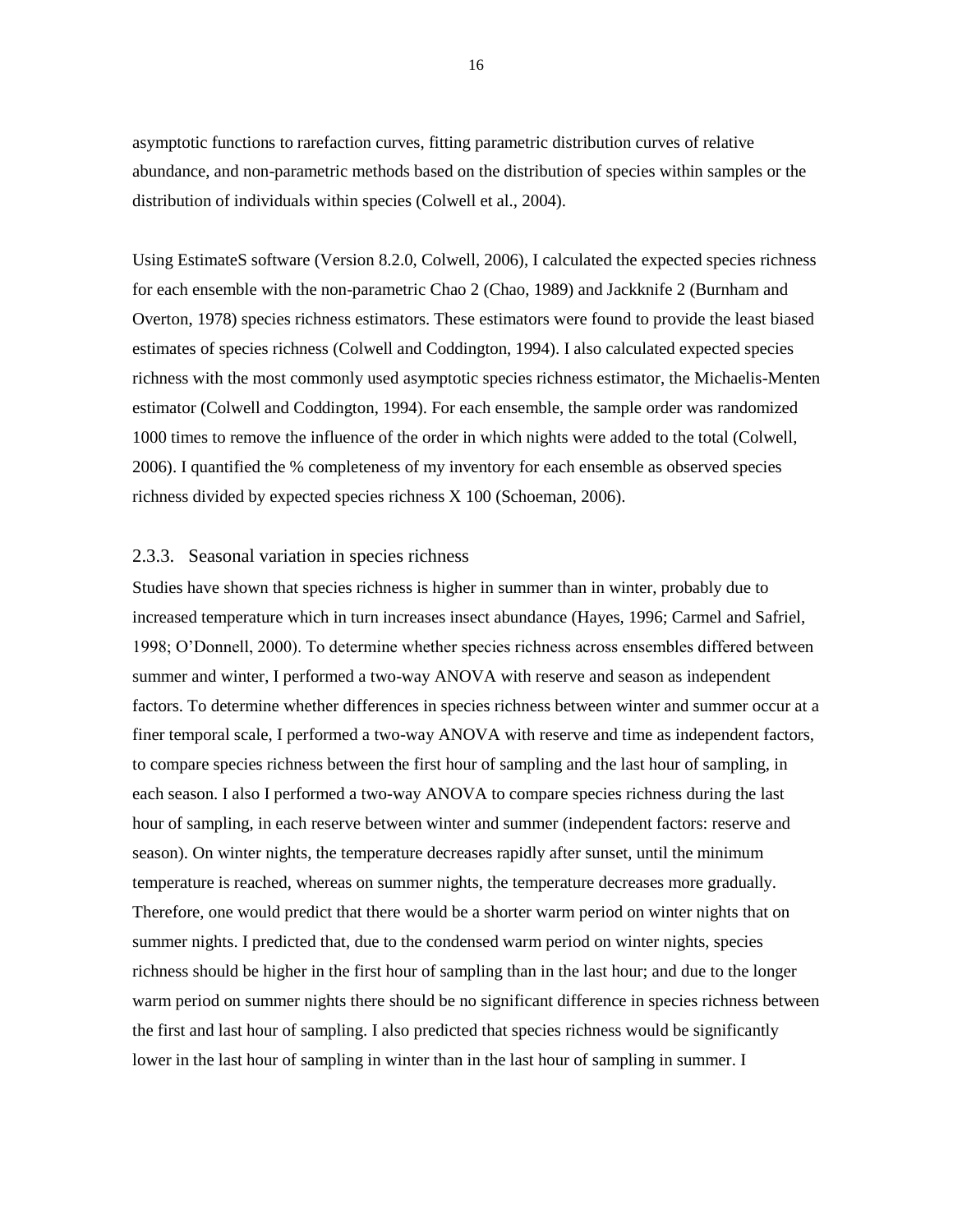performed post-hoc Tukey tests to test for differences in species richness between pairs of reserves. All data satisfied the assumptions of normality and equality of variances.

#### 2.3.4. Relative activity

Studies based on acoustic data have quantified bat abundance as the number of recorded bat passes (e.g. Rydell et al., 1994; Walsh and Harris, 1996; Loeb and Waldrop, 2008). However, there is no standard way of determining what constitutes a bat pass (Miller, 2001). Hence Miller (2001) developed an acoustic activity index (AI) to estimate the relative abundance of bats, without defining or counting bat passes. The AI is calculated by summing the number of one minute blocks in which a species is detected as present, and dividing this sum by the duration of acoustic sampling. I used the AI to determine the relative activity of each species in each ensemble. I multiplied the AI by 100, to determine the percentage of the sampling duration that each species was active.

I performed a two-way ANOVA to compare the average relative activity among reserves and between seasons. I also performed two-way ANOVAs to compare the relative activity of each species among reserves and between seasons. To determine whether activity is concentrated within the first hour of sampling in winter due to the shorter warm period, I performed two-way ANOVAs to compare relative activity between the first and last hours of sampling in winter and in summer (with reserve and time as independent factors); and between the last hour of sampling in winter and the last hour of sampling in summer (independent factors: reserve and season). My prediction was that in winter activity during the first hour of sampling would be higher than during the last hour, and that in summer there would be no significant difference between activity during the first and last hour of sampling. I also predicted that the early decrease in temperature during winter would result in relative activity during last hour of sampling being lower in winter than in summer. I performed post-hoc Tukey tests to test for differences in species richness between pairs of reserves. All data satisfied the assumptions of normality and equality of variances.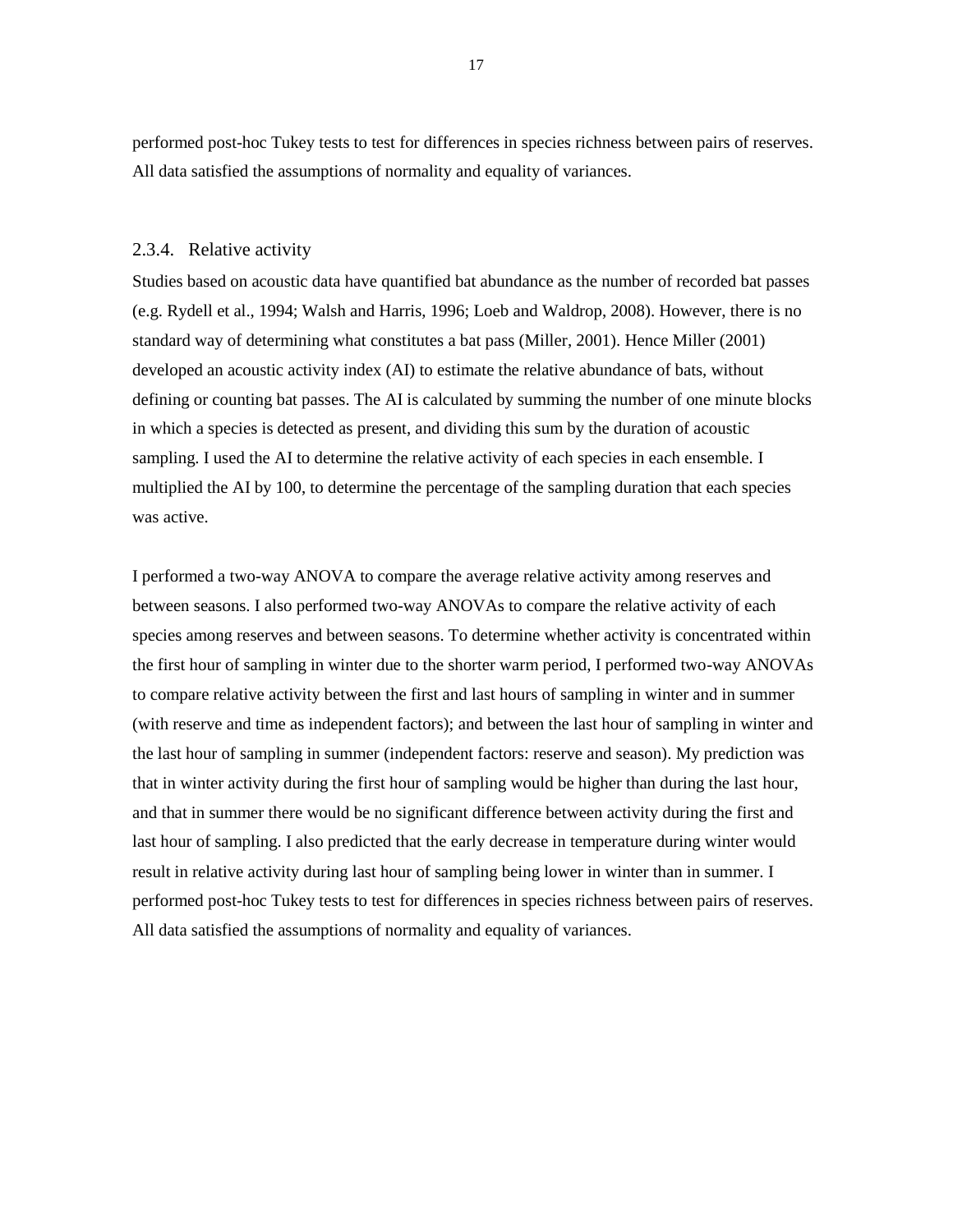#### 2.3.5. Species diversity and evenness

I calculated Shannon"s diversity index (Shannon, 1948) for each ensemble as:

$$
H = -\sum_{i=1}^{S} P_i \ln P
$$

where  $P_i$  is the proportion of species *i*, relative to the total number of species; *S* is the total number of species. To determine species proportions I used the activity index as a measure of relative bat abundance (see 2.3.4). Shannon"s diversity index is not biased by abundant or common species.

I calculated Shannon"s equitability index (Buzas and Gibson, 1969) for each ensemble as:

$$
E_H = H/\text{ln}S
$$

where  $H$  is Shannon's diversity index and  $S$  is the total number of species.

#### 2.4. The influence of abiotic processes on bat diversity

#### 2.4.1. Landscape processes

Size (Cosson et al., 1999; Law et al., 1999; Gorresen and Willig, 2004; Struebig et al., 2008; Estrada-Villegas et al., 2010), shape (Gorresen and Willig, 2004) and isolation (Estrada et al., 1993; Turner, 1996) of urban reserves may influence the resident bat diversity in the long-term. In urban landscapes, bat diversity may also be influenced by the percentage of developed land (e.g. land containing 20-100 % impervious surface) surrounding fragments (Loeb et al., 2009).

I used ArcGIS (version 9.3; ESRI Inc) to measure the area of each reserve, the edge-to-edge distance between neighbour reserves, the shape of each reserve, and the percentage area occupied by undeveloped land around each reserve. I used the field calculator tool in ArcMap to calculate the area and perimeter of each nature reserve. Data were in Albers Equal Area Projection. Perimeter measurements were used to calculate a shape index for each reserve after Forman and Godron (1986):

Shape = (Perimeter/  $2(\sqrt{\pi} x \text{ Area})$ ).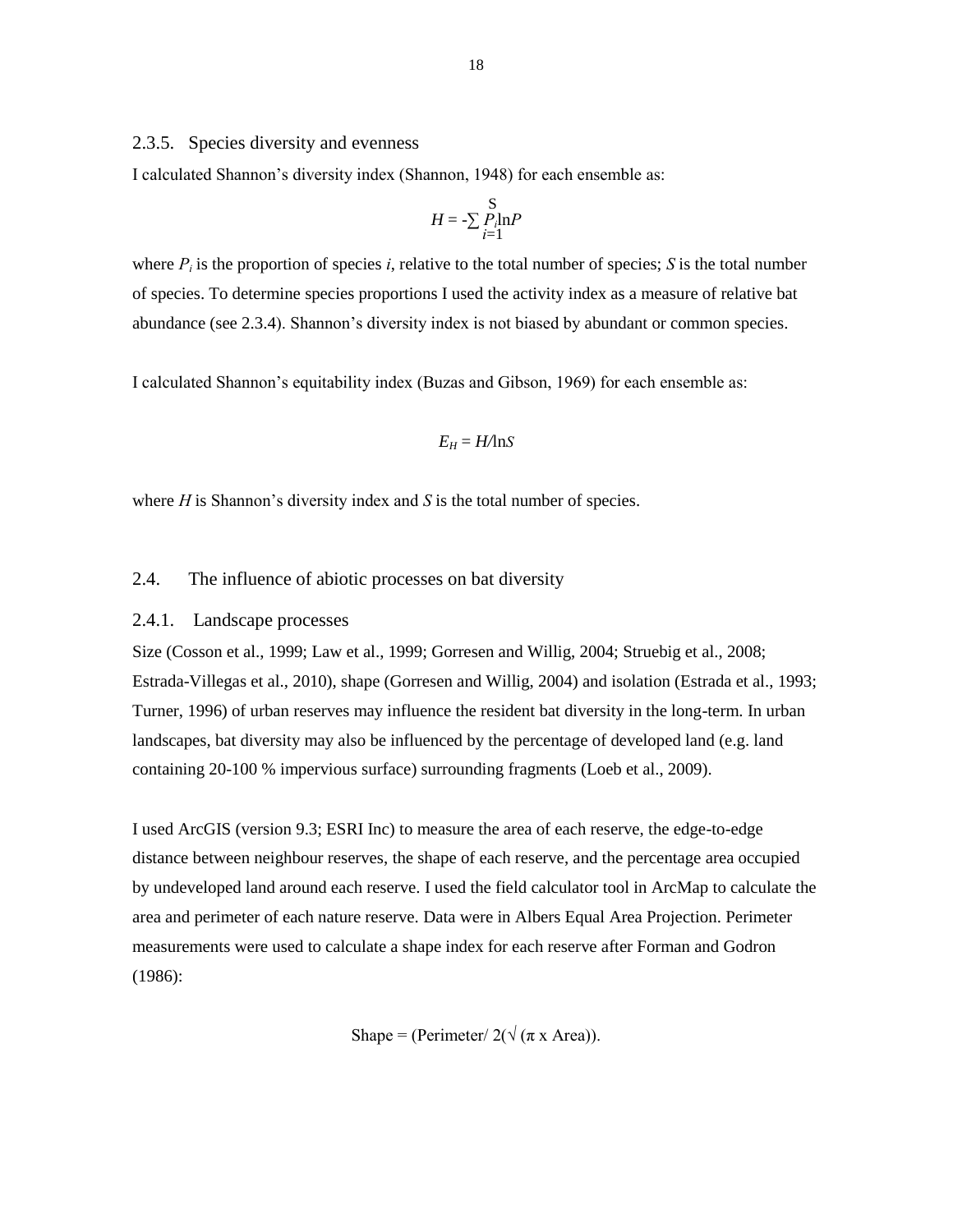Shape indices ranged from 1 (round) to 5 (highly irregular) (Forman and Godron, 1986). I used the measurement tool in ArcMap to measure the straight line edge-to-edge distance between each reserve and its closest neighbour reserve. Spatial layers of the nature reserves were obtained from the Environmental Planning and Climate Protection department of the eThekwini Municipality. I used Land Use maps from the Environmental Planning and Climate Protection department of the eThekwini Municipality to determine the percentage area covered by undeveloped land in a 1 km zone around each reserve. To do this I created a 1 km buffer outside each nature reserve using the proximity analysis tool, and clipped the land use polygons within the buffer using the clip analysis function of the extraction tool. I then converted the clipped layer to a raster layer, in order to calculate zonal statistics for the layer. The percentage area occupied by undeveloped land within the buffer was determined using the zonal statistics tool of the Spatial Analyst module.

I performed four backward stepwise multiple regressions to determine whether reserve size (ha), reserve shape, distance to nearest reserve (km), and percentage land around the reserve occupied by undeveloped land were significant predictors of average insectivorous bat species richness (see 2.3.1), species diversity (see 2.3.5), species evenness (see 2.3.5) and relative activity (see 2.3.4), respectively. To satisfy the assumptions of normality and equal variance, variables were  $log_{10}$ transformed, except percentage undeveloped land around the reserve, which was arcsine square root transformed, and species richness, which was square root transformed. Co-linearity among independent variables was not evident. Multiple regressions were performed using STATISTICA (Version 7, Statsoft).

#### 2.4.2. Climatic processes

Short-term climatic factors, particularly temperature and rainfall, strongly influence insectivorous bat activity at night (Hayes, 1996; Patten, 2004). I performed four backward stepwise multiple regressions to determine if daily minimum temperature, daily maximum temperature and daily rainfall were significant predictors of nightly insectivorous bat species richness (see 2.3.1), nightly species diversity (see 2.3.3), nightly species evenness (see 2.3.3) and nightly relative abundance (see 2.3.4). Records of daily temperature and rainfall in Durban for the sampling period were obtained from the South African Weather Service. To satisfy the assumptions of normality and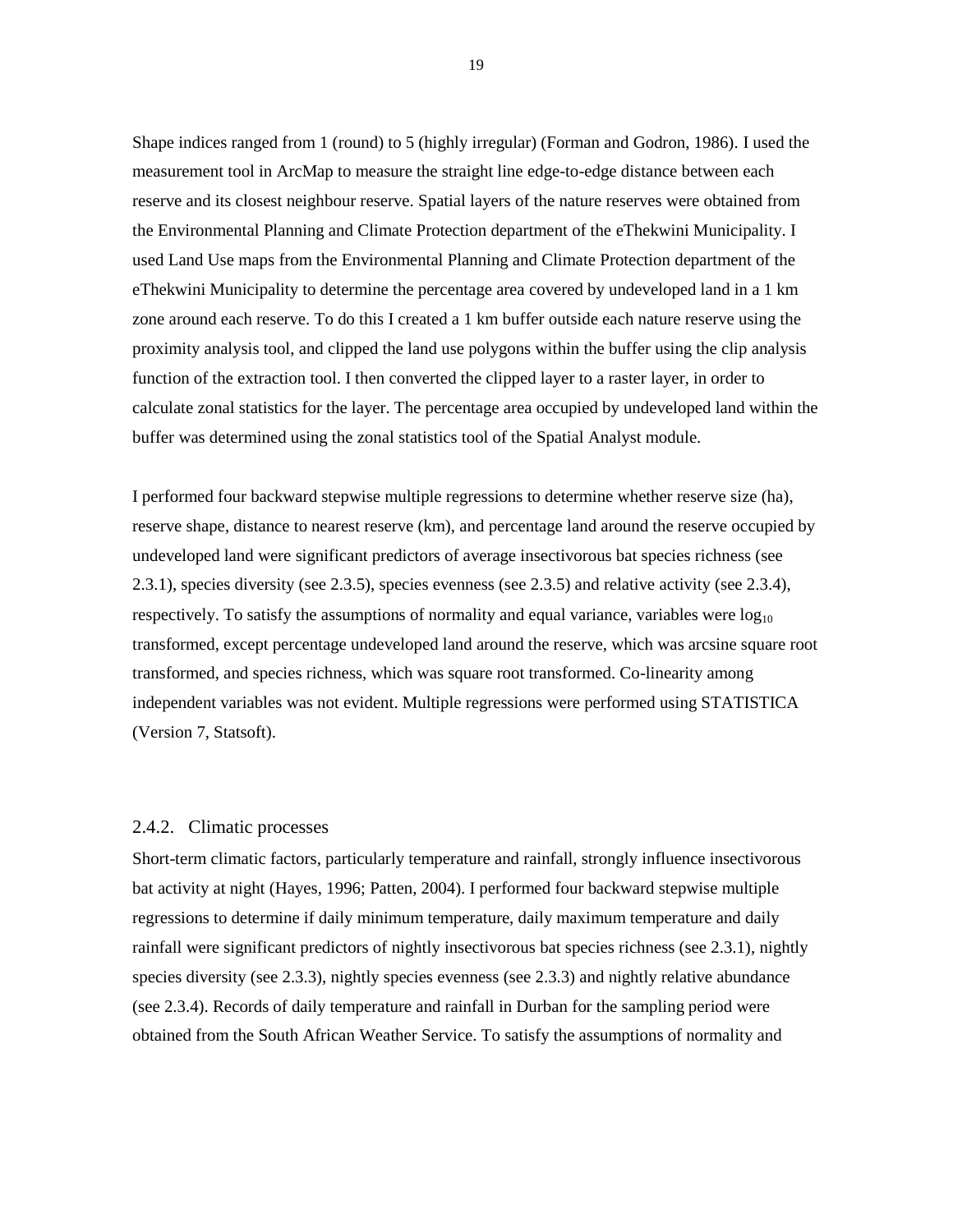equal variance, variables were  $log_{10}$  transformed, except species richness, which was square root transformed. Multiple regressions were performed using STATISTICA (version 7, Statsoft).

#### 2.5. Testing predictions from competition hypotheses

Based on both active and passive sampling data (see 2.2.1 and 2.2.2), I created one presenceabsence matrix of all species surveyed at ensembles, and three separate matrices for species classified into open-air, clutter-edge and clutter functional groups, with rows representing species and columns representing nature reserves. Species were classified into functional groups based on size, wing and echolocation parameters of Southern African bats (Schoeman and Jacobs, 2008; Monadjem et al., 2010).I used null model analyses to investigate whether patterns of species composition support competition hypotheses based on Diamond"s (1975) assembly rules and the niche limitation hypothesis of Wilson et al. (1987).

#### 2.5.1. Diamond"s assembly rules

Diamond (1975) proposed seven rules regarding how species composition in ensembles is structured by interspecific competition based on his study of the coexisting bird species of the Bismarck Archipelago (see 1.4.1). Using the Co-occurrence module of EcoSim software (version 7.7, Gotelli and Entsminger, 2005), I calculated two indices of co-occurrence, to test two predictions of Diamond's (1975) assembly rules: C-score and number of species combinations.

The C-score index tests Diamond"s (1975) fifth assembly rule: if competition structures the species composition patterns of ensembles there should be significantly more species-pair combinations among ensembles that never co-occur (checkerboard pairs) than expected by chance. The C-score (number of checkerboard units) for each species pair is calculated as:

$$
C\text{-score} = (R_i - S)(R_j - S),
$$

where  $R_i$  and  $R_i$  are the number of occurrences for species *i* and *j* and *S* is the number of cooccurrences of species *i* with species *j* (Gotelli and Entsminger, 2005).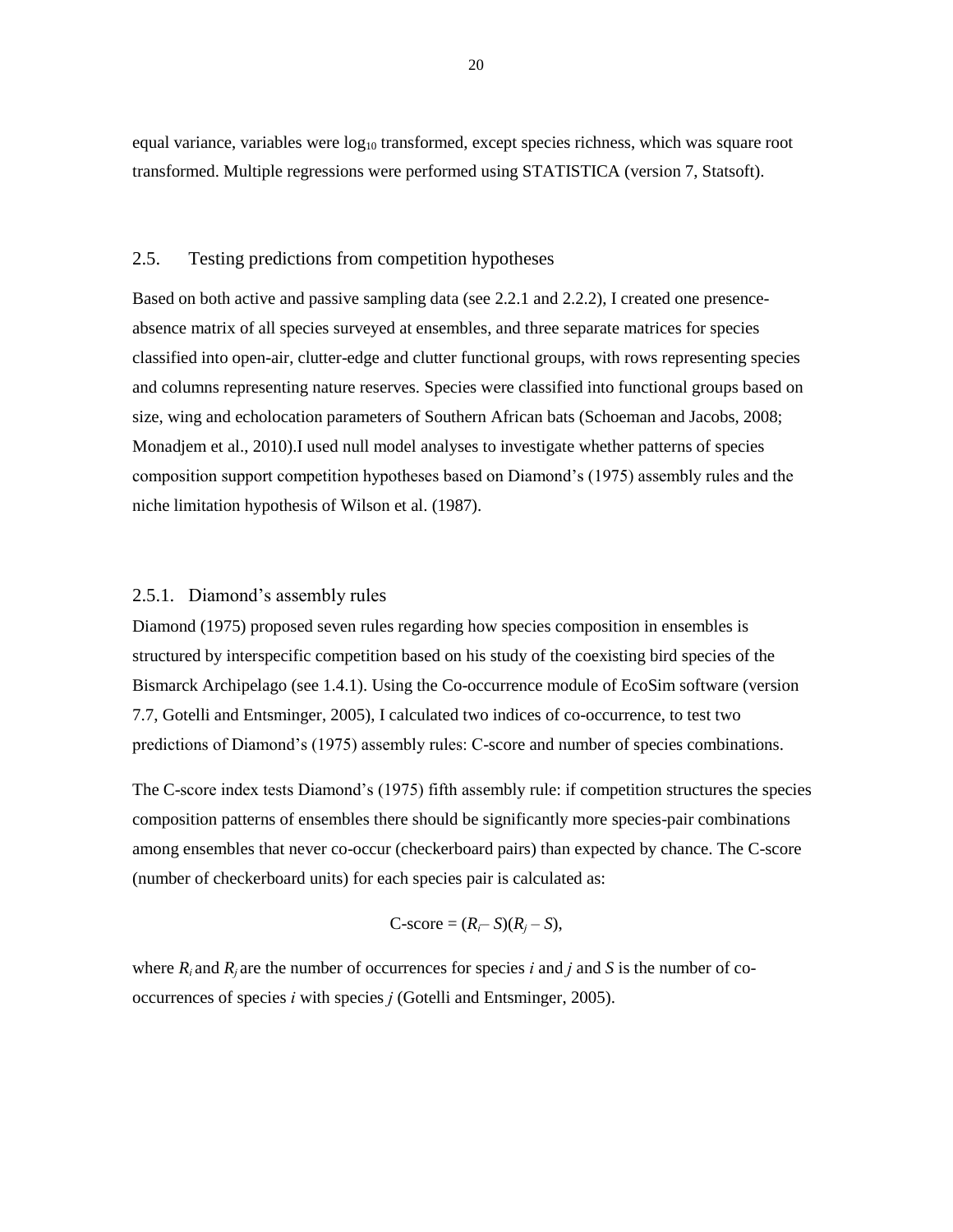A checkerboard unit is any submatrix in the form of:

where 0 represents the absence of a species in an ensemble or functional group and 1 represents the presence of a species in an ensemble or functional group. If the ensemble or functional group is competitively structured, the C-score should be significantly larger than expected by chance.

The number of species combinations index tests Diamond"s (1975) first and second assembly rules: if the species composition patterns of ensembles or functional groups are structured by competition, there should be significantly fewer unique species-pair combinations than expected by chance. For an ensemble or functional group of  $n$  species, there are  $2^n$  possible species combinations, including the combination of no species being present (Pielou and Pielou, 1968).

#### 2.5.2. Niche limitation hypothesis

The niche limitation hypothesis predicts that the variance of species richness among sites should be significantly smaller than expected by chance, if species composition is structured by competition (Wilson et al., 1987). Using the Co-occurrence module of EcoSim software (version 7.7, Gotelli and Entsminger, 2005), I calculated the V-ratio as the ratio of the variance in species richness to the sum of the variance in the number of reserves in which species were observed. If the species are distributed randomly and the probability of them occurring at a site is equal, the ratio will be 1. If there is strong negative covariance between species pairs (i.e., species occurred together at few sites), the V-ratio will be < 1 and if there is positive covariance between species pairs (i.e., species occurred together at many sites), the V-ratio will be  $> 1$ . If competition limits the number of species per site then the V-ratio should be significantly smaller than expected by chance (Wilson et al., 1987).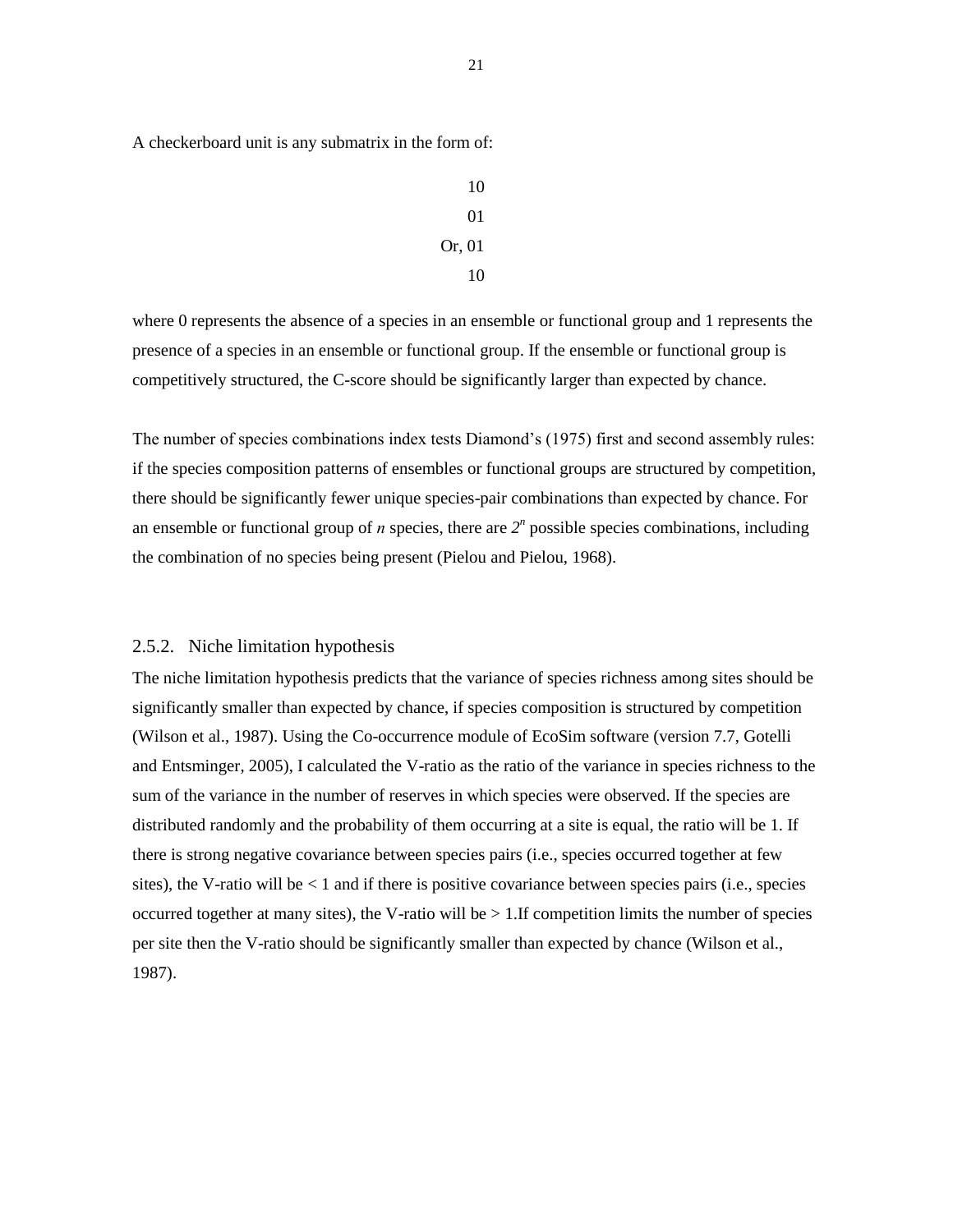#### 2.5.3. Monte Carlo randomizations

I used Monte Carlo randomizations (Manly, 1991) of the original presence-absence matrix to determine the probability that the observed C-score, number of species combinations, and V-ratio indices were significantly different from values expected by chance. For the first two indices, I used the Sim9 algorithm (fixed row and column totals) to randomize the original matrix. This algorithm is not susceptible to Type I errors (false positives hence incorrectly rejecting the null hypothesis) and is powerful in detecting non-random patterns even in noisy data sets, especially when used with the C-score (Gotelli and Entsminger, 2005). For the V-ratio, I used the Sim8 algorithm to randomize the original matrix. In this algorithm, rows were filled randomly, but the probability of a species occurring in a particular row was proportional to its row total. Similarly, columns were filled randomly, but the probability of a species occurring in a particular column was proportional to its column total. To remove any pattern in the data, the original matrix was first randomized 5000 times (Feeley, 2003; Gotelli and Entsminger, 2005). Expected C-score, number of species combinations and V-ratio indices were calculated for 1000 simulations of the resulting randomized matrix. If the observed C-score was significantly larger and the observed number of species combinations and V-ratio were significantly smaller than 95% of the expected indices, I concluded that co-occurrence patterns in the ensembles and functional groups were non random in accordance with competition hypotheses.

### 2.6. Testing the predictions from the nestedness hypothesis

#### 2.6.1. Level of nestedness

An example of a perfectly nested presence-absence matrix (Cook, 1995) is:

where, the species presences (1s) are concentrated toward the upper left corner of the matrix and species absences (0s) are concentrated toward the bottom right corner of the matrix. No absences occur within the filled part and no presences within the empty part. Following an isocline of perfect order, algorithms can be used to reorder the rows and columns of the presence-absence matrix to maximize nestedness. Cells indicating absences above the isoclines and presences below the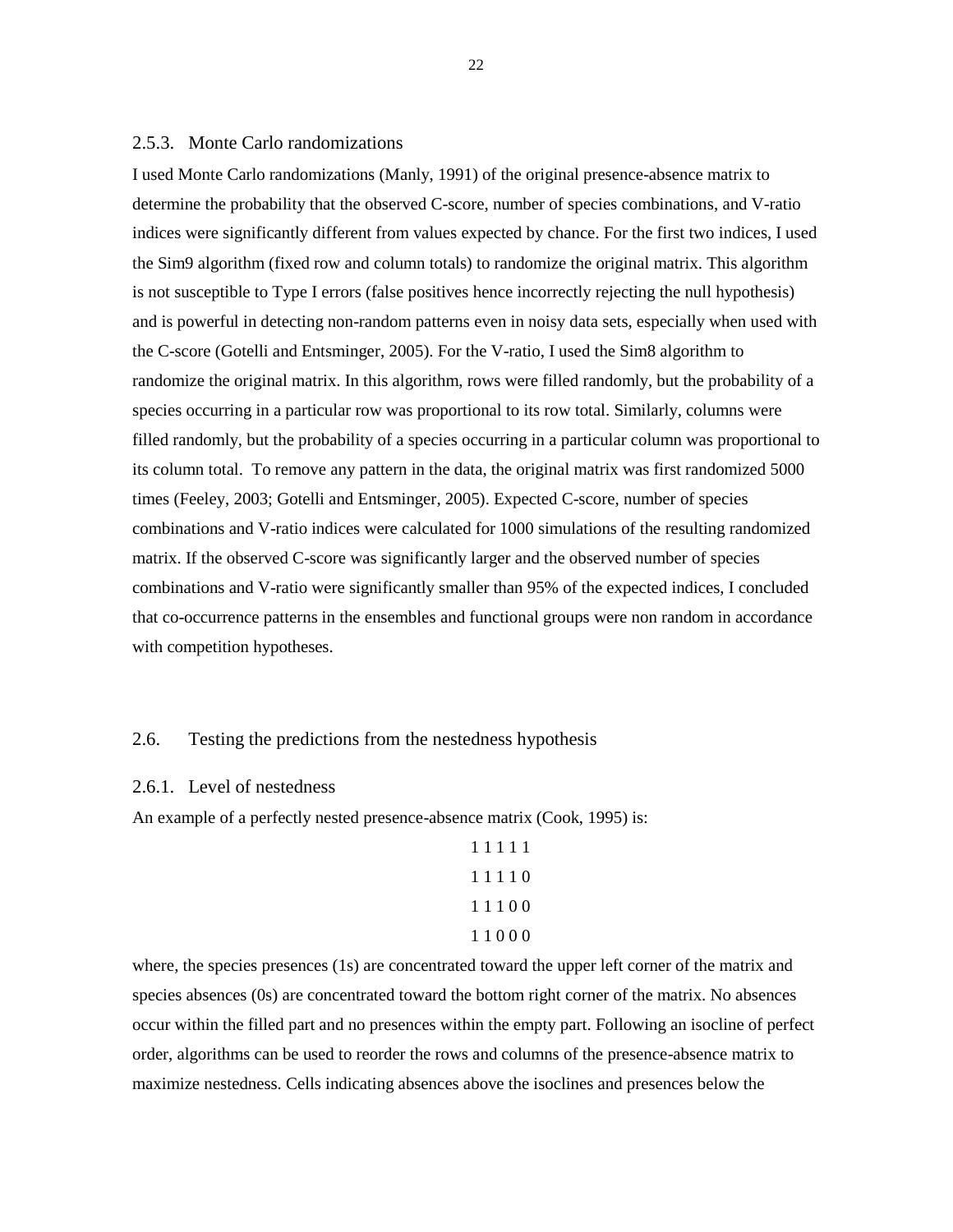isocline are identified, and their distances to the isocline are calculated. T is measured as the sum of these distances, and ranges from 0 (a set of perfectly nested ensembles) to 100 (a set of completely disordered ensembles).

To quantify the level of nestedness of the ensembles (i.e. whether species in species-poor ensembles are subsets of species in species-rich ensembles), I used the binary matrix nestedness temperature calculator (BINMATNEST; Rodrígues-Gironés and Santamaría, 2006) because it corrects several shortcomings of the frequently-used nestedness calculator of Atmar and Patterson (1995), including the definitions of the isoclines of perfect order, the algorithms used to reorder and pack matrices and the appropriateness of the null models (Rodrígues-Gironés and Santamaría, 2006; Ulrich and Gotelli, 2007).

BINMATNEST quantified the observed T-value and compared the observed T-value with 1000 expected T-values simulated by a null model in which cells are filled proportionately to both row and column totals. I concluded that the ensembles displayed a nested subset pattern if the observed matrix temperature was significantly smaller than 95% of the expected matrix temperatures.

#### 2.6.2. Landscape correlates of nestedness

In fragmented landscapes nested subset patterns are typically correlated with the size and isolation of fragments, through the effects of colonization and extinction (Patterson and Atmar, 2000; Rodrígues-Gironés and Santamaría, 2006). I investigated whether there were significant relationships between the ranking of reserves in the maximally nested matrix and the area of the reserves and the distance from reserves to their closest neighbouring reserves with Spearman rank correlations. I used ArcGIS (version 9.3; ESRI Inc) to measure the area of each reserve (see 2.4.1) and the distance from each reserve to its closest neighbour reserve (these reserves were regarded as the only potential species source pools) (see 2.4.1). To determine whether the observed nested subset pattern was correlated with other landscape factors and climatic factors, I performed Spearman rank correlations to relate the ranking of reserves in the maximally packed matrix to the percentage area around the reserve occupied by undeveloped land (I predicted that species richness would be positively correlated to percentage undeveloped land , due to a greater availability of natural roosts for bats that have not adapted to urban habitats) mean annual maximum temperature, mean annual minimum temperature (I predicted that species richness would increase with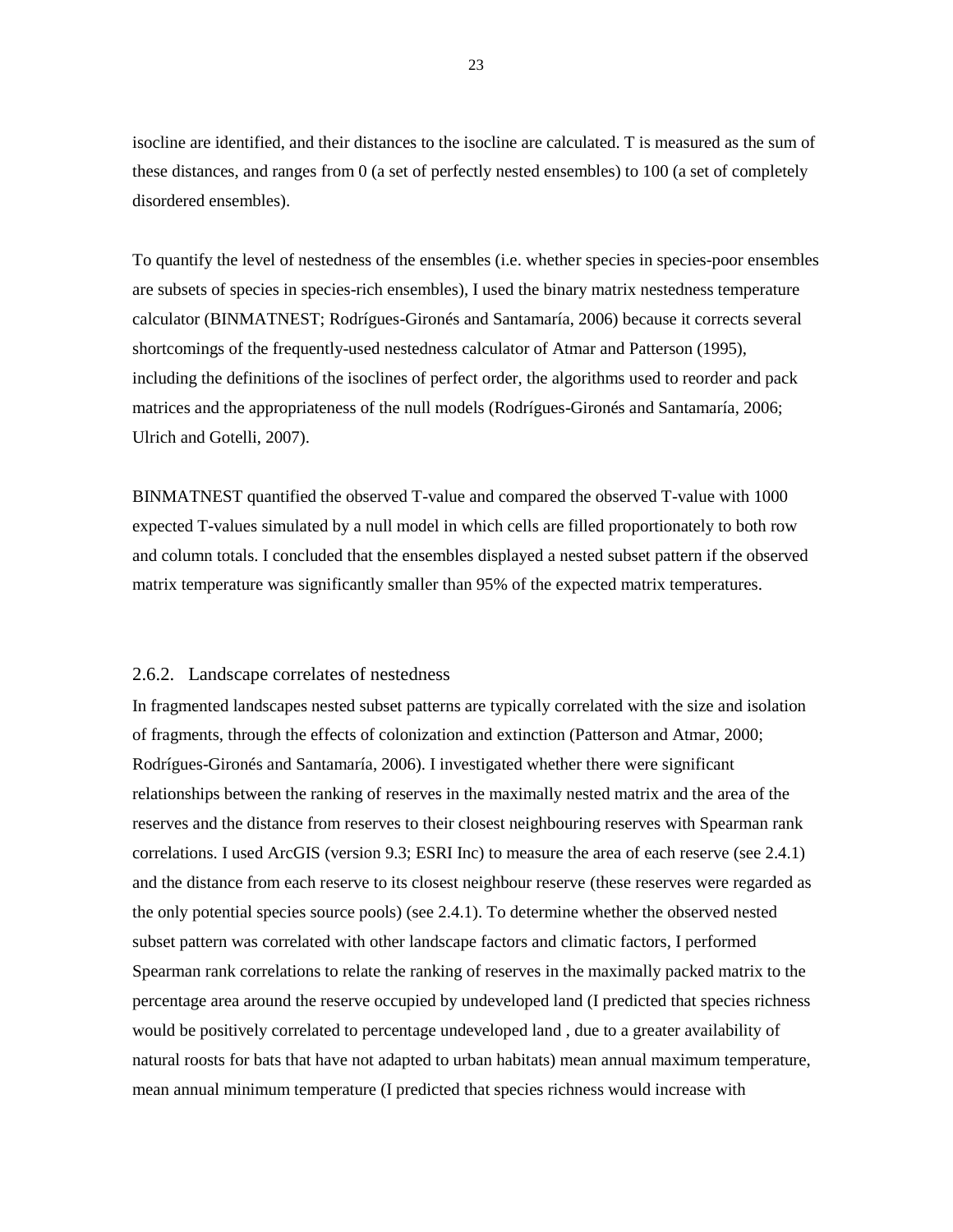increasing maximum and minimum temperatures, because higher temperatures will promote higher insect prey availability and fast growth of individuals and populations, thus promoting high species richness; Ruggiero and Kitzberger, 2004) and mean annual rainfall (I predicted that species richness should be positively correlated to rainfall: higher rainfall results in higher productivity, causing a higher availability of insects, hence higher bat species richness; Ruggiero and Kitzberger, 2004). I used Land Use spatial layers from the Environmental Planning and Climate Protection department of the eThekwini Municipality to determine the percentage area covered by undeveloped land in a 1 km zone around each reserve (see 2.4.1).Correlations were performed using STATISTICA (version 7, Statsoft).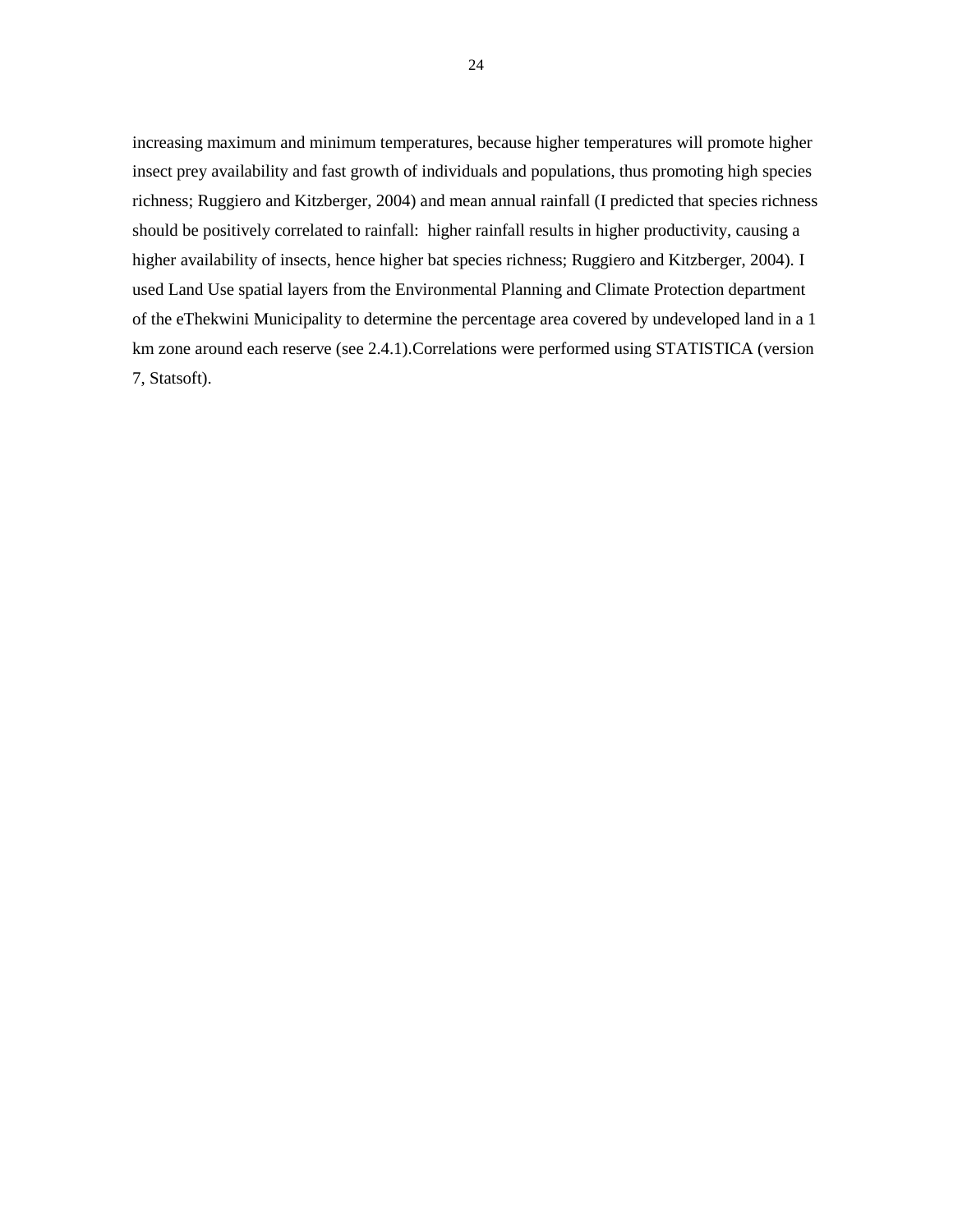# **CHAPTER 3 RESULTS**

#### 3.1. Species diversity patterns

3.1.1. Species richness and completeness of species inventories

A total of 80 insectivorous bats belonging to nine species of three families were caught in seven of the eight reserves, over 36 net nights between 2008 and 2010. 31 bats were caught in winter, and 49 were caught in summer. Each reserve was sampled for three nights in winter and three nights in summer, except Paradise Valley which was sampled for two nights per season. These included seven vespertilionids: *Hypsugo anchietae*, *Pipistrellus hesperidus*, *Neoromicia nana*, *N*. *capensis*, *Myotis bocagii*, *Scotophilus dinganii* and *S*. cf. *viridis*; one miniopterid: *Miniopterus natalensis*; and one nycterid: *Nycteris thebaica* (Table 3.1). No bats were captured at Hazelmere, because the managers of the reserve do not permit the use of mist nets and other trapping devices. However, the Hazelmere was still included in the study because it is relatively large, isolated from other reserves, and surrounded by a large amount of undeveloped land (see Table 3.6), and thus an important reserve in the context of the study.

**Table 3.1.** Number of individuals of each species captured at New Germany Nature Reserve (NGNR), Kenneth Stainbank Nature Reserve (KSNR), Umbogavango Nature Reserve (UNR), Beachwood Mangroves Nature Reserve (BMNR), Springside Nature Reserve (SNR), Krantzkloof Nature Reserve (KNR), and Paradise Valley Nature Reserve (PVNR).

|                         |             | <b>Nature Reserve</b> |            |             |            |            |             |
|-------------------------|-------------|-----------------------|------------|-------------|------------|------------|-------------|
| Species                 | <b>NGNR</b> | <b>KSNR</b>           | <b>UNR</b> | <b>BMNR</b> | <b>SNR</b> | <b>KNR</b> | <b>PVNR</b> |
| Hypsugo anchietae       |             |                       |            |             |            |            |             |
| Pipistrellus hesperidus |             |                       |            | 8           |            | 14         | 6           |
| Neoromicia nana         |             | 4                     |            |             |            | 6          |             |
| N. capensis             |             |                       |            |             |            |            |             |
| Miniopterus natalensis  |             |                       |            |             |            |            |             |
| Myotis bocagii          |             |                       |            |             |            |            |             |
| Nycteris thebaica       |             |                       |            |             |            |            |             |
| Scotophilus dinganii    |             |                       |            |             |            |            |             |
| S. cf. viridis          |             |                       |            |             |            |            |             |
| Total                   |             | 10                    | 8          | 9           |            | 40         |             |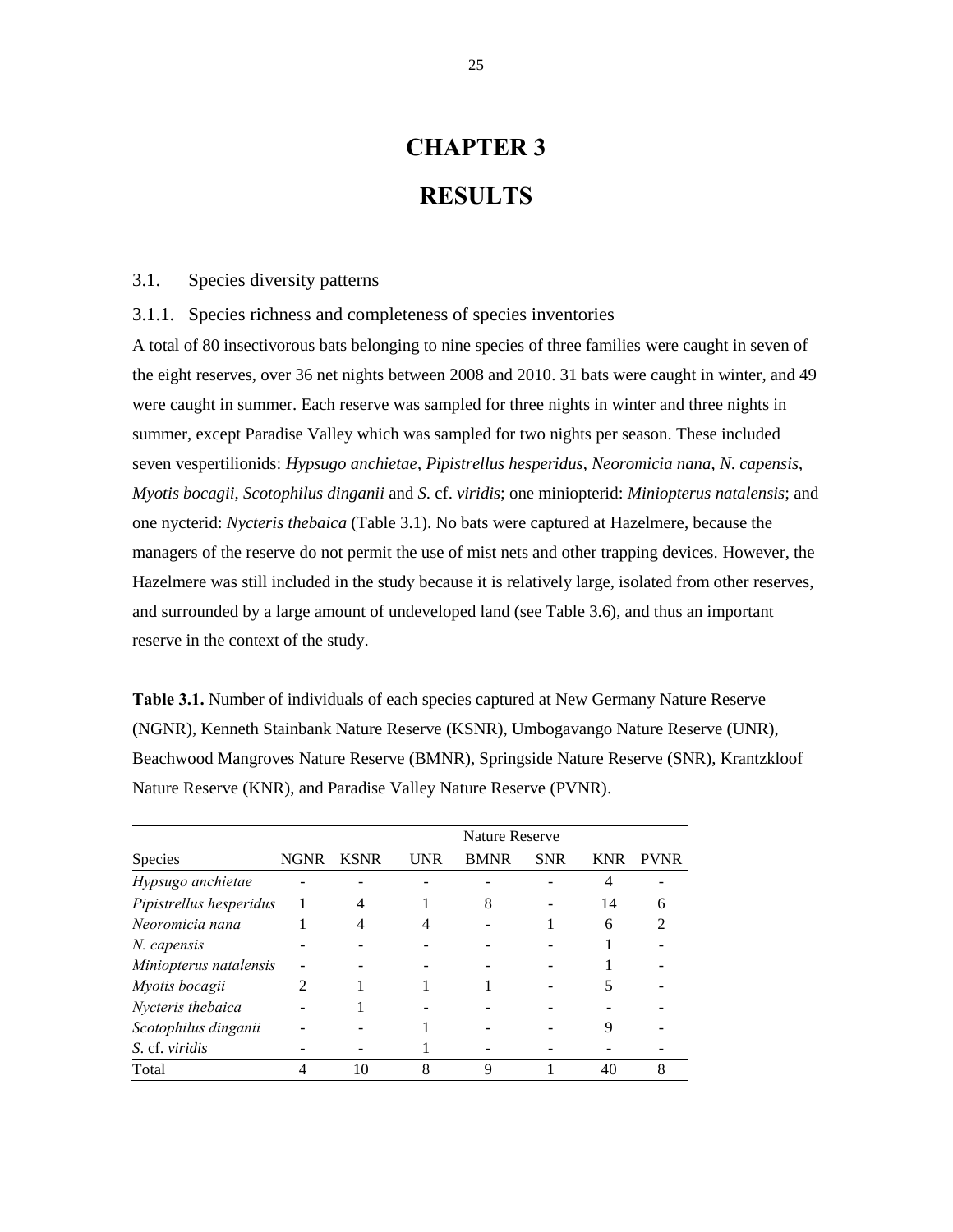A total of 9,482 bat passes (including series of search phase pulses and feeding buzzes) were recorded in the eight reserves (Table 3.2). All bat species that were captured were also recorded, except *Nycteris thebaica*. An additional 11 species, belonging to four families were recorded but not captured. These included four molossids: *Chaerephon pumilus*, *Mops condylurus,Otomops martiensseni* and *Tadarida aegyptiaca*; two vespertilionids: *Kerivoulaargentata*, and *Myotis tricolor*; one miniopterid: *Miniopterus fraterculus;* and one rhinolophid: *Rhinolophus simulator* (Table 3.2; Fig. 3.1). The echolocation calls of *Pipistrellus hesperidus* and *Miniopterus natalensis* could not be clearly distinguished from each other due to an overlap in peak echolocation frequency and call duration (Naidoo et al., in press; Schoeman and Waddington, 2011). Therefore these two species were classified as *P. hesperidus*/*M. Natalensis* complex (Fig. 3.1). *C*. *pumilus*, *H*. *anchietae*, *N*. *nana*, *P*. *hesperidus/M*. *natalensis*, *S*. *dinganii*, *S*. cf. *viridis* and *T*. *aegyptiaca* were recorded at all reserves (Table 3.2). *N*. *capensis*, *M. bocagii* and *M*. *fraterculus* were recorded at all reserves except Paradise Valley, Springside and Beachwood Mangroves, respectively (Table 3.2). *O*. *martiensseni* was not surveyed at New Germany, Beachwood Mangroves and Krantzkloof (Table 3.2). *R*. *simulator* was recorded only at Krantzkloof during winter (Table 3.2). Passive echolocation monitoring was not conducted during summer at Krantzkloof due to logistical constraints. *R*. *simulator* was previously recorded in Durban in summer (M.C. Schoeman, unpubl. data)

Controlling for sampling effort using sample-based rarefaction, the Paradise Valley ensemble had the highest species richness ( $n = 14$  species), and the Beachwood Mangroves ensemble had the lowest species richness ( $n = 9$  species; Fig. 3.2).

Expected species richness varied among the species richness estimators. The Chao 2 species richness estimator indicated that the species inventories of New Germany, Beachwood Mangroves, Hazelmere and Springside were 100% complete, and the inventories of the remaining reserves were between 83% and 94% complete (Table 3.3). The Jackknife 2 estimator estimated that the inventories of the reserves were between 73% and 96% complete and the Michaelis Menten Means estimator indicated that they were between 73% and 90% complete (Table 3.3).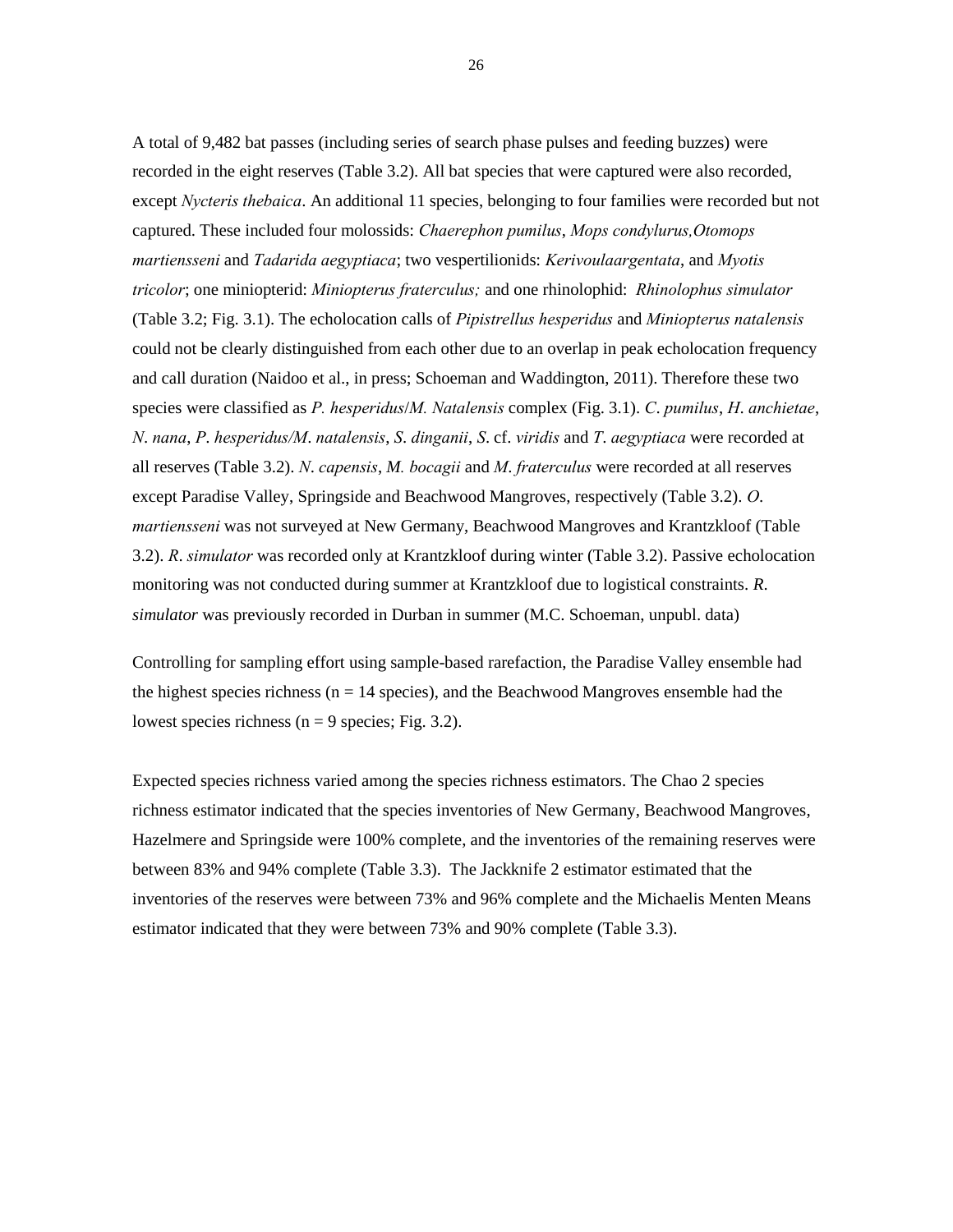|                                                    | <b>Nature Reserve</b>    |                          |                          |                          |                          |            |                          |                          |
|----------------------------------------------------|--------------------------|--------------------------|--------------------------|--------------------------|--------------------------|------------|--------------------------|--------------------------|
| <b>Species</b>                                     | <b>NGNR</b>              | <b>KSNR</b>              | <b>UNR</b>               | <b>BMNR</b>              | <b>HRR</b>               | <b>SNR</b> | <b>KNR</b>               | <b>PVNR</b>              |
| Chaerephon pumilus                                 | 294                      | 439                      | 146                      | 100                      | 437                      | 26         | 1                        | 58                       |
| Hypsugo anchietae                                  | 13                       | $\overline{4}$           | 13                       | $\mathbf{1}$             | 22                       | 12         | $\overline{a}$           | $\overline{2}$           |
| Kerivoula argentata                                | $\overline{\phantom{a}}$ | $\overline{\phantom{a}}$ | $\overline{\phantom{a}}$ | $\overline{\phantom{a}}$ | $\overline{\phantom{a}}$ |            | $\overline{\phantom{a}}$ | $\overline{2}$           |
| Miniopterus fraterculus                            | 3                        | $\mathbf{1}$             | $\mathbf{1}$             | $\overline{\phantom{a}}$ | 8                        | $8\,$      | 17                       | 1                        |
| Mops condylurus                                    | $\overline{\phantom{a}}$ | $\overline{\phantom{a}}$ | $\overline{\phantom{a}}$ | $\overline{\phantom{a}}$ | $\overline{\phantom{a}}$ |            | $\overline{\phantom{a}}$ | 3                        |
| Myotis bocagii                                     | 38                       | 15                       | 115                      | 12                       | $\mathbf{1}$             |            | 4                        | 105                      |
| M. tricolor                                        | $\overline{\phantom{a}}$ | $\overline{\phantom{a}}$ |                          | $\overline{\phantom{a}}$ |                          |            |                          | 5                        |
| Neoromicia capensis                                | 147                      | 15                       | 50                       | 73                       | 85                       | 186        | 3                        | $\overline{\phantom{a}}$ |
| N. nana                                            | 243                      | 395                      | 2318                     | 170                      | 158                      | 58         | 23                       | 59                       |
| Otomops martiensseni                               |                          | 10                       | $\overline{2}$           |                          | 57                       | 34         |                          | $\overline{2}$           |
| Pipistrellus hesperidus/ Miniopterus<br>natalensis | 27                       | 308                      | 591                      | 97                       | 63                       | 36         | 21                       | 34                       |
| Rhinolophus simulator                              |                          |                          |                          |                          |                          |            | $\overline{2}$           |                          |
| Scotophilus cf. viridis                            | 112                      | 73                       | 441                      | 64                       | 266                      | 107        | 13                       | 68                       |
| S. dinganii                                        | 72                       | 184                      | 85                       | 200                      | 189                      | 37         | $\mathbf{1}$             | $\overline{7}$           |
| Tadarida aegyptiaca                                | 94                       | 66                       | 37                       | 18                       | 65                       | 56         | 13                       | 30                       |
| Total                                              | 1043                     | 1510                     | 3799                     | 735                      | 1351                     | 560        | 98                       | 376                      |

Table 3.2. Number of passes of insectivorous bat species recorded with time expansion bat detectors at eight nature reserves (HRR = Hazelmere Resource Reserve; all other reserve abbreviations follow Table 3.1).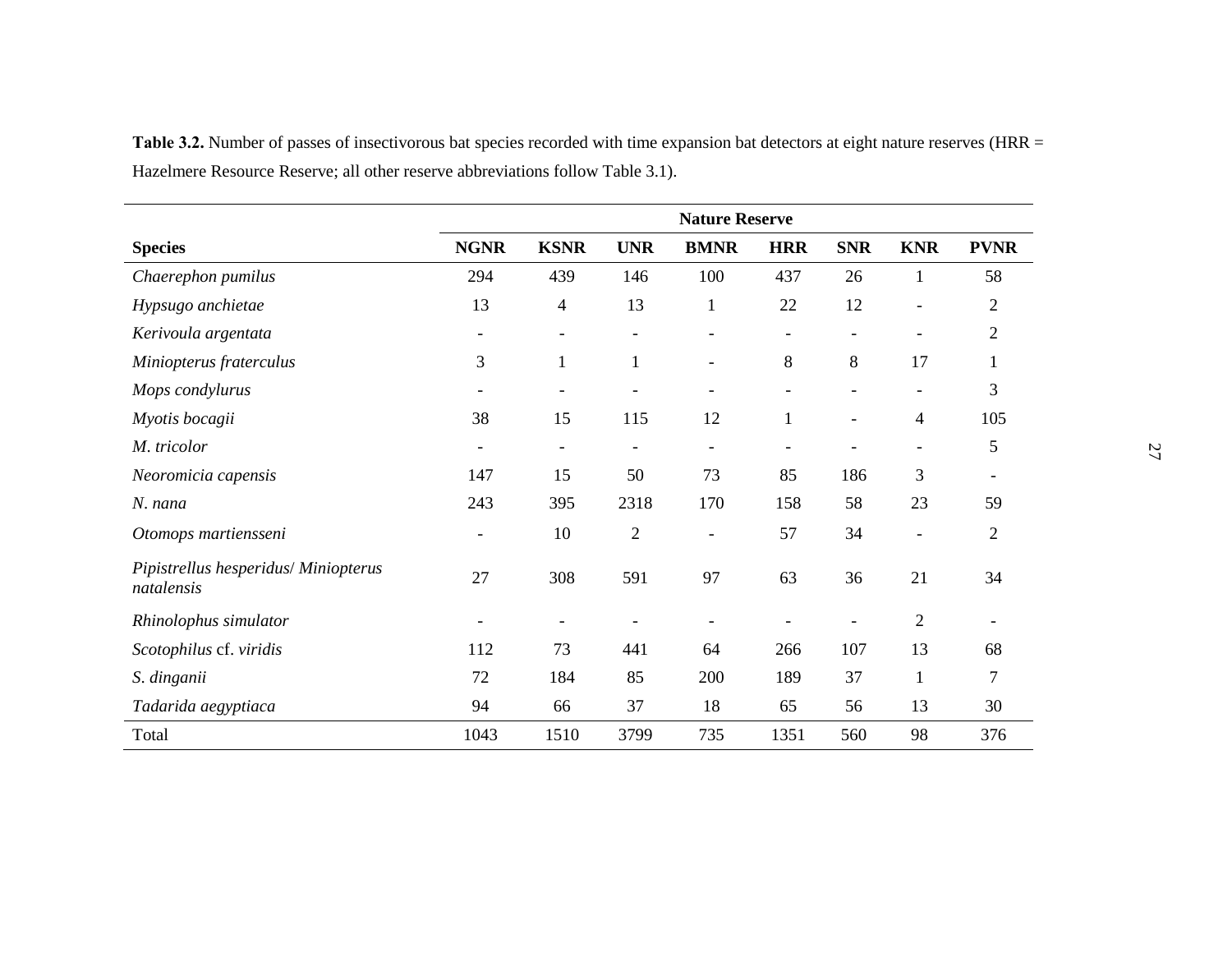

**Figure 3.1.** Spectrogram showing characteristic echolocation calls of *Otomops martiensseni* (Om), *Tadarida aegyptiaca* (Ta), *Mops condylurus* (Mc), *Chaerephon pumilus* (Cp), *Scotophilus dinganii* (Sd), *Neoromicia capensis* (Nc), *Myotis bocagii* (Mb), *S*. cf. *viridis* (Sv), *M*. *tricolor* (Mt), *Pipistrellus hesperidus*/*Miniopterus natalensis* complex (Ph/Mn), *Hypsugo anchietae* (Ha), *Miniopterus fraterculus* (Mf), *N*. *nana* (Nn), *Rhinolophus simulator* (Rs) and *Kerivoula argentata* (Ka) recorded with bat detectors at eight nature reserves. Echolocation call of Nycteris thebaica is not included in the spectrogram because it was not recorded. Also shown is species/complex membership to three functional groups (after Schnitzler and Kalko, 2001).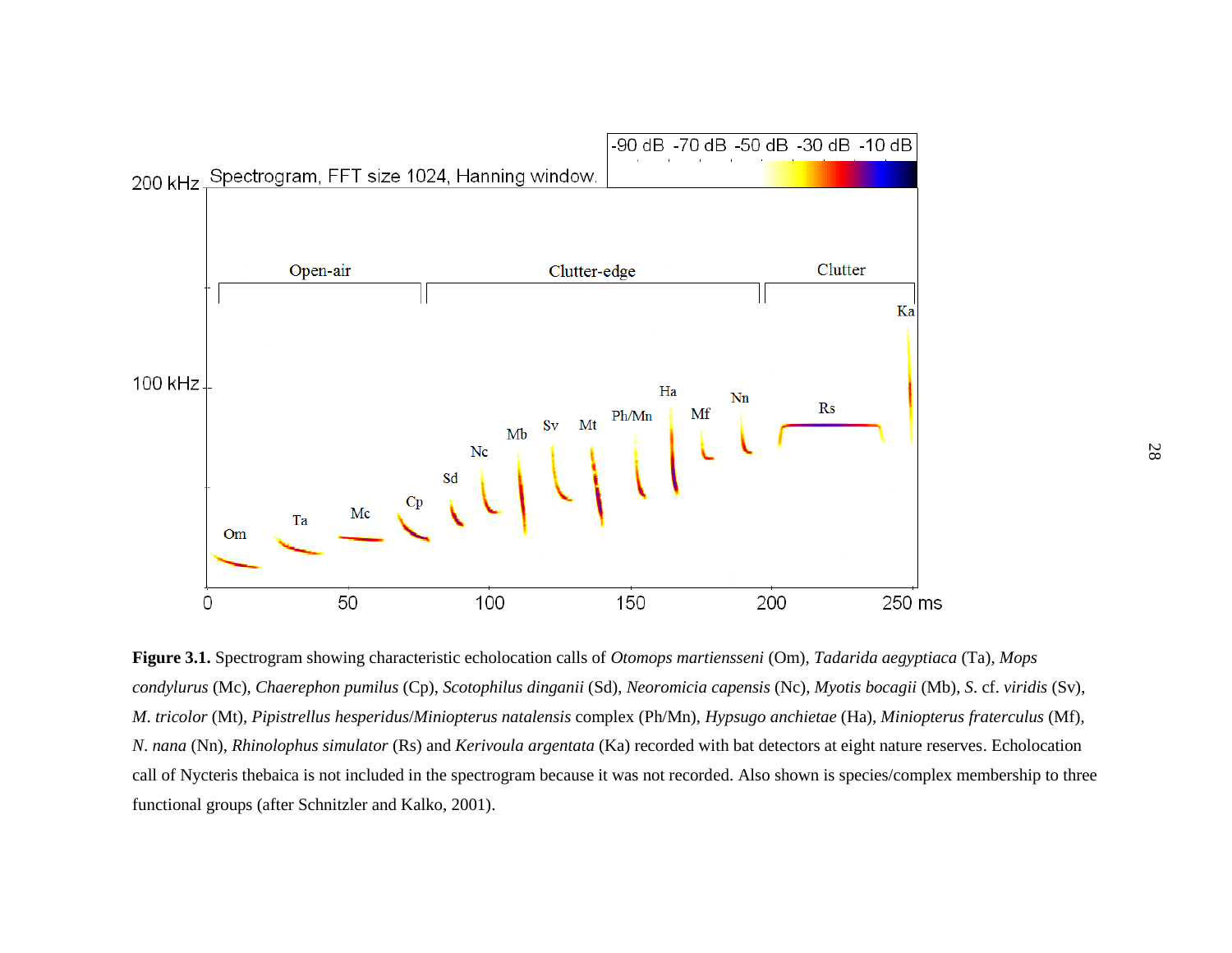

**Fig 3.2.** Sample-based rarefaction curves showing accumulated species richness of insectivorous bats as a function of accumulated individuals (based on passive monitoring and capture data) at NGNR (SD = 0), KSNR (SD = 1.44), UNR (SD = 0.88), BMNR (SD = 0), HRR (SD = 0), SNR  $(SD = 0)$ , PVNR  $(SD = 1.16)$  and KNR  $(SD = 0.37)$ . HRR = Hazelmere Resources Reserve; all other reserve abbreviations follow Tables 3.1.

Species richness did not differ significantly between winter and summer  $(n = 19)$  in winter and summer;  $F_{df=1, 24} = 0.04$ ;  $p = 0.85$ ). However there was a significant difference in species richness among reserves ( $F_{df = 6, 24} = 2.711$ ; p = 0.04). Post-hoc Tukey tests revealed that Hazelmere had a significantly higher species richness than Beachwood Mangroves ( $p = 0.03$ ). The interaction between season and reserve was not significant ( $F_{df = 6, 24} = 2.30$ ;  $p = 0.07$ ) indicating that the difference in species richness between Hazelmere and Beachwood Mangroves did not depend on season. Species richness in other reserves were all similar.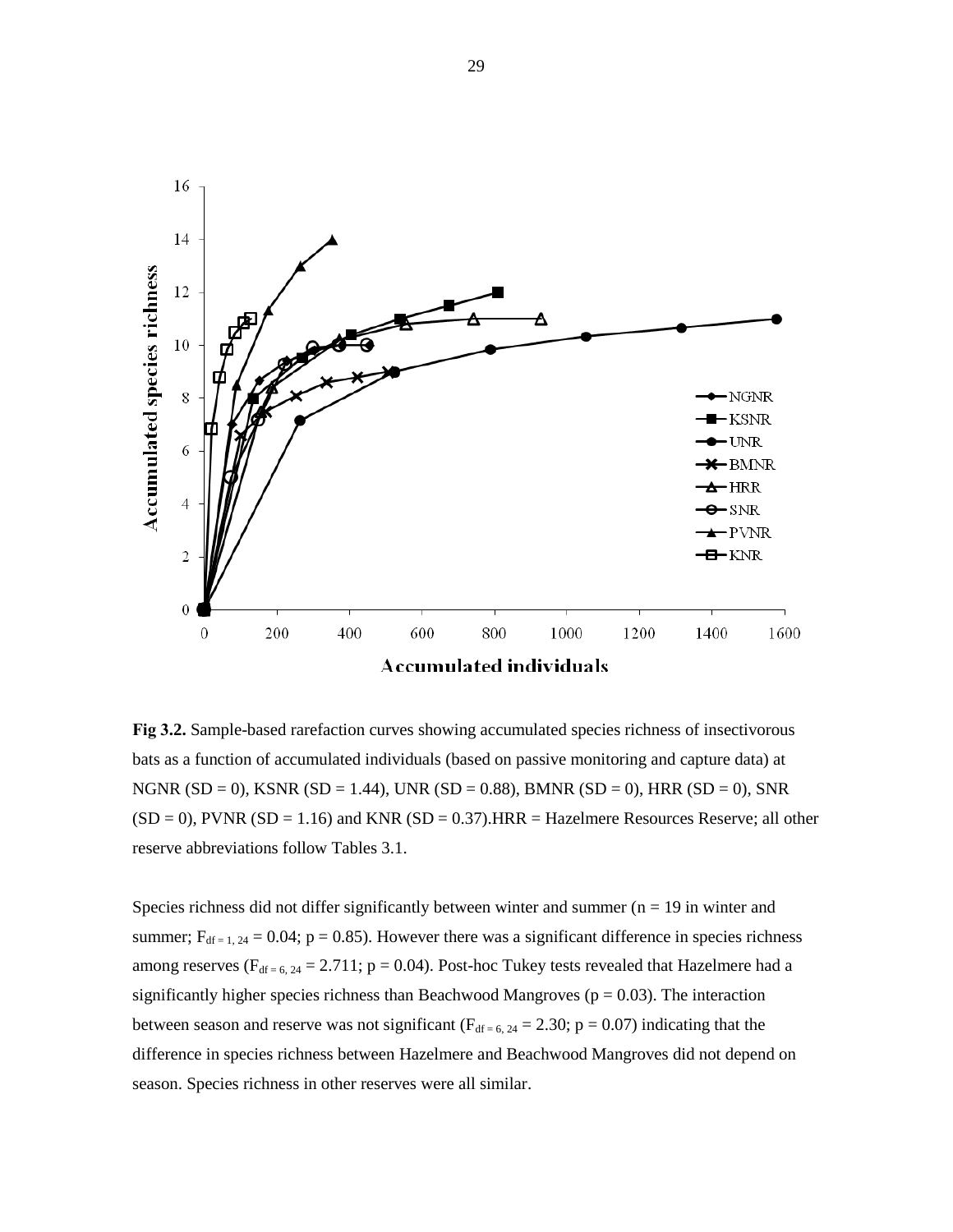Species richness was significantly higher during the first hour of sampling than during the last hour  $(F_{df=1, 24} = 20.30; p < 0.0001; F_{df=1, 24} = 12.00; p = 0.002)$  in winter and in summer, respectively. In winter, six species were surveyed during the first hour and three species were surveyed during the last hour; in summer, six species were surveyed during the first hour, and four species were surveyed during the last hour. In winter there was a significant difference in species richness in the first hour of sampling among reserves ( $F_{df = 6, 24} = 4.41$ ; p = 0.004), but not in summer ( $F_{df = 6, 24}$  = 1.34;  $p = 0.28$ ). Post-hoc Tukey tests revealed that species richness was significantly higher in Hazelmere (n = 9) than Beachwood Mangroves (n = 4; p = 0.01) and Springside (n = 5; p = 0.03), and it was significantly higher in Umbogavango ( $n = 8$ ) than Springside ( $p = 0.04$ ). In both winter and summer, there was no significant interaction between season and time ( $F_{df = 6, 24} = 0.39$ ; p = 0.88;  $F_{df = 6, 24} = 0.62$ ;  $p = 0.71$ , respectively), indicating that the difference in species richness between the first and last hours of sampling was independent of reserve, and the difference in species richness among reserves was independent of time. Species richness in the last hour of sampling was not significantly different between seasons (n = 4 in winter and n = 5 in summer;  $F_{df}$  $_{1, 24} = 3.30$ ; p = 0.08) or among reserves ( $F_{df = 6, 24} = 1.76$ ; p = 0.15). The interaction between season and reserve was also not significant ( $F_{df = 6, 24} = 2.28$ ; p = 0.08).

**Table 3.3.** Observed and expected species richness of insectivorous bat ensembles at eight urban nature reserves based on Chao 2 (Chao, 1989), Jackknife 2 (Jack 2; Burnham and Overton, 1978) and Michaelis Menten Means (MMMeans; Colwell and Coddington, 1994) species richness estimators. Percentage completeness of sampling effort is shown in brackets and calculated as observed/expected species richness x 100. Abbreviations of reserve names follow Tables 3.1 and 3.2.

|                |                                     | <b>Estimated species richness</b> |              |            |  |  |  |
|----------------|-------------------------------------|-----------------------------------|--------------|------------|--|--|--|
| Nature reserve | <b>Observed species</b><br>richness | Chao 2                            | Jack 2       | <b>MMM</b> |  |  |  |
| <b>NGNR</b>    | 10                                  | $10.0(100\%)$                     | 10.8(93%)    | 11.3 (89%) |  |  |  |
| <b>KSNR</b>    | 12                                  | 14.5 (83%)                        | 16.5(73%)    | 13.6 (88%) |  |  |  |
| <b>UNR</b>     | 11                                  | 11.8 (93%)                        | 14.0 (79%)   | 12.2 (90%) |  |  |  |
| <b>BMNR</b>    | 9                                   | $9.0(100\%)$                      | 10.4 (87%)   | 10.3 (87%) |  |  |  |
| $HRR^*$        | 11                                  | $11.0(100\%)$                     | $11.7(94\%)$ | 12.3 (89%) |  |  |  |
| <b>SNR</b>     | 10                                  | $10.0(100\%)$                     | $10.9(92\%)$ | 11.5(87%)  |  |  |  |
| $KNR*$         | 11                                  | $11.0(100\%)$                     | 11.4 (96%)   | 12.6 (87%) |  |  |  |
| <b>PVNR</b>    | 14                                  | 14.9 (94%)                        | 17.7 (79%)   | 19.1 (73%) |  |  |  |

#Based on passive monitoring data only

\*Based on capture data and winter passive monitoring data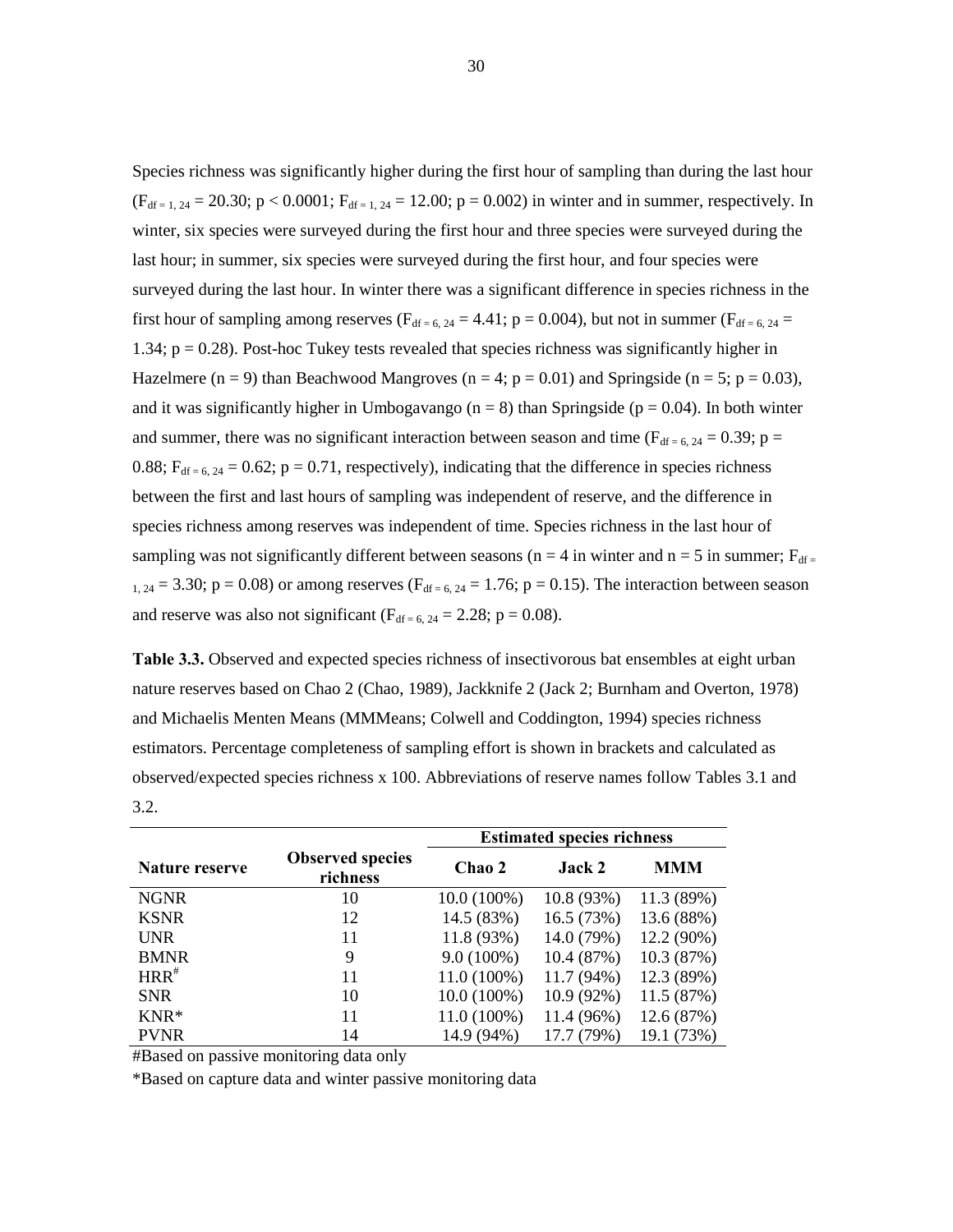#### 3.1.2. Relative activity

There was a significant difference in relative activity among reserves ( $F_{df = 6, 24} = 3.51$ ; p = 0.01). Post-hoc Tukey tests revealed that the relative activity was significantly higher at Umbogavango than at Beachwood Mangroves ( $p = 0.04$ ), New Germany ( $p = 0.02$ ), Paradise Valley ( $p = 0.02$ ) and Springside ( $p = 0.02$ ) (Table 3.5). Highest bat activity was recorded at Umbogavango (11.58%), and the lowest activity recorded at Paradise Valley (3.47%).*Neoromicia nana* was the most often recorded species at all reserves except for Hazelmere, Springside and Paradise Valley, where relative activity was dominated by *Chaerephon pumilus*, *Neoromicia capensis* and *Myotis bocagii*, respectively. There was no significant difference in relative activity between seasons ( $F_{df} = 1.24$  = 0.45;  $p = 0.51$ ); average relative activity among ensembles was 7.79% in summer and 9.02% in summer. A non-significant interaction effect between season and reserves ( $F_{df = 6, 24} = 0.09$ ; p = 0.99) indicated that the difference in relative activity among reserves was not dependent on season.

Relative activity during the last hour of sampling was not significantly different between seasons  $(AI = 5.10\%$  in winter and 4.9% in summer;  $F_{df=1, 24} = 0.01$ ;  $p = 0.92$ ) or among reserves ( $F_{df=6, 24} =$ 2.90;  $p = 0.08$ ). There was also no significant interaction effect between reserve and season ( $F_{df = 6, 24}$ )  $= 0.32$ ; p  $= 0.92$ ).

Relative activity was significantly higher during the first hour of sampling than during the last hour  $(F_{df=1, 24} = 20.03; p < 0.0001; F_{df=1, 24} = 10.62; p = 0.003)$  in winter (AI during the first hour = 13.20%, AI during the last hour = 5.20%) and in summer (AI during the first hour = 9.61%, AI during the last hour  $= 4.90\%$ ) respectively. However relative activity during the first and last hour of sampling was not significantly different among reserves ( $F_{df = 6, 24} = 2.22$ ; p = 0.08;  $F_{df = 6, 24}$  = 5.06;  $p = 0.09$ ) in winter and in summer respectively. The interaction effect between time and reserve was also not significant ( $F_{df = 6, 24} = 0.38$ ; p = 0.89;  $F_{df = 6, 24} = 0.71$ ; p = 0.65) in winter and in summer respectively, indicating that the difference in relative activity between the first and last hours of sampling was independent of reserve.

Relative activity of *C*. *pumilus*, *M*. *bocagii*, *N*. *capensis*, *N*. *nana* and *P*. *hesperidus*/*M*. *natalensis* complex were significantly different among reserves (Table 3.4). Post-hoc Tukey tests revealed that *C*. *pumilus* was significantly more active at Hazelmere than Springside ( $p = 0.01$ ), *N. capensis* was significantly more active at Kenneth Stainbank than Springside (p = 0.02) and *P*. *hesperidus*/*M*. *natalensis* was significantly more active at Umbogavango than New Germany ( $p = 0.04$ ). Post-hoc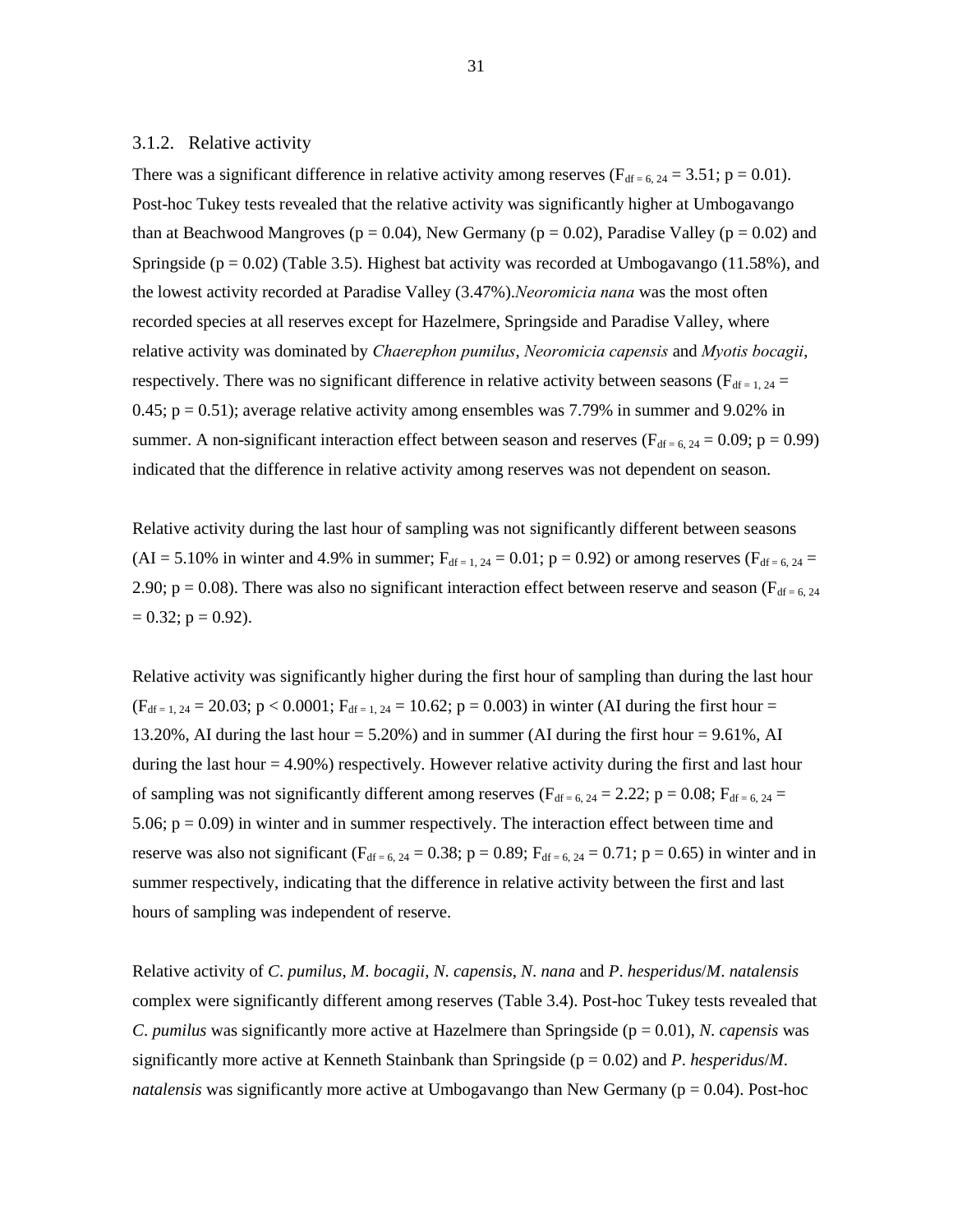Tukey tests revealed that the relative activity of *M*. *bocagii* was significantly higher at Hazelmere than at Paradise Valley ( $p = 0.04$ ) and Umbogavango ( $p = 0.04$ ); and significantly lower at Beachwood Mangroves than at Paradise Valley ( $p = 0.04$ ) and Umbogavango ( $p = 0.04$ ). Relative activity of *M*. *bocagii* and *T*. *aegyptiaca* also differed significantly between seasons (Table 3.4). The significant interaction effect between season and reserve for *M*. *bocagii* (Table 3.4) indicated the difference in relative activity among reserves was dependent on season and the difference in activity between seasons was dependent on reserve. Post-hoc Tukey tests revealed that the relative activity of *N*. *nana* was significantly higher at Umbogavango than at Hazelmere ( $p = 0.03$ ), Kenneth Stainbank ( $p = 0.04$ ), New Germany ( $p = 0.01$ ), Paradise Valley ( $p = 0.01$ ) and Springside ( $p =$ 0.004). ANOVAs could not be performed for *Kerivoula argentata*, *Myotis tricolor* and *Mops condylurus* because these species were recorded at Paradise Valley only. When a three-way ANOVA was performed with reserve, season and species, the results were similar to the two-way ANOVAs and there was no significant interaction effect between reserve, season and species.

|                                                    |       | <b>Reserve</b>          |       | <b>Season</b> |    |       | <b>Reserve*Season</b> |                |      |
|----------------------------------------------------|-------|-------------------------|-------|---------------|----|-------|-----------------------|----------------|------|
| <b>Species</b>                                     | F     | df                      | p     | F             | df | p     | F                     | df             | p    |
| Chaerephon pumilus                                 | 3.10  | 6                       | 0.03  | 2.50          | 1  | 0.13  | 0.66                  | 6              | 0.67 |
| Hypsugo anchietae                                  | 0.18  | 6                       | 0.97  | 1.00          | 1  | 0.35  | 0.59                  | 2              | 0.58 |
| Myotis bocagii                                     | 10.83 | $\overline{\mathbf{4}}$ | 0.003 | 13.83         | 1  | 0.006 | 5.78                  | 3              | 0.02 |
| Miniopterus fraterculus                            | 4.65  | 5                       | 0.19  | 4.78          | 1  | 0.16  | 4.59                  | $\overline{2}$ | 0.18 |
| Neoromicia capensis                                | 3.83  | 5                       | 0.03  | 0.62          | 1  | 0.45  | 2.48                  | $\overline{4}$ | 0.10 |
| N. nana                                            | 4.54  | 6                       | 0.005 | 0.66          | 1  | 0.43  | 0.60                  | 6              | 0.73 |
| Otomops martiensseni*                              | 0.24  | $\overline{4}$          | 0.89  | 0.66          | 1  | 0.50  |                       |                |      |
| Pipistrellus hesperidus/<br>Miniopterus natalensis | 2.732 | 6                       | 0.04  | 0.1           | 1  | 0.76  | 0.25                  | 6              | 0.96 |
| Scotophilus dinganii                               | 1.50  | 6                       | 0.23  | 0.48          | 1  | 0.50  | 0.67                  | 5              | 0.65 |
| S. cf. viridis                                     | 1.78  | 6                       | 0.16  | 1.02          | 1  | 0.33  | 0.84                  | 6              | 0.55 |
| Tadarida aegyptiaca                                | 0.23  | 5                       | 0.94  | 13.40         | 1  | 0.003 | 2.03                  | 3              | 0.16 |

**Table 3.4.** Summary of two-way ANOVAs comparing the relative activity of each species among reserves and between seasons. Text in bold indicate significant values ( $p < 0.05$ ).

\*Interaction term was not calculated because during winter *O*. *martiensseni* was recorded at one reserve only.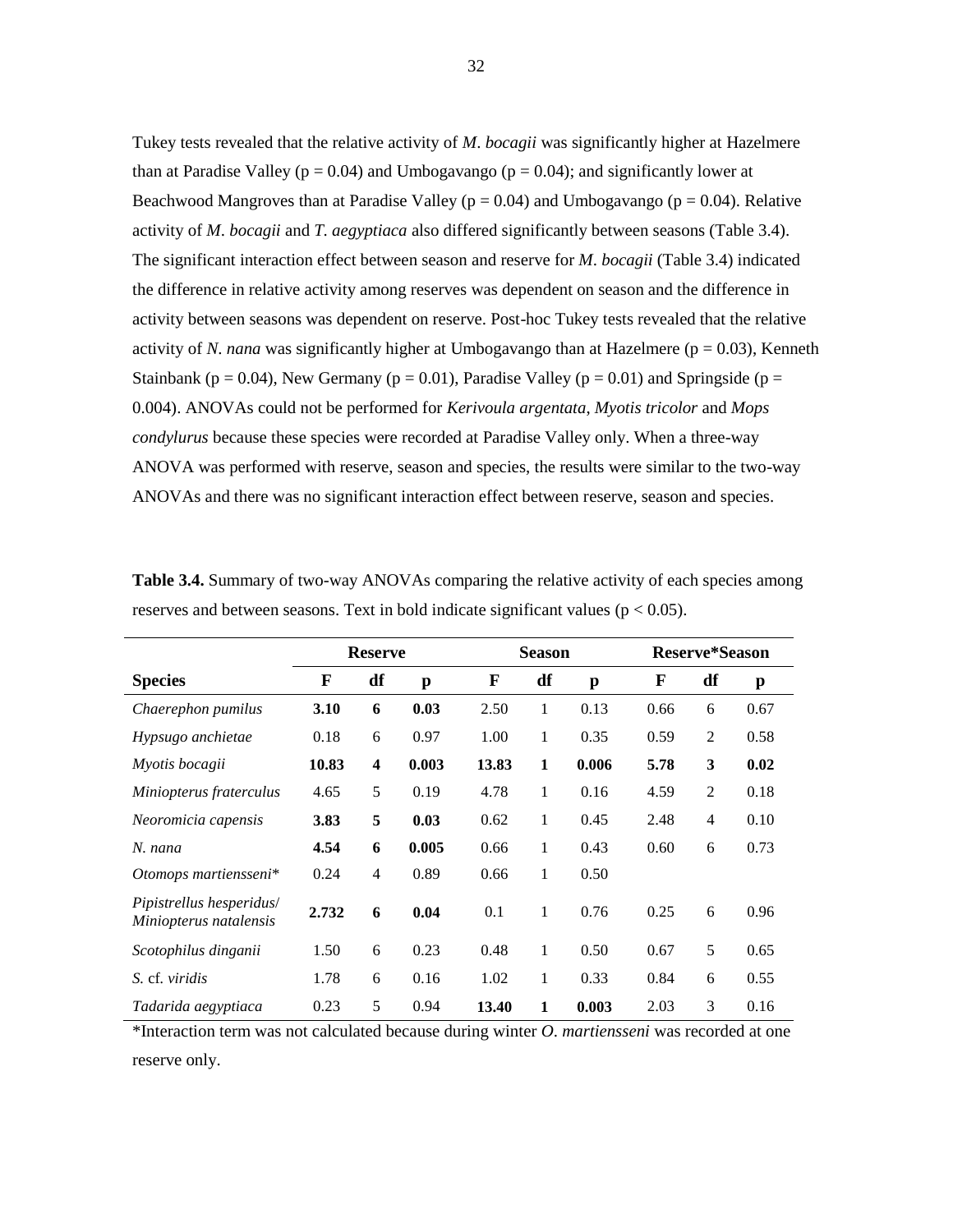|                                                    |                   |                   |                   | <b>Nature Reserves</b> |                   |                   |                   |
|----------------------------------------------------|-------------------|-------------------|-------------------|------------------------|-------------------|-------------------|-------------------|
| <b>Species</b>                                     | <b>NGNR</b>       | <b>KSNR</b>       | <b>UNR</b>        | <b>BMNR</b>            | <b>HRR</b>        | <b>SNR</b>        | <b>PVNR</b>       |
| Chaerephon pumilus                                 | $8.29 \pm 9.57$   | $13.33 \pm 7.73$  | $8.96 \pm 7.17$   | $4.17 \pm 8.20$        | $24 \pm 14.13$    | $1.81 \pm 2.98$   | $7.12 \pm 7.52$   |
| Hypsugo anchietae                                  | $0.56 \pm 1.11$   | $0.56 \pm 0.73$   | $0.90 \pm 1.00$   | $0.08 \pm 0.19$        | $2.36 \pm 4.28$   | $0.92 \pm 1.12$   | $0.1 \pm 0.21$    |
| Kerivoula argentata                                | $\theta$          | $\overline{0}$    | $\mathbf{0}$      | $\boldsymbol{0}$       | $\overline{0}$    | $\overline{0}$    | $0.24 \pm 0.29$   |
| Myotis bocagii                                     | $0.65 \pm 1.59$   | $1.06 \pm 1.65$   | $7.27 \pm 12.87$  | $1.25 \pm 1.29$        | $0.22 \pm 0.3$    | $\overline{0}$    | $13.72 \pm 13.98$ |
| M. tricolor                                        | $\theta$          | $\theta$          | $\Omega$          | $\overline{0}$         | $\overline{0}$    | $\Omega$          | $0.83 \pm 1.06$   |
| Mops condylurus                                    | $\boldsymbol{0}$  | $\overline{0}$    | $\Omega$          | $\mathbf{0}$           | $\overline{0}$    | $\Omega$          | $0.38 \pm 0.52$   |
| Miniopterus fraterculus                            | $0.16 \pm 0.25$   | $0.09 \pm 0.23$   | $0.09 \pm 0.23$   | $\boldsymbol{0}$       | $0.72 \pm 1.20$   | $0.53 \pm 0.35$   | $0.1 \pm 0.21$    |
| Neoromicia capensis                                | $5.87 \pm 8.93$   | $0.97 \pm 0.95$   | $2.80 \pm 4.38$   | $4.36 \pm 8.06$        | $5.61 \pm 7.70$   | $12.50 \pm 11.56$ | $\overline{0}$    |
| $N.$ nana                                          | $10.53 \pm 14.10$ | $14.54 \pm 9.97$  | $49.68 \pm 42.10$ | $14 \pm 22.61$         | $12.44 \pm 14.41$ | $3.44 \pm 4.38$   | $5.03 \pm 3.06$   |
| Otomops. martiensseni                              | $\boldsymbol{0}$  | $1.02 \pm 2.49$   | $0.09 \pm 0.23$   | $\boldsymbol{0}$       | $6.42 \pm 13.20$  | $3.78 \pm 8.14$   | $0.14 \pm 0.28$   |
| Pipistrellus hesperidus/<br>Miniopterus natalensis | $1.81 \pm 1.93$   | $14.40 \pm 11.45$ | $24.31 \pm 22.82$ | $6.64 \pm 5.64$        | $4.50 \pm 6.87$   | $2.61 \pm 2.75$   | $4.86 \pm 2.58$   |
| Scotophilus cf. viridis                            | $2.97 \pm 3.31$   | $9.95 \pm 3.91$   | $5.00 \pm 4.03$   | $7.92 \pm 12.51$       | $10.94 \pm 10.58$ | $2.50 \pm 3.47$   | $10.56 \pm 10.34$ |
| S. dinganii                                        | $2.89 \pm 3.56$   | $4.47 \pm 4.00$   | $25.14 \pm 25.77$ | $5.53 \pm 6.74$        | $14.94 \pm 19.31$ | $6.78 \pm 5.18$   | $1.08 \pm 1.52$   |
| Tadarida aegyptiaca                                | $4.77 \pm 6.93$   | $3.70 \pm 4.09$   | $3.15 \pm 3.75$   | $1.47 \pm 1.96$        | $6.97 \pm 11.73$  | $4.92 \pm 6.38$   | $4.31 \pm 5.22$   |
| <b>Average bat activity</b>                        | $3.50 \pm 3.51$   | $5.83 \pm 5.99$   | $11.58 \pm 15.47$ | $4.13 \pm 4.31$        | $8.10 \pm 7.07$   | $3.62 \pm 3.55$   | $3.47 \pm 4.40$   |

**Table 3.5.** Percentage relative activity (AI x 100; see 2.3.4) (±SD) of insectivorous bat species at eight urban nature reserves in Durban, based on passive echolocation monitoring (see text for details). Abbreviations for reserve names follow Tables 3.1 and 3.2.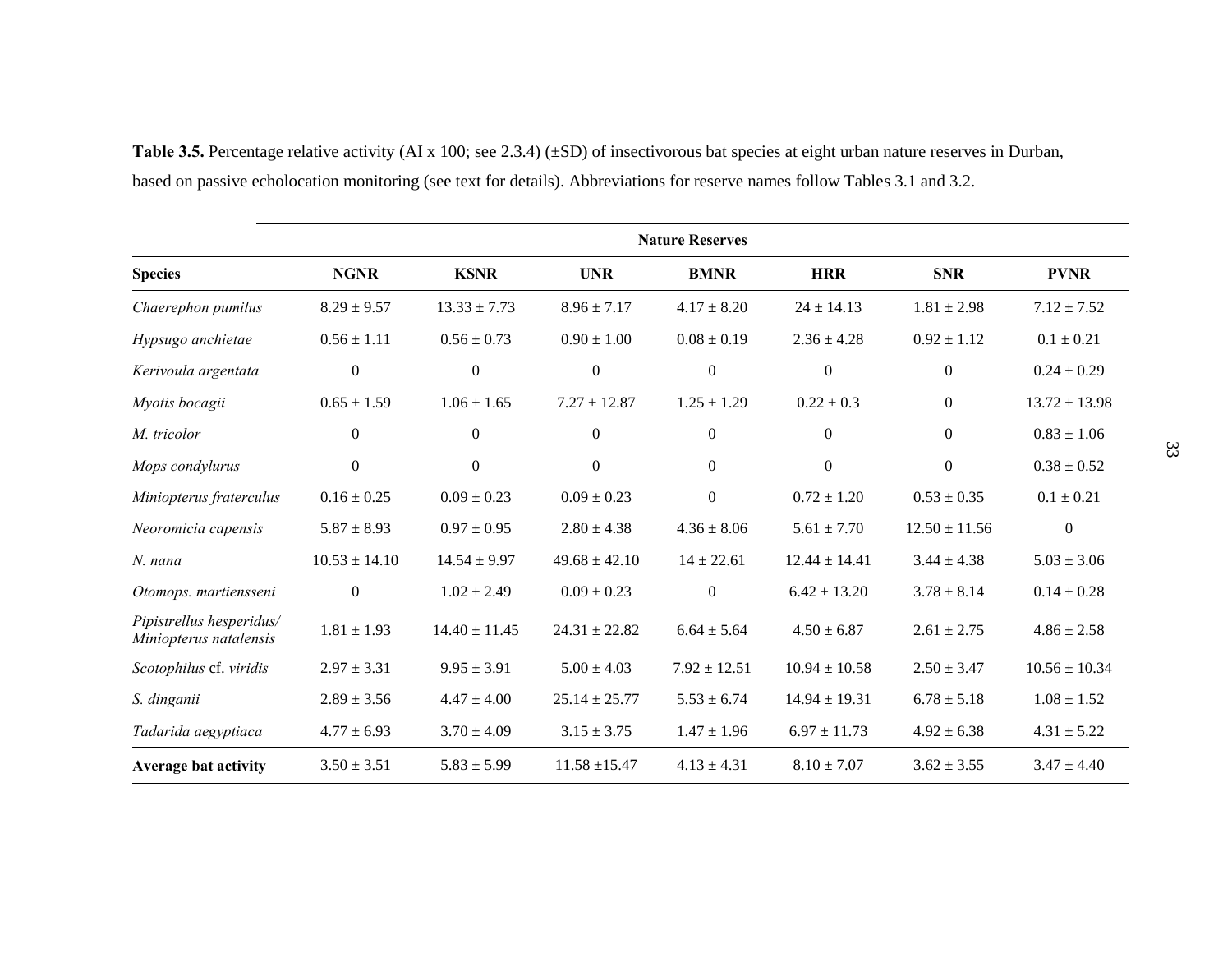#### 3.1.3. Diversity and evenness

Shannon"s diversity index was highest at Hazelmere and lowest at Umbogavango and Beachwood Mangroves (Fig. 3.3a). Shannon"s equitability index (i.e. evenness) was highest at Krantzkloof and lowest at Paradise Valley (Fig 3.3b).

(a)



(b)



Figure 3.3. (a) Species diversity and (b) species evenness of insectivorous bat ensembles at eight nature reserves (reserve abbreviations follow table 3.1 and 3.2).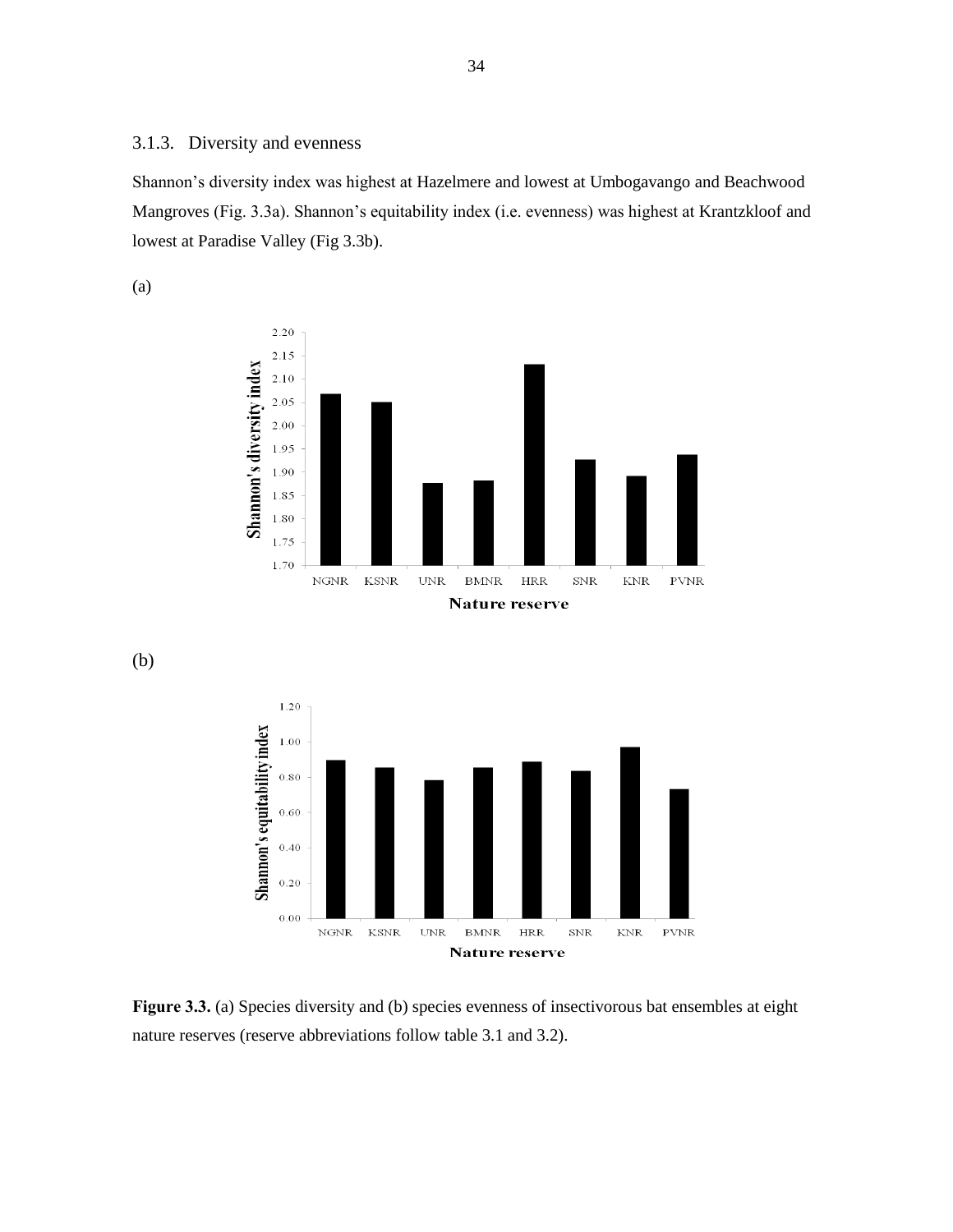#### 3.2. Influence of abiotic processes

#### 3.2.1. Landscape characteristics of nature reserves

The largest reserve was Krantzkloof (620.17 ha; Table 3.6) and the smallest was Springside (21.01 ha; Table 3.6). Reserve shape ranged from 1.55 (Umbogavango) to 3.57 (Krantzkloof) (Table 3.6), indicating that none of the reserves were highly irregularly shaped (an index of 1 indicates a round shape and an index of 5 indicates a highly irregular shape). Hazelmere was the most isolated nature reserve; it was the 58.46 km away from its closest neighbour reserve (Table 3.6).The least isolated reserves were New Germany and Paradise Valley, which were 1.13 km away from each other (Table 3.6). Hazelmere also had the largest amount of undeveloped land around it (55.45 %), and Beachwood Mangroves had the smallest amount of undeveloped land around it (7.06 %) (Table 3.6).

| <b>Nature reserve</b> | Area (ha) | <b>Shape Index</b> | $D_n$ (km) | <b>Undeveloped</b><br>land around<br>reserve $(\%)^*$ |
|-----------------------|-----------|--------------------|------------|-------------------------------------------------------|
| <b>KNR</b>            | 620.17    | 3.57               | 1.31       | 34.62                                                 |
| <b>NGNR</b>           | 106.80    | 3.15               | 1.13       | 16.37                                                 |
| <b>SNR</b>            | 21.01     | 2.67               | 1.40       | 12.33                                                 |
| <b>PVNR</b>           | 180.97    | 2.59               | 1.13       | 25.30                                                 |
| <b>BMNR</b>           | 79.11     | 2.26               | 1.57       | 7.06                                                  |
| <b>HRR</b>            | 448.98    | 2.17               | 58.46      | 55.45                                                 |
| <b>KSNR</b>           | 211.53    | 1.76               | 0.93       | 13.13                                                 |
| <b>UNR</b>            | 34.03     | 1.55               | 2.53       | 26.02                                                 |

**Table 3.6.** Landscape characteristics of eight urban nature reserves in Durban.  $D_n =$  distance to nearest reserve. Abbreviations of reserve names follow Tables 3.1 and 3.2.

\*Percentage of undeveloped land in a 1 km buffer around the reserve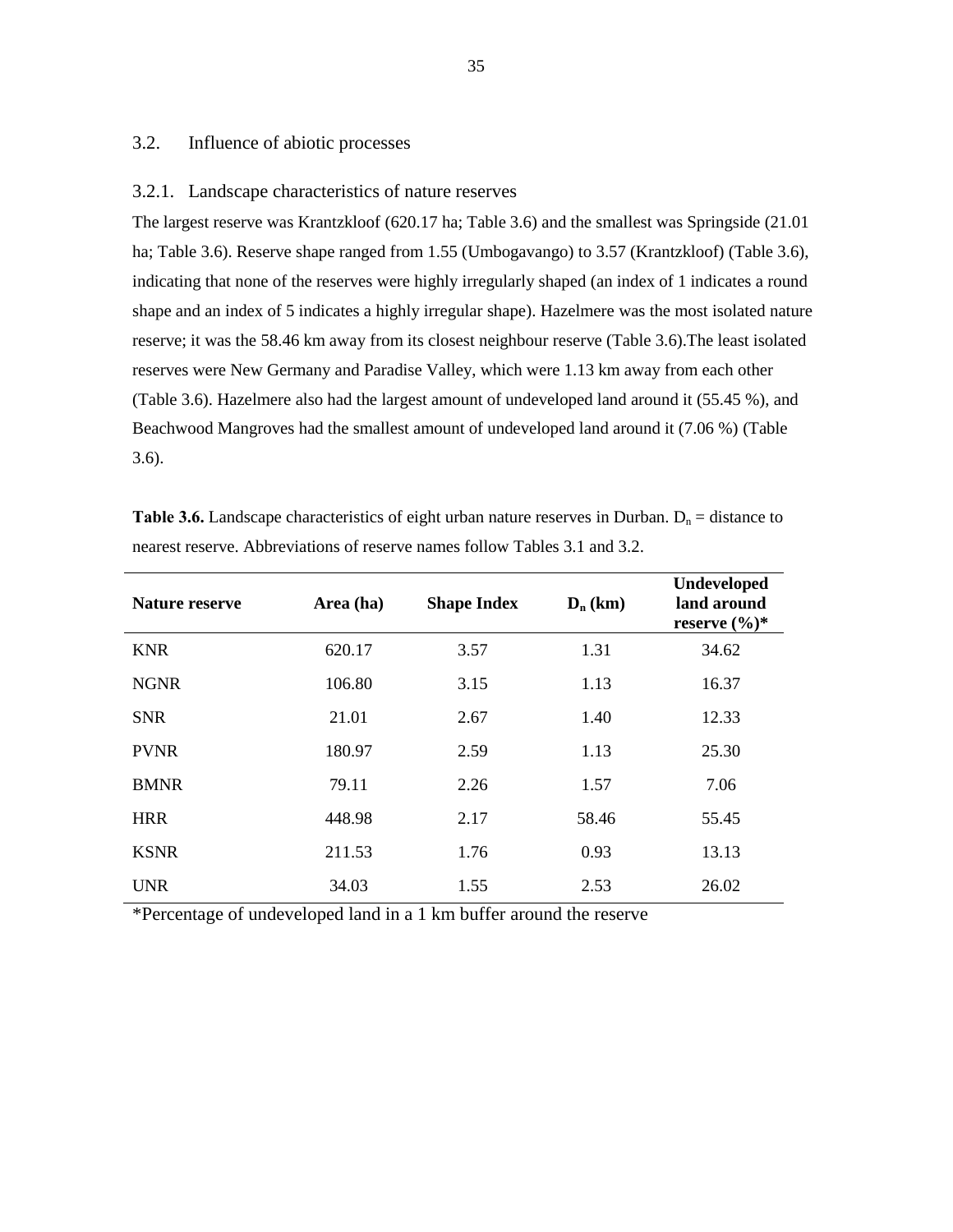3.2.2. The influence of landscape processes on bat diversity

Stepwise regression of arcsine square-root transformed relative activity (dependent variable) against log transformed landscape variables produced a significant model (Table 3.7) with reserve shape as the only significant predictor ( $F_{df=1,5}$ = 12.29; p = 0.02). Relative activity was negatively correlated with reserve shape, such that reserves with low shape indices (more irregular) had a high relative activity and reserves with higher shape indices (more circular) had a lower relative activity (Fig. 3.5). Species richness, diversity and evenness were not significantly correlated with landscape predictors (Table 3.7).

**Table 3.7.** Parameters of regression models that assessed the relationship between species diversity of ensembles and landscape variables (reserve area, reserve shape, distance to nearest reserve, and percentage undeveloped land around reserve). Text in bold indicate significant values ( $p < 0.05$ ).

| Dependent variable           | $r^2$ | $\mathbf{F}_{df=1,5}$ | р    |
|------------------------------|-------|-----------------------|------|
| Species richness             | 0.83  | 24.04                 | 0.19 |
| Shannon's diversity index    | 0.18  | 1.36                  | 0.31 |
| Shannon's equitability index | 0.34  | 1.84                  | 0.22 |
| Relative activity            | 0.71  | 12.29                 | 0.02 |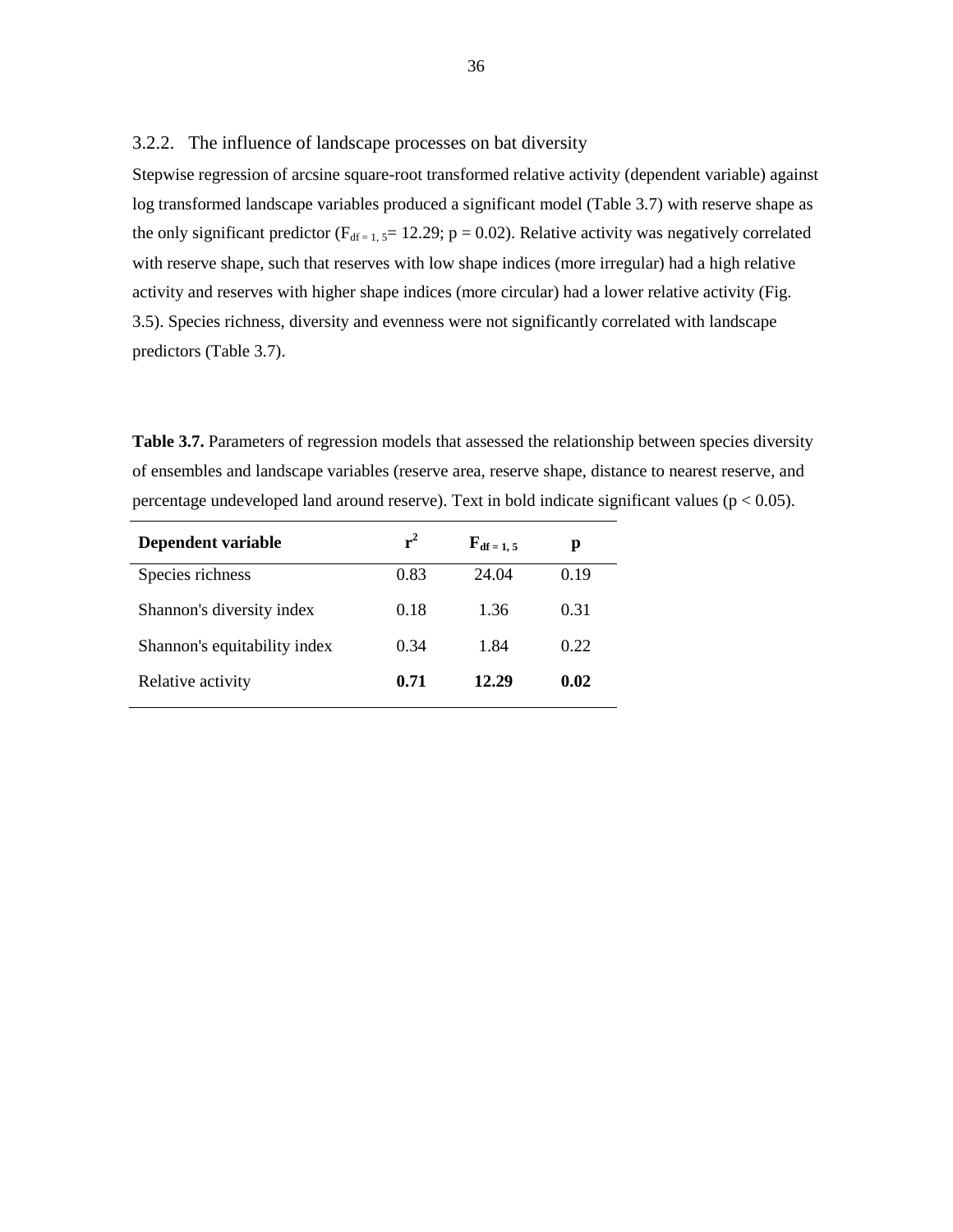

Figure 3.5. Relationship between average relative bat activity in eight ensembles and reserve shape index (line of best fit:  $y = -6.08x + 20.17$ ).

### 3.2.3. Predictions from ambient-energy and productivity hypotheses

I found no support for the productivity hypotheses. Bat diversity variables were not significantly correlated with temperature variables (Table 3.8). I found little support for the ambient-energy hypothesis. There were no significant relationships between bat diversity and temperature variables (Table 3.8), except daily maximum temperature was significantly parabolically correlated with species evenness ( $F_{df=6; 1} = 19.78$ ; p = 0.00007; Fig. 3.4).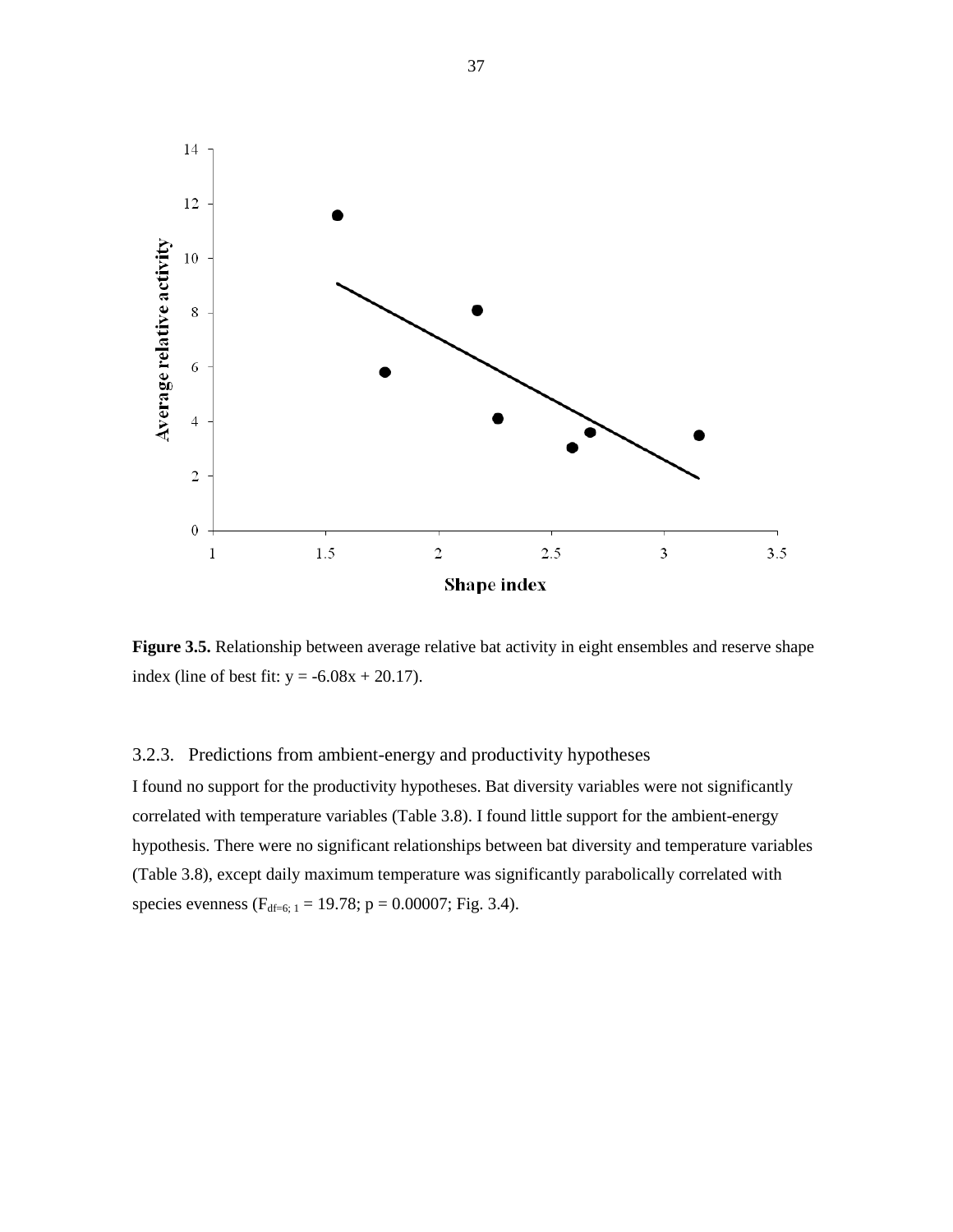

Figure 3.4. Relationship between insectivorous bat species evenness (Shannon's equitability index) and daily maximum temperature (line of best fit:  $y = -0.006x^2 + 0.347x - 3.622$ ).

**Table 3.8.**Results of regression models that assessed the relationship between species richness, species diversity, species evenness and relative activity of ensembles and daily maximum temperature, minimum temperature and daily rainfall. Text in bold indicate significant values.

| Dependent variable           | $r^2$ | $\mathbf{F_{df}} = 6; 38$ | р    |
|------------------------------|-------|---------------------------|------|
| Species richness             | 0.18  | 1.83                      | 0.36 |
| Shannon's diversity index    | 0.12  | 1.69                      | 0.24 |
| Shannon's equitability index | 0.38  | 3.82                      | 0.01 |
| Relative activity            | 0.65  | 147                       | 010  |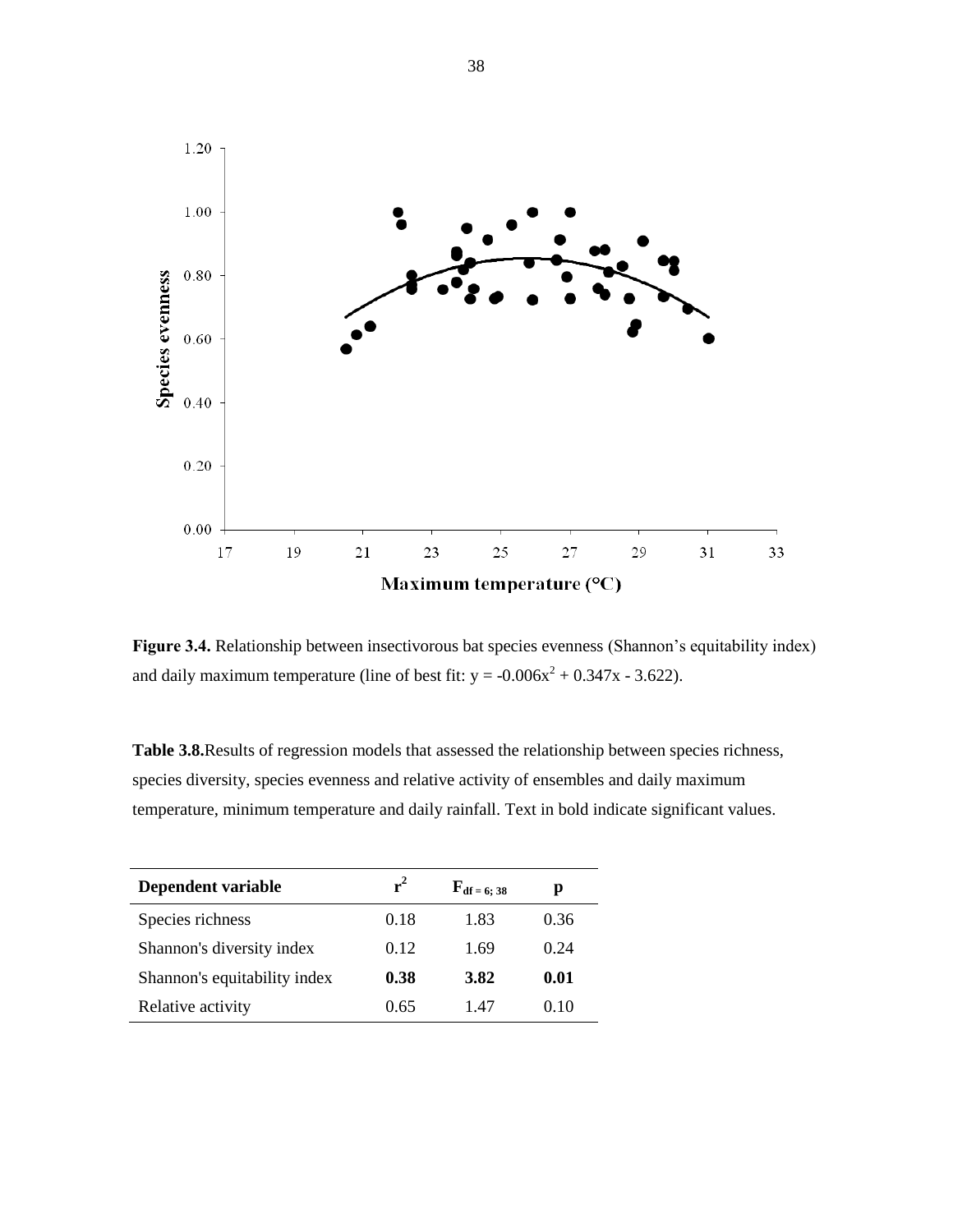#### 3.3. Predictions from competition hypotheses

I found no support for predictions of Diamond"s (1975) assembly rules and the niche limitation hypothesis at the ensemble level. Observed C-score, number of species combinations and V-Ratio indices for ensembles were not significantly different from those expected by chance (Table 3.9.1). Similarly, I did not find support for the predictions of Diamond"s (1975) assembly rules and the niche limitation hypothesis in the open-air and clutter-edge functional groups. Observed C-score, number of species combinations and V-Ratio indices for both functional groups were not significantly different from those expected by chance (Table 3.9.2). I did not test the predictions of Diamond"s (1975) assembly rules and the niche limitation hypothesis for the clutter functional group because I surveyed only three clutter species in three different reserves, and an analysis of a functional group consisting of less than four species may not have enough statistical power to detect non-random co-occurrence patterns (Gotelli et al., 1997).

| Co-occurrence index         | <b>Observed</b> | <b>Expected</b>                         | p-value |  |
|-----------------------------|-----------------|-----------------------------------------|---------|--|
| C-Score                     | 0.18            | $0.19 \pm 0.001$                        | 0.74    |  |
|                             |                 | $(range: 0.15-0.30)$                    |         |  |
| No. of species combinations |                 | $7.06 \pm 0.44$<br>$(range: 6.00-6.77)$ | 0.75    |  |
|                             |                 | $1.13 \pm 0.31$                         |         |  |
| V-Ratio                     | 1.90            | $(range: 0.05-3.71)$                    | 0.10    |  |

**Table 3.9.1.** Observed and expected (including range of expected indices) C-Score, number of species combinations and V-ratio indices of insectivorous bat ensembles in Durban.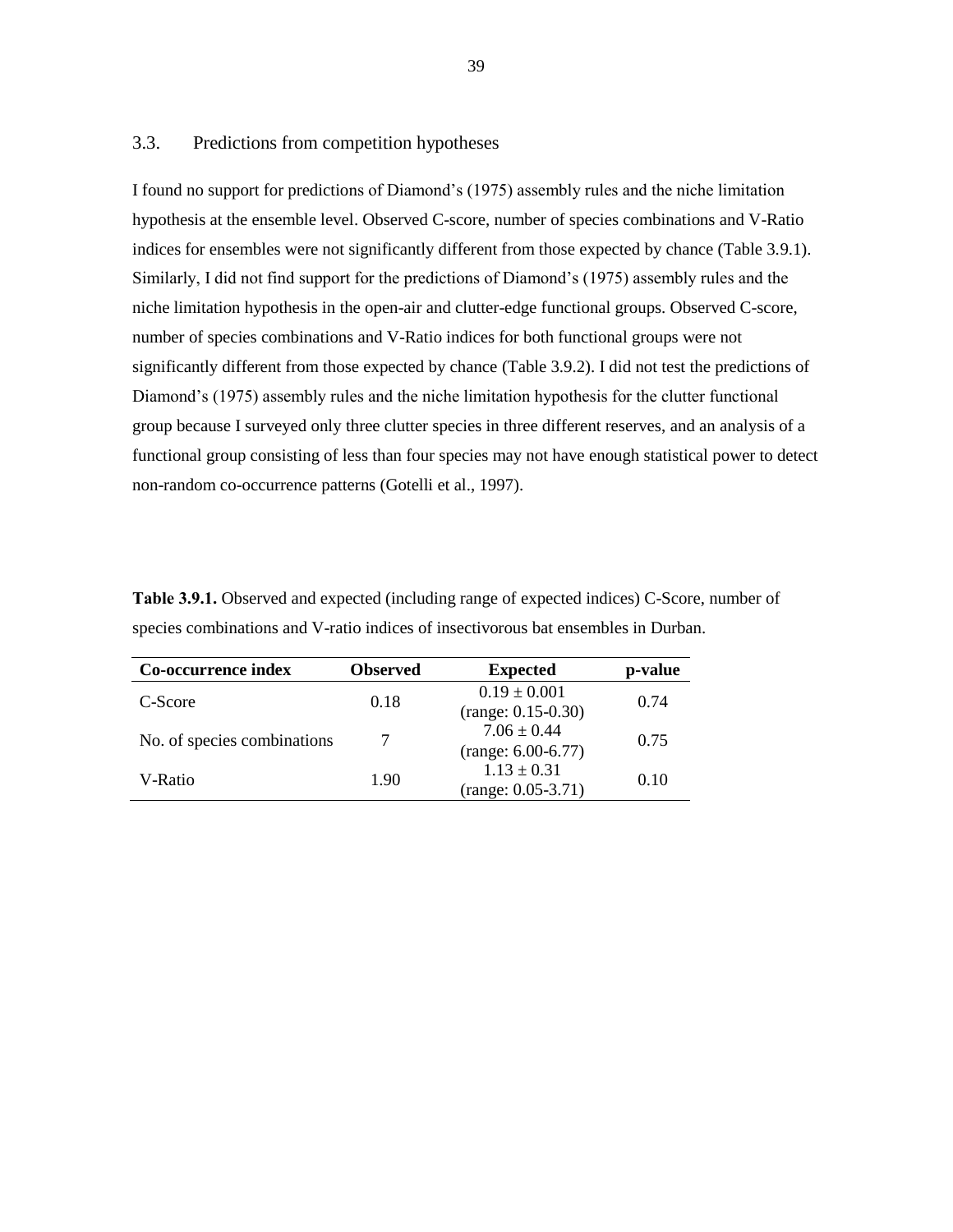| <b>Functional group</b> | Co-occurrence index            | <b>Observed</b>  | <b>Expected</b>      | $\mathbf{p}$ -<br>value |
|-------------------------|--------------------------------|------------------|----------------------|-------------------------|
| Open-air                | C-Score                        | $\boldsymbol{0}$ | $0.11 \pm 0.90$      | 1                       |
|                         |                                |                  | $(range: 0-4.83)$    |                         |
| Clutter-edge            | No. of species                 | 3                | $4.44 \pm 1.03$      | 0.17                    |
|                         | combinations                   |                  | $(range: 2.00-8.00)$ |                         |
|                         | V-Ratio                        | 1.27             | $1.07 \pm 0.20$      | 0.7                     |
|                         |                                |                  | $(range: 0.23-2.71)$ |                         |
|                         | C-Score                        | 0.04             | $0.04 \pm 0$         | 1                       |
|                         |                                |                  | $(range: 0.04-0.04)$ |                         |
|                         | No. of species<br>combinations | $\overline{4}$   | $4\pm 0$             | 1                       |
|                         |                                |                  | $(range: 4-4)$       |                         |
|                         | V-Ratio                        | 1.09             | $1.03 \pm 0.21$      | 0.62                    |
|                         |                                |                  | $(range: 0.12-3.51)$ |                         |

**Table 3.9.2.** Observed and expected (including range of expected indices) C-Score, number of species combinations and V-ratio indices of insectivorous bat ensembles in Durban.

#### 3.4. Predictions from nestedness hypothesis

Species composition patterns in ensembles were significantly nested, i.e. species in species-poor ensembles were subsets of species in species-rich ensembles. The observed nestedness temperature  $(T = 12.10)$  of the presence-absence matrix was significantly different from temperatures expected by the null model ( $p = 0.004$ ).

Spearman rank correlations indicated that the ranking of reserves in the maximally nested matrix was not significantly correlated with reserve area or distance to nearest reserve (all  $p$  values  $> 0.05$ ). The ranking of reserves was significantly positively correlated with annual maximum temperature  $(rho = 0.76; t = 2.58; p = 0.03)$ . However the correlation became non-significant after Bonferroni adjustment, which was calculated by dividing the alpha level (0.05) by the number of correlations performed (Bland and Altman, 1995). This indicates that the observed nested subset pattern was not correlated with annual maximum temperature. However, Bonferroni adjustment is thought to be highly conservative, and while it decrease the chances of type I errors (false positives hence incorrectly rejecting the null hypothesis) it increases the chances of type II errors (false negatives hence incorrectly accepting the null hypothesis) (Perneger, 1998). Therefore, the correlation between nestedness and annual maximum temperature is discussed.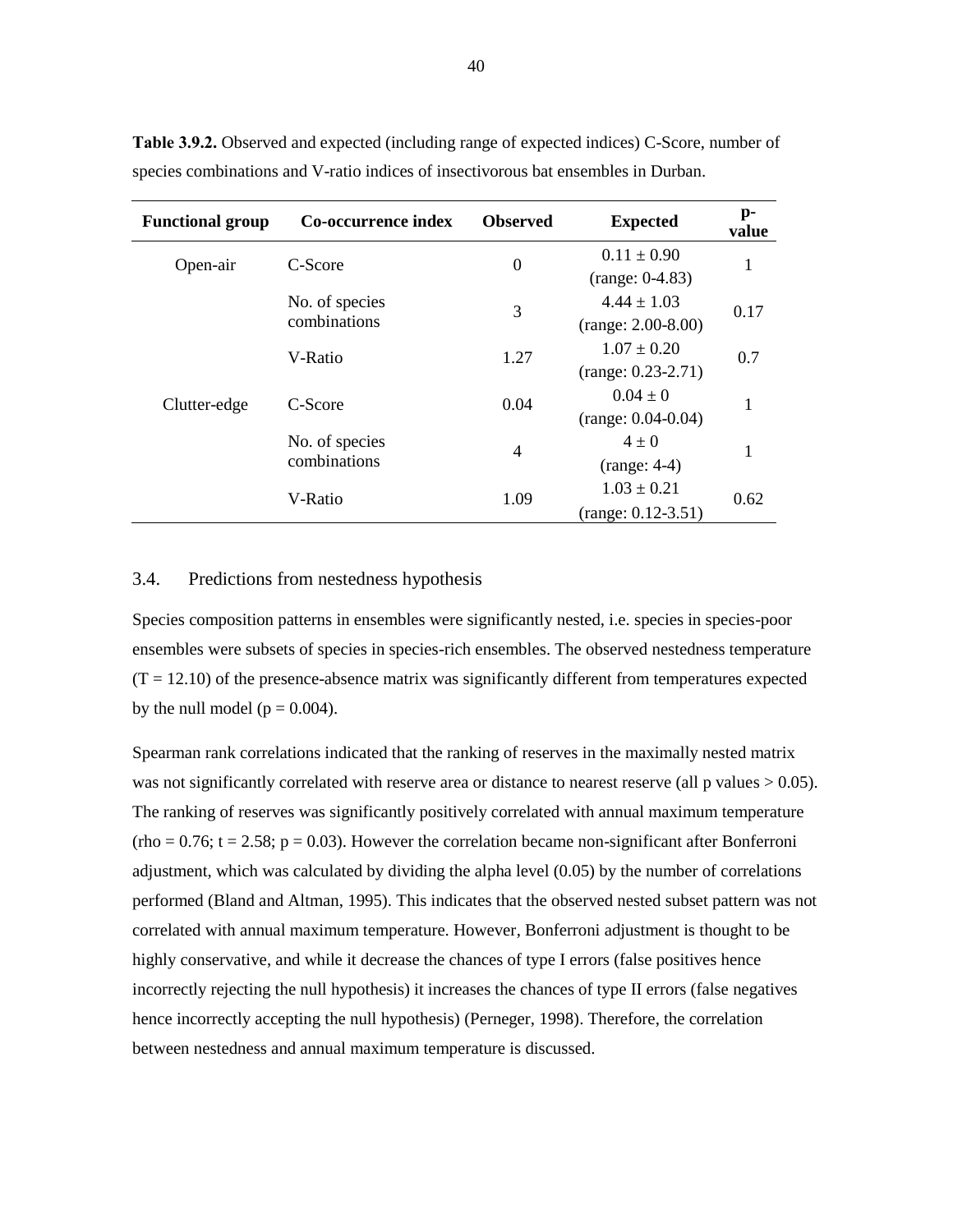# **CHAPTER 4**

# **DISCUSSION**

#### 4.1. Insectivorous bat species richness in the Durban landscape

I surveyed a total of 17 insectivorous bat species in eight reserves in Durban, situated within the Indian Ocean Coastal Belt biome (Mucina and Rutherford, 2006). Species richness of the urban reserve ensembles ranged from nine in Beachwood Mangroves to 14 in Paradise Valley. Species richness estimators indicated that my species inventories were fairly complete. Naidoo et al. (in press) and Schoeman and Waddington (2011), surveyed the insectivorous bat ensembles at two rivers in Durban, and reported 16 species, all of which were surveyed in this study. Species richness of the urban reserves were also similar to richness of bat ensembles unaffected by urbanization in the Indian Ocean Coastal Belt ( $n = 13$ ; Seamark and Kearney, 2004) and in the Savanna ( $n = 17$ ) species; Schoeman and Jacobs, 2008; 2011) biomes, and higher than in the Fynbos ( $n = 10$  species), Nama-Karoo ( $n = 10$  species) and Forest ( $n = 7$  species) biomes of South Africa (Schoeman and Jacobs, 2008; 2011).

Ten of the 17 insectivorous bat species that I surveyed belong to the clutter-edge group (five species, *Neoromicia nana*, *Pipistrellus hesperidus*, *Miniopterus natalensis*, *Scotophilus dinganii* and *S*. cf. *viridis*, were abundant at all the reserves) and four species belong to the open-air group (two species, *Chaerephon pumilus* and *Tadarida aegyptiaca*, were abundant at all reserves). Many open-air and certain clutter-edge bat species are highly abundant in urban habitats indicating that they are well adapted to urban landscapes (Avila-Flores and Fenton, 2005; Hourigan et al., 2006; Threlfall et al., 2011). Open-air and clutter-edge bats have relatively high aspect ratios (i.e. long and narrow wings) and wing loadings (i.e. high speed relative to body size and wing morphology) (Norberg and Rayner, 1987). These characteristics enable flight at low energetic costs to commute and forage in urban landscapes characterised by structurally simple habitats and scattered insect prey (Avila-Flores and Fenton, 2005; Jung and Kalko, 2011). In addition, many open-air species including those surveyed in this study (*C*. *pumilus*, *Mops condylurus*, *Otomops martiensseni* and *T*. *aegyptiaca*), typically roost in the roofs of buildings (Monadjem et al., 2010). Certain clutter-edge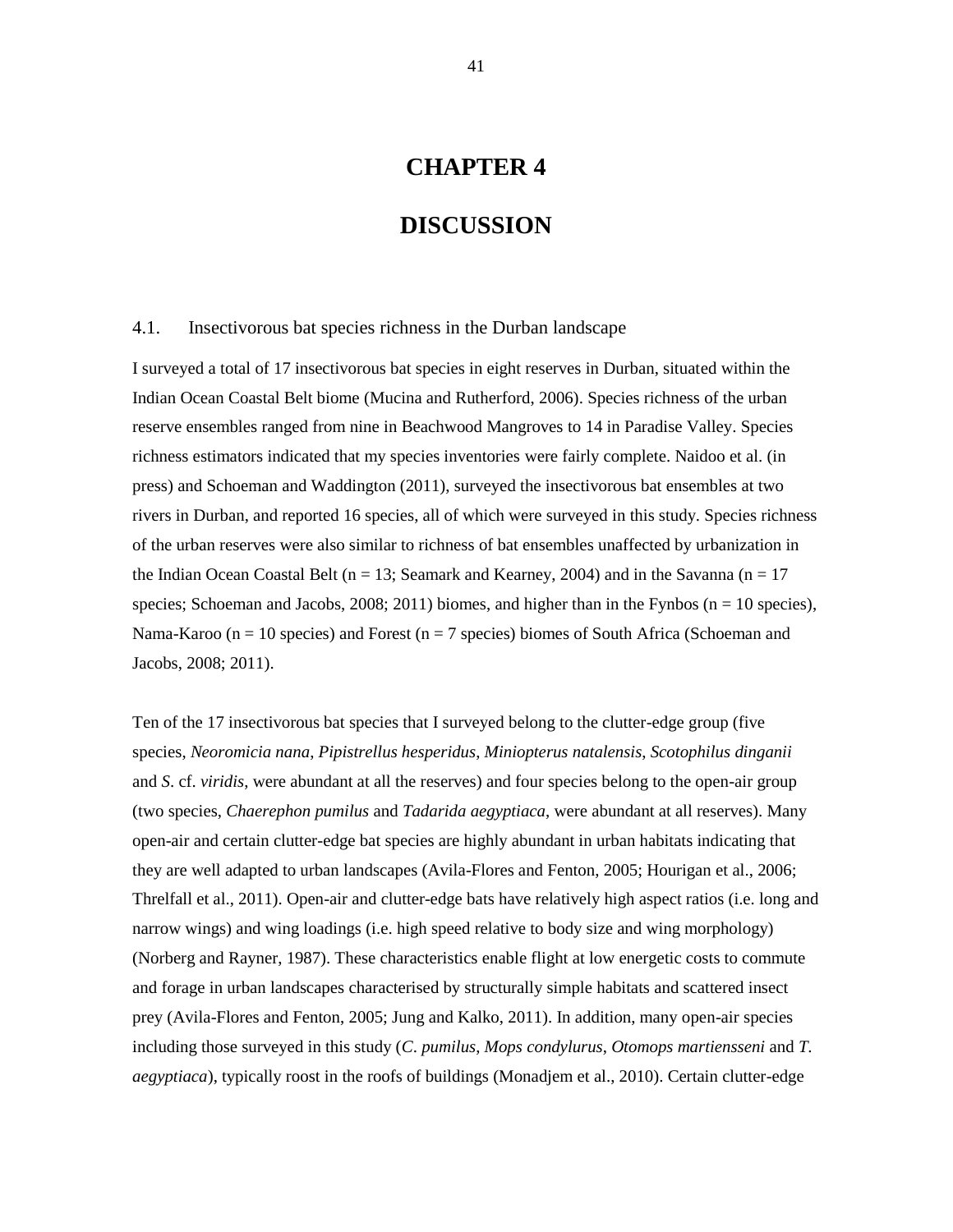species including *N*. *capensis*, *N*. *nana*, and *S. dinganii*, which I surveyed, are also known to roost in the roofs of anthropogenic structures (Monadjem et al., 2010).

In contrast, only three species (belonging to three families) of the clutter group were surveyed: *Rhinolophus simulator* (Rhinolophidae), *Kerivoula argentata* (Vespertilionidae) and *Nycteris thebaica* (Nycteridae). Schoeman and Waddington (2011) recorded only the latter two clutter species at Durban rivers. Clutter bat species may be less likely to persist in urban areas because of the high costs associated with accessing scattered food and roost resources. Their echolocation and wing morphologies are adapted for slow manoeuvrable flight in complex habitats such as dense vegetation (Norberg and Rayner, 1987; Schnitzler and Kalko, 2001). These adaptations are not adapted for hunting scattered prey in large open spaces with little cover. Furthermore, ecological light pollution (Longcore and Rich, 2004) in urban habitats may negatively impact the habits of clutter bats. Specifically, artificial lighting in habitats may increase the vulnerability of slow flying bats to predation by visually orientated predators such as owls (Jung and Kalko, 2010). In addition, artificial lights attract insects including moths which are then captured by clutter-edge and open-air bats (Rydell, 1992). The diets of clutter-edge and open-air bats in habitats unaffected by light pollution typically do not include moths while those of clutter bats often include a high percentage of moths (Schoeman and Jacobs, 2003; 2011). Hence the benefit to clutter-edge and open-air bats hunting moths that are attracted to light may come at the expense of clutter bats. The two reserves where I recorded the three clutter species, Krantzkloof and Paradise Valley, are relatively large and are buffered by large amount of undeveloped land (see section 3.2.1 for reserve characteristics). Thus artificial lighting may have had little or no influence in these reserves. To my knowledge, there is little evidence as to how far artificial lighting influences bat activity and species composition. However, one would expect artificial light to penetrate further into smaller reserves with little undeveloped land around.

#### 4.2. Seasonal and nightly patterns of bat diversity

As I expected, species richness and relative activity was higher during the first hour than during the last hour of sampling, in winter and summer. The higher species richness and activity during the first hour of sampling probably reflects the higher insect abundance at dusk compared to insect abundance later at night (Swift, 1980; Rydell, 1993; Swift, 1997; Meyer et al., 2004). Hence, many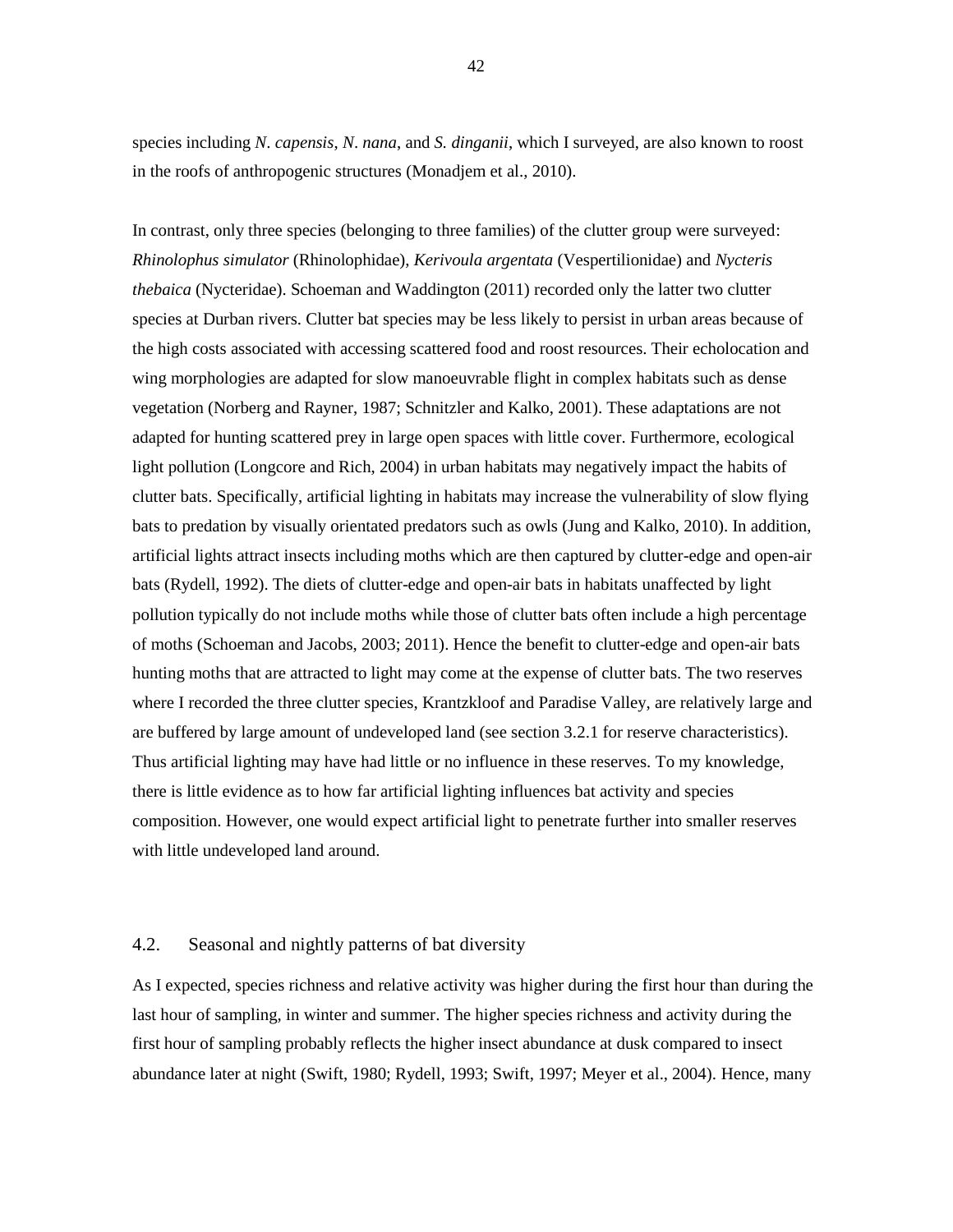bat species exhibit a bimodal activity pattern, foraging at dusk and dawn (Rydell, 1993; Swift, 1997; Shiel et al., 1999; Henry et al., 2002).

However, species richness and relative activity among ensembles did not differ significantly between the summer and winter seasons. I also found no significant differences in species richness and relative activity between the last hour of sampling in summer and the last hour of sampling in winter. This suggests that the diversity of insectivorous bats in urban reserves is minimally affected by season. In contrast, insectivorous bat activity in ensembles in temperate regions is generally higher in summer than in winter (Hayes, 1996; O"Donnell, 2000; Scanlon and Petit, 2008) probably because there is a greater abundance of insects available to bats in summer (Jones et al., 1995; Scanlon and Petit, 2008). My results suggest that in Durban, the abundance of insects available to bats may remain fairly high throughout the year; however my data do not test this hypothesis. Future studies should compare insect abundance between seasons and between the first and last hour of bat sampling, to investigate whether insect abundance is in fact fairly stable throughout the year. Whilst the abundance of insects may remain high, the diversity of insects may vary seasonally. Future studies should also compare the diets of bats between winter and summer, and compare diet with insect diversity, to determine whether seasonal variation in insect diversity causes expansion in the diet breadth of bats.

#### 4.3. The influence of landscape processes on the diversity of urban bat ensembles

I found that reserve shape was the only significant landscape predictor of the relative activity of insectivorous bats. Relative activity decreased as urban reserves became more circular in shape and increased as reserves were more irregularly shaped. Irregularly shaped reserves probably comprise more edge habitats than circularly shaped reserves. Edge habitats provide more space and insect prey (Verboom and Huitema, 1997; Grindal and Brigham, 1999; Hogberg et al., 2002) for foraging bats, particularly those that belong to the clutter-edge functional group (Walsh and Harris, 1996; Grindal and Brigham, 1999; Everette et al., 2001; Gehrt and Chelsvig, 2003). Most species that were surveyed in the urban reserves were clutter-edge foragers. These included *Hypsugo anchietae, Miniopterus fraterculus*, *Myotis bocagii*, *M*. *tricolor, N*. *capensis, N*. *nana, P*. *hesperidus*/*M*. *natalensis*, *S*. *dinganii* and *S.*cf*. viridis.* Clutter-edge foragers alternate between quasi-constant frequency and frequency modulated echolocation calls, which enable them to avoid collisions with vegetation while navigating along edges, and to distinguish insect echoes from clutter echoes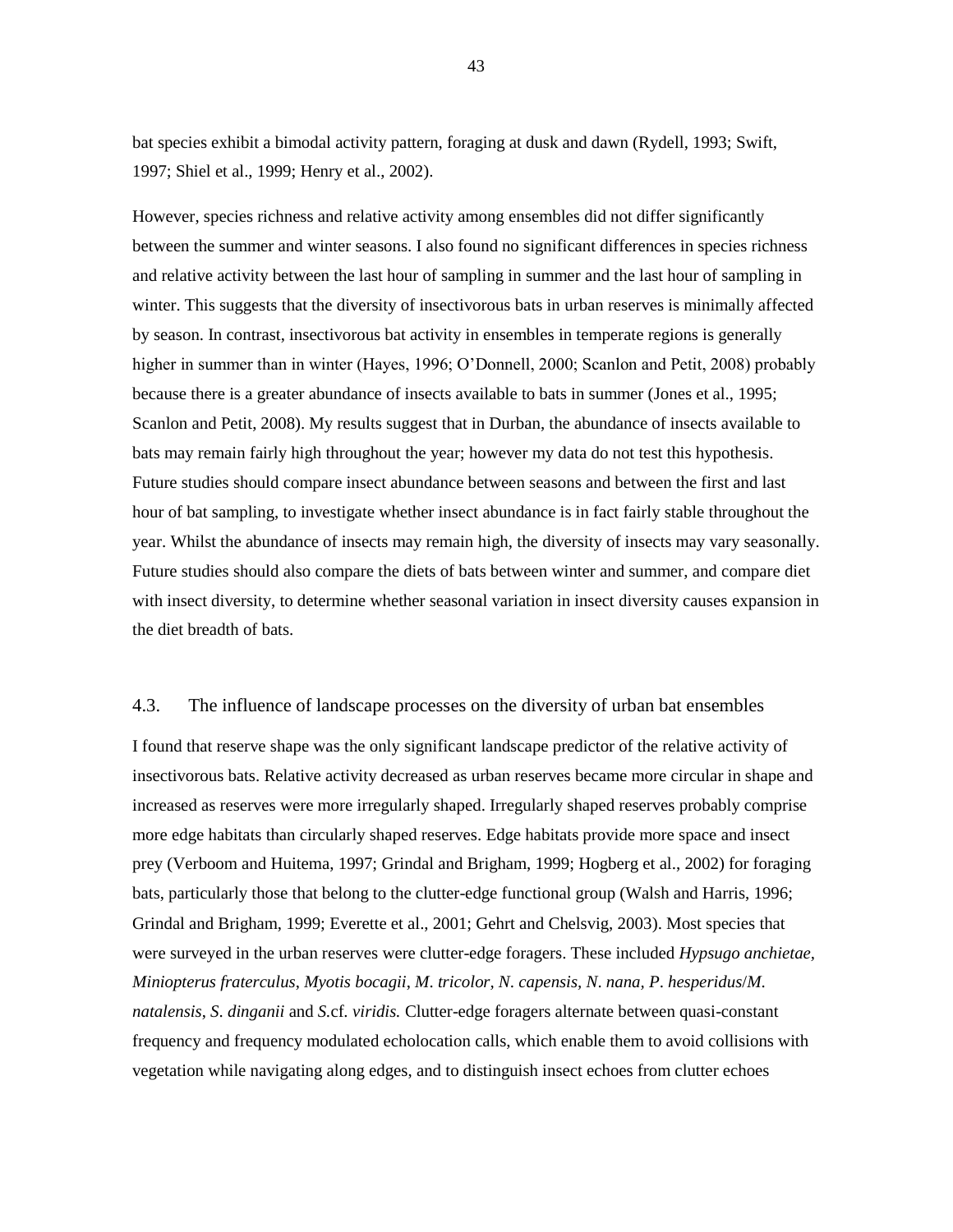(Schnitzler and Kalko, 2001). Most clutter-edge species have intermediate wingspans and wing areas, enabling them to forage in both open-air and clutter-edge habitats. Moreover, the high activity of certain bat species in the urban reserves may be linked to the availability of their roosts. *N*. *nana*, *M*. *bocagii* and *S*. *dinganii* were the most active species in the ensembles. *N*. *nana* and *M*. *bocagii* often roost in the curled up leaves of banana plants (*Musa acuminata*) and species of *Strilitzia* plants (Happold and Happold, 1989, 1990; Monadjem and Fahr, 2007; van der Merwe and Stirnemann, 2009), which occur widely across KwaZulu-Natal, including Durban. *S*. *dinganii* typically roosts in the roofs of buildings (Jacobs et al., 2007; Jacobs and Barclay, 2009).

Relative activity was not correlated with reserve area, isolation or the percentage of undeveloped land surrounding the reserves. Contrary to predictions from island biogeography theory (MacArthur and Wilson, 1967), I found no significant correlations between species richness, species diversity or evenness and reserve area, reserve shape or reserve isolation. Similarly, Loeb et al. (2009) found that park area and Struebig et al. (2008) found that fragment isolation did not influence bat species richness, species diversity or species evenness of bat assemblages in fragments. In contrast, studies investigating the influence of fragmentation on bat diversity have found that fragment area (Cosson et al., 1999; Law et al., 1999; Gorresen and Willig, 2004; Struebig et al., 2008; Estrada-Villegas, 2010), shape (Gorresen and Willig, 2004), and isolation (Estrada et al., 1993; Turner, 1996) was significantly correlated with bat diversity and abundance. Loeb et al. (2009) suggested that 100 ha may be the maximum size at which area would influence bat diversity patterns in urban fragments, based on a study in which bat species richness increased as the size of forest fragments increased up to approximately 100 ha (Estrada et al., 1993); most of the reserves in this study were larger than 100 ha. Struebig et al. (2008) attributed their results to the low contrast between fragments and the surrounding matrix. The extent to which animals are able to move across fragment boundaries, is largely determined by the structural contrast between fragments and the surrounding matrix (Ewers and Didham, 2006). In landscapes with a high matrix contrast, such as land-bridge islands, the inhospitable nature of the matrix may result in a negative correlation between species richness and isolation (e.g. Meyer and Kalko, 2008). The matrix surrounding the fragments in the study by Struebig et al. (2008) comprised of plantations and gardens, making it more hospitable and thus easier to cross. Similarly, the matrix surrounding the urban reserves in Durban consists of a considerable amount of undeveloped land, well-developed gardens, as well as streams and wooded streets, which may allow bats to move easily between reserves. In support, I found no significant correlations between richness, diversity and evenness and the percentage undeveloped land around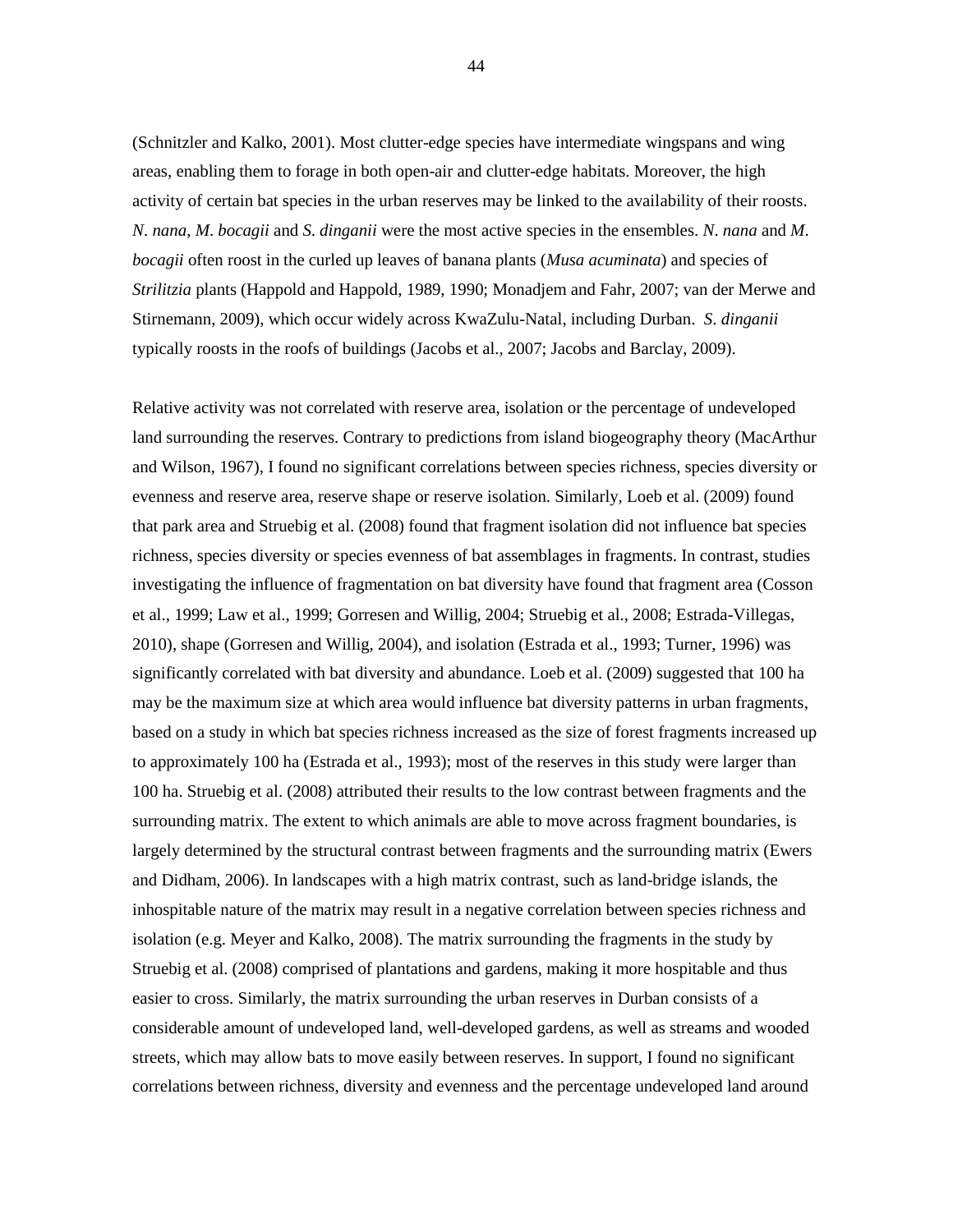reserves. Future studies should investigate if isolation of the habitat fragments in Durban is more significantly correlated with species richness of non-volant small mammals.

#### 4.4. The influence of climatic processes on the diversity of urban bat ensembles

I found little support for the predictions of the ambient-energy hypothesis (Ruggiero and Kitzberger, 2004), and the productivity hypothesis (Patten, 2004). Bat species richness, diversity and relative activity was not significantly correlated with temperature and rainfall. Except, there was a significant parabolic correlation between nightly variation in species evenness and daily maximum temperature. Hence, species evenness was low on nights with low and high temperatures, and peaked at intermediate temperatures. Low temperature negatively influences the development time (Hagstrum and Milliken, 1988; Bentz et al., 1991) and abundance of insects (Jones et al., 1995; Scanlon and Petit, 2008). Although higher temperatures promote a greater abundance of insects (Jones et al., 1995; Scanlon and Petit, 2008), some bat species may not be able to thermoregulate efficiently (Reeder and Cowles, 1951; Carpenter and Graham, 1967; Henshaw and Folk Jr., 1966). This correlation may also reflect the commonly observed humped shaped productivity-plant diversity relationship (Guo and Berry, 1998; Mittelbach et al., 2001; Pärtel and Zobel, 2007). Low plant diversity probably results in low insect diversity because it can provide food and shelter to few insect life cycles (Herrera, 2002). Therefore ensembles may be dominated by those species that are better adapted to exploit these insects. With high productivity levels a few dominant plant species could out-compete all others (Grime, 1979). This in turn will also result in low bat species evenness, for the same reasons explained above.

## 4.5. The influence of competition on species composition patterns of urban bat ensembles

I did not find support for the predictions of Diamond"s (1975) assembly rules at the ensemble level nor at the functional group level: the number of unique species combinations and the number of species combinations that that never co-occur were not significantly different from the number expected by chance. Also, variation in species richness among ensembles and among functional groups was not significantly smaller than expected by chance as predicted by the niche limitation hypothesis (Wilson et al., 1987). Similarly, in a study of bats on 25 islands in the West Indies,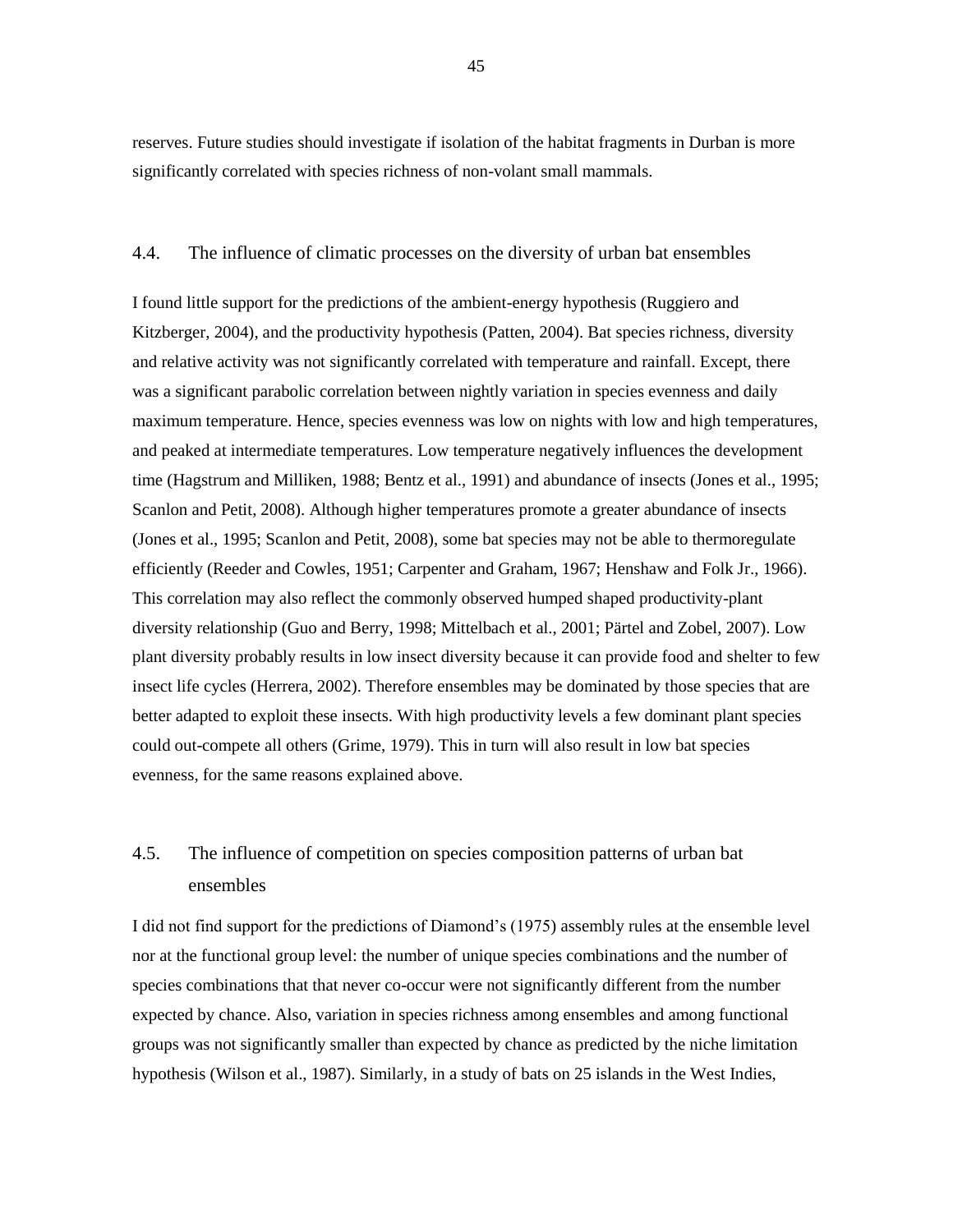Connor and Simberloff (1979) found that the number of mutually exclusive species combinations was not significantly different than would be expected by a random distribution of species. In contrast, Gotelli and McCabe (2002) found a smaller number of species combinations, and a greater number of species-pair combinations that never co-occur, than expected by chance in 21 bat assemblages on oceanic islands in the West Indies. Meyer and Kalko (2008) found evidence that the species composition patterns of phyllostomid bat assemblages on Gatún Lake, Panama, are influenced by interspecific competition. They found a higher number of species-pair combinations that never co-occur, than expected by chance (Meyer and Kalko, 2008). My results suggest that the current species composition of bat ensembles in Durban"s nature reserves may not be influenced by interspecific competition.

However, competition may influence other parameters that define ensemble structure. For example the phenotypic niche of coexisting bats, including body size, echolocation and wing morphology, play key roles in habitat and resource partitioning (Aldridge and Rautenbach, 1987; Schnitzler and Kalko, 2001). These parameters are therefore the most likely phenotypic characters to exhibit nonrandom patterns that indicate resource partitioning caused by competition. There is evidence that competition influenced the phenotypic structure of bat ensembles, specifically size, echolocation and wing parameters, in habitats not affected by urbanization (McKenzie and Rolfe, 1986; Heller and von Helverson, 1989; Kingston et al., 2000; Schoeman and Jacobs, 2008). Recently, Schoeman and Waddington (2011) found that competition influenced the phenotypic structure of bat ensembles at urban rivers in Durban. Specifically, co-existing bats at the species-rich Umbilo River exhibited non-random patterns in wing and echolocation parameters, consistent with competition hypotheses.

Competition may also influence the trophic niche of co-existing species. For example, Arlettaz et al. (1997) found evidence for resource partitioning in two sympatric species of insectivorous bats, *Myotis myotis* and *M*. *blythii*. In contrast, Schoeman and Jacobs (2011) found that the dietary overlap among sympatric insectivorous bat species in southern Africa was larger than expected by chance, suggesting that bats that forage in similar habitats consume similar types of prey. Future studies should investigate the influence of competition on the phenotypic and trophic structure of bat ensembles in Durban"s nature reserves.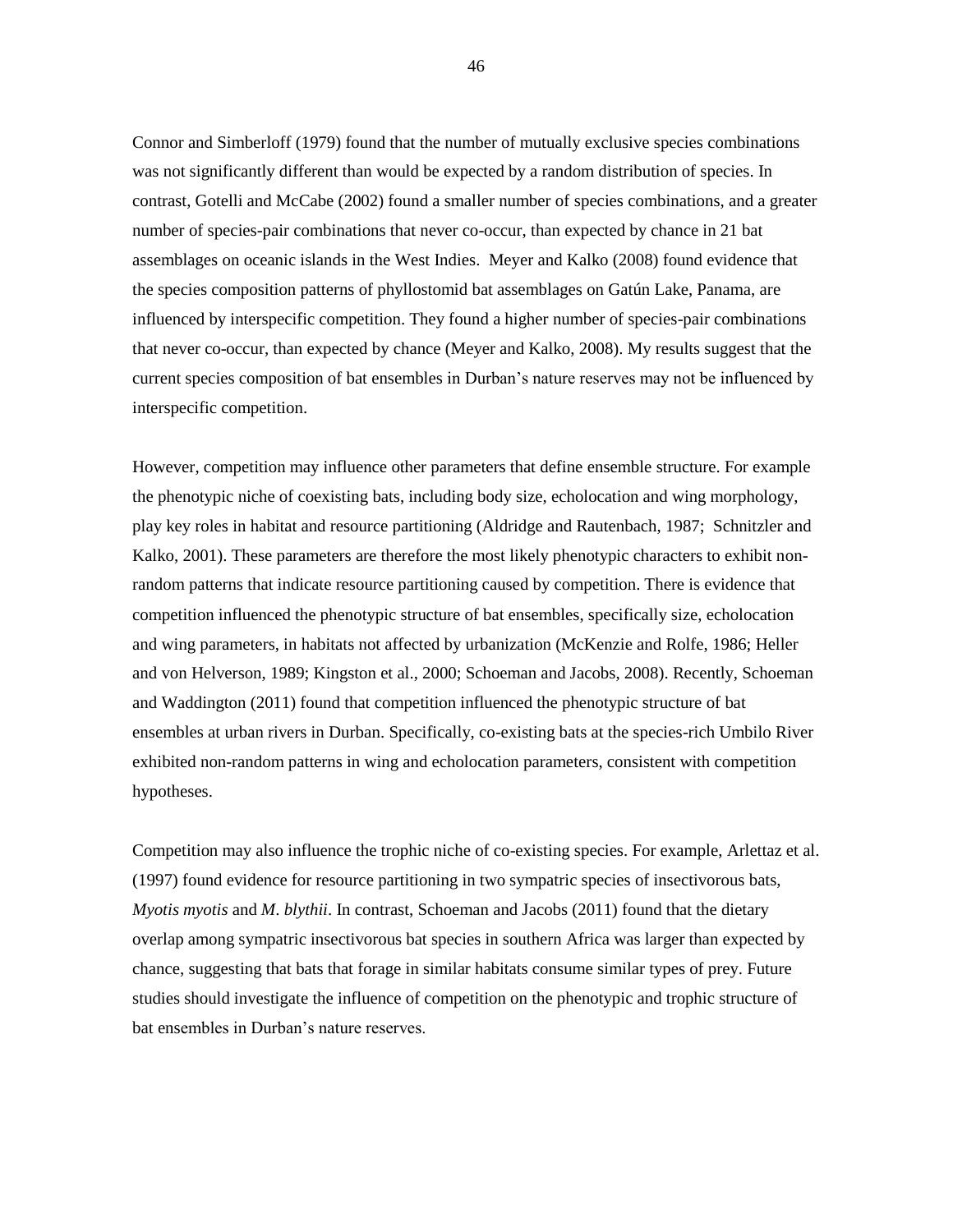#### 4.6. Support for the nestedness hypothesis

Species richness of insectivorous bat ensembles exhibited a significantly nested pattern, indicating that species from species-poor ensembles were subsets of species from species-rich ensembles. I found that the ranking in nestedness of reserves was significantly positively correlated to the mean annual maximum temperature in the reserves. This indicates that in reserves with low maximum temperatures, sympatric species comprise subsets of species that occur in reserves where maximum temperatures were on average higher. "Warmer" reserves may have higher productivity rates, which favour high vegetation and insect diversity (Avila-Flores and Fenton, 2005). High vegetation diversity results in high roost availability for bat species such as *N*. *nana*, *M*. *bocagii* and *P*. *hesperidus*, and high insect diversity results in more prey available to coexisting insectivorous bats. Higher temperatures may also promote fast growth of individuals and populations, resulting in a larger biomass, hence higher species richness (Hawkins et al., 2003; Ruggiero and Kitzberger, 2004).

Nested subset patterns are commonly seen in systems that are structured by local extinction, and arise as a result of area effects (Wright et al., 1998; Patterson and Atmar, 2000; Feeley, 2003; Watling and Donnelly, 2006). However, in this study, reserve area was not correlated with the nested rank order of reserves. Nestedness may also be a result of selective colonization. For example, Meyer and Kalko (2008) found that phyllostomid bat assemblages on land-bridge islands in Gatún Lake, Panama, exhibited a nested subset pattern that was correlated with island isolation. Species on more isolated islands are subsets of species on less isolated islands (Meyer and Kalko, 2008). However, I found that reserve isolation was not correlated with reserve nestedness. One reason may be linked to the type of matrix surrounding the reserves. There is evidence that the type of matrix around fragments influences community dynamics, specifically colonization rates among fragments (Laurance et al., 2002). Land-bridge islands are surrounded by water, which is inhabitable for bats, thus serving as a potent barrier to dispersal. In contrast, the matrix surrounding urban reserves is comparatively easy to navigate, offering several foraging and roosting habitats in the undeveloped and developed land (Fenton, 1997; Duchamp et al., 2004). Moreover, the DMOSS system links Durban"s nature reserves with connecting corridors such as rivers, streams and catchments (Adams, 2005). Hence, colonization may be less limited by isolation in the Durban urban landscape than in other urban or rural landscapes.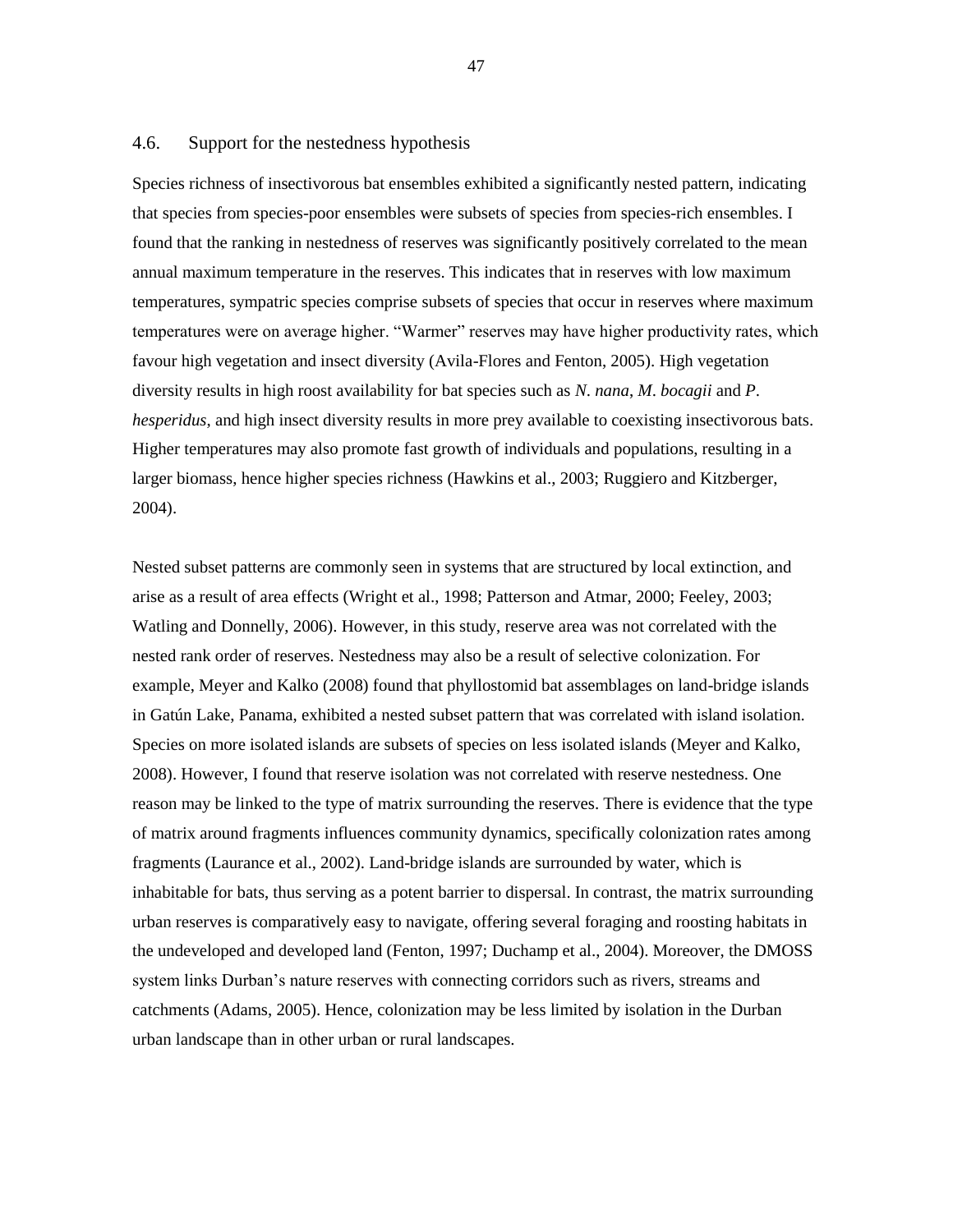#### 4.7. Caveats and future studies

It is important that null modeling analyses of species composition patterns are based on complete species inventories (Schoeman, 2006). Although species richness estimators indicated that my species inventories were reasonably complete, I probably did not record every species in some of the reserves. More specifically, species belonging to the families Rhinolophidae and Hipposideridae were notably absent from reserves. I surveyed only one species of the Rhinolophidae, *R*. *simulator*, at Krantzkloof. Rhinolophids and hipposiderids are commonly found in southern African bat ensembles (Fullard, 1990; Jacobs, 2000; Schoeman and Jacobs 2008, 2011). *R. simulator* has been previously recorded at three other nature reserves in Durban, including Palmiet Nature Reserve, Shongweni Resources Reserve and Silverglen Nature Reserve (M.C. Schoeman, unpubl. data, P.J. Taylor, unpubl. data). *Hipposideros caffer*, from the family Hipposideridae, was surveyed at Krantzkloof in 1995 and Shongweni Resources Reserve in 1991 (P.J. Taylor, unpubl. data).The flight and sensory (high-duty-cycle echolocation) adaptations of rhinolophid and hipposiderid bats make them difficult to capture in mist nets (Kunz et al., 2009), and detect with bat detectors (Parsons and Szewzak, 2009). Future studies should use more harp traps to better survey rhinolophid and hipposiderid bats.

I surveyed eight of the 46 nature reserves in the Durban landscape. Ideally, species composition in all the reserves of the DMOSS system in Durban should be quantified to investigate predictions from competition and abiotic processes hypotheses. Non-random species composition patterns are often revealed only at this larger (and more complete) scale (Levin, 1992). For example, Gotelli and Ellison (2002) found random species composition patterns in New England ant assemblages at a local scale, however species composition was non-random at a regional scale. A project investigating bat species composition at a regional scale might be possible through the combined efforts of researchers, local interest groups and the eThekwini Municipality.

Future studies should investigate alternative patterns (e.g. trophic and phenotypic niche patterns) and processes (e.g. prey defence) of bat community structure in urban landscapes to better assess the relative influence of biotic versus abiotic processes at a local scale. For example, competition may influence the phenotypic or trophic niche patterns of ensembles rather than species composition patterns (Schoeman and Jacobs, 2011). Alternatively, Schoeman and Waddington (2011) found that the phenotypic structure, particularly echolocation parameters, of river ensembles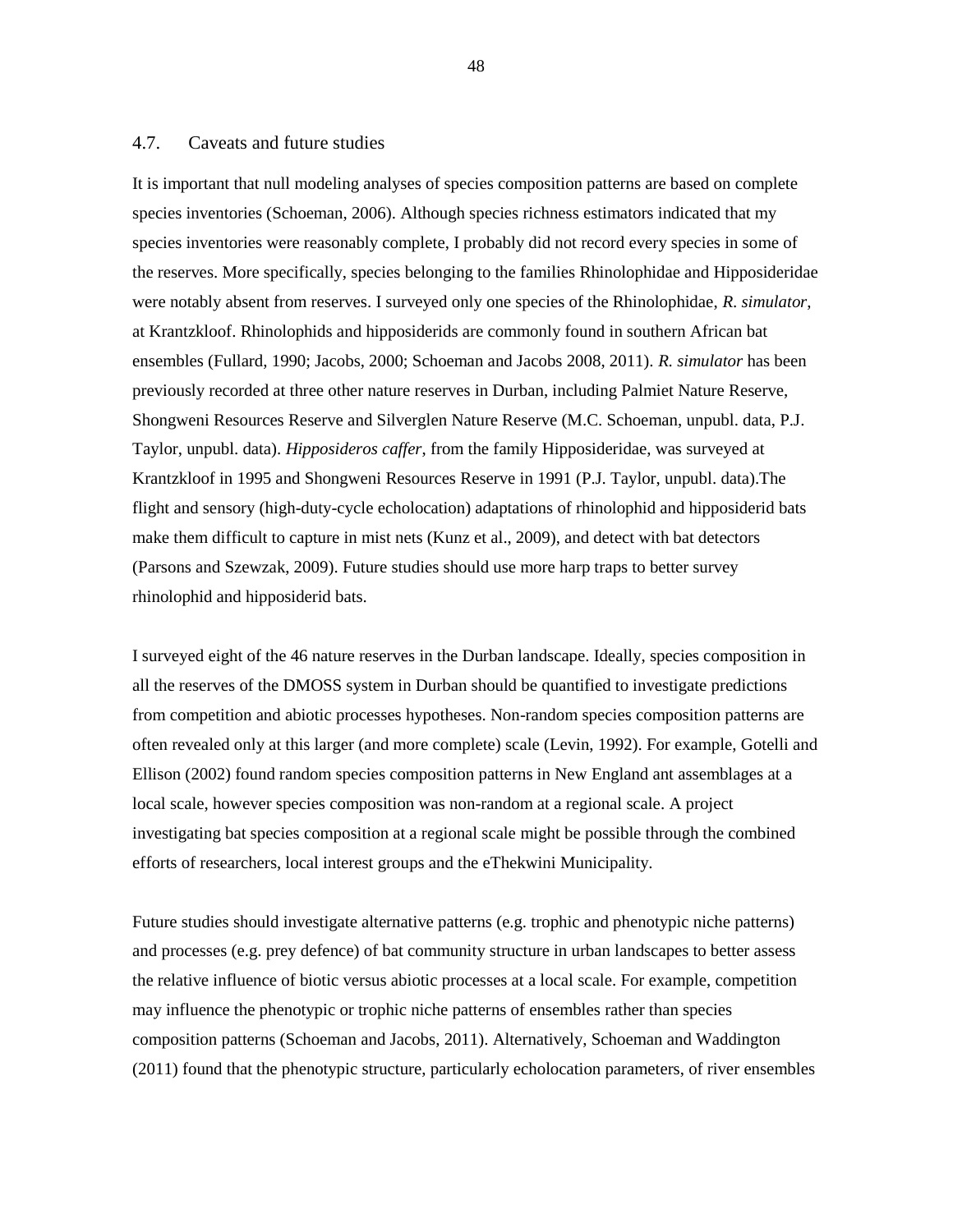in Durban was influenced by prey defence. Similarly, prey defence strongly influenced echolocation parameters and diet of sympatric bats in Fynbos ensembles in the Western Cape, South Africa (Schoeman and Jacobs, 2008, 2011).

Furthermore, species composition patterns in Durban reserves should be compared with those in peri-urban and rural reserves of KwaZulu-Natal, ideally those in the same biome. For example, studies have found that the species richness, abundance and activity of bat communities in urban areas are generally lower than in rural areas (Walsh and Harris, 1996; Vaughan et al., 1997; Gaisler et al., 1998; Kurta and Teramino, 1992; Hourigan et al., 2006; 2010). I expect that in reserves located in more rural areas, local biotic processes such as competition and prey defences may be more important drivers of diversity patterns than landscape processes (Schoeman and Jacobs, 2008; 2011).

Future studies should investigate the relationship between the availability of micro habitats, and composition of the vegetation types (sensu Mucina and Rutherford, 2006) on bat diversity in the fragments of urban landscapes. Finally, future studies should compare the relative influence of local and landscape processes between assemblages of volant and non-volant small mammals (e.g. rodents and shrews). Movement between fragments may be more difficult for non-volant mammals due to their poor dispersal ability; therefore the effects of landscape processes, particularly reserve isolation, may have a stronger influence on non-volant mammal assemblages.

### 4.8. Conclusions

I found no evidence that competition influenced the species composition patterns of urban ensembles. Instead, abiotic processes operating at the landscape scale and climatic processes operating at short temporal scales influenced diversity patterns of insectivorous bats in urban reserves. Ensembles were significantly nested, i.e. species-poor ensembles were subsets of species from species-rich ensembles, and nestedness appears to be mediated by mean annual maximum temperature. In addition, bat activity was positively correlated with the shape of the reserves, where irregularly shaped reserves have higher activity than more circular reserves. In addition, daily maximum temperature had a parabolic relationship with insectivorous bat species evenness. The most active bats in all reserves were open-air and clutter-edge species, that access and utilise the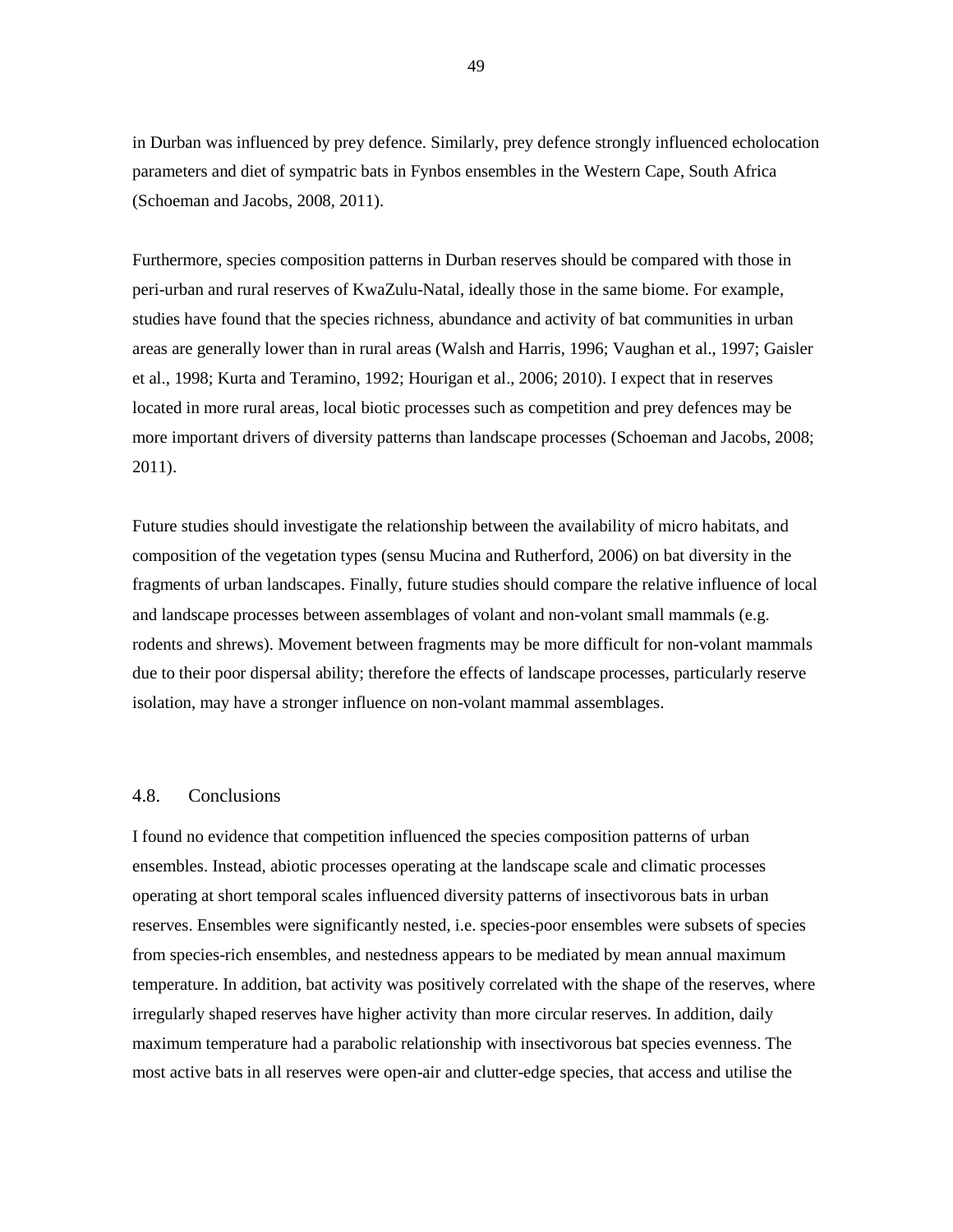fragmented reserves within the urban matrix. Rarer bats, particularly clutter species, were only found in large, irregular reserves with little light pollution. This suggests that the insectivorous bat ensembles of the urban reserves may be unsaturated (Cornell and Lawton, 1992), and thus, biotic processes, specifically competition, do not influence species composition (Cornell and Lawton, 1992).

*Management implications –* To conserve bat diversity in the DMOSS, the eThekwini municipality, KZN Wildlife and other governmental and non-governmental stakeholders, should focus to maintain and establish more (i) reserves with a minimum area of 100 ha, (ii) corridors between reserves, especially those linking small and large reserves, and (iii) matrix with restricted development and little light pollution that surround the reserve. Furthermore, the conservation of forests and other dense vegetation may increase the abundance of clutter bats. Ultimately, the conservation of the bat diversity in Durban would hugely benefit the ecosystem services of the city (Jones et al., 2009). Insectivorous bats consume large amounts of nocturnal insects per night, and therefore may be important suppressors of agricultural pests (Jones et al., 2009). Furthermore, due to the long distances travelled in order to forage, insectivorous bats are thought to play an important role in the transportation of nutrients across the landscape (Jones et al., 2009).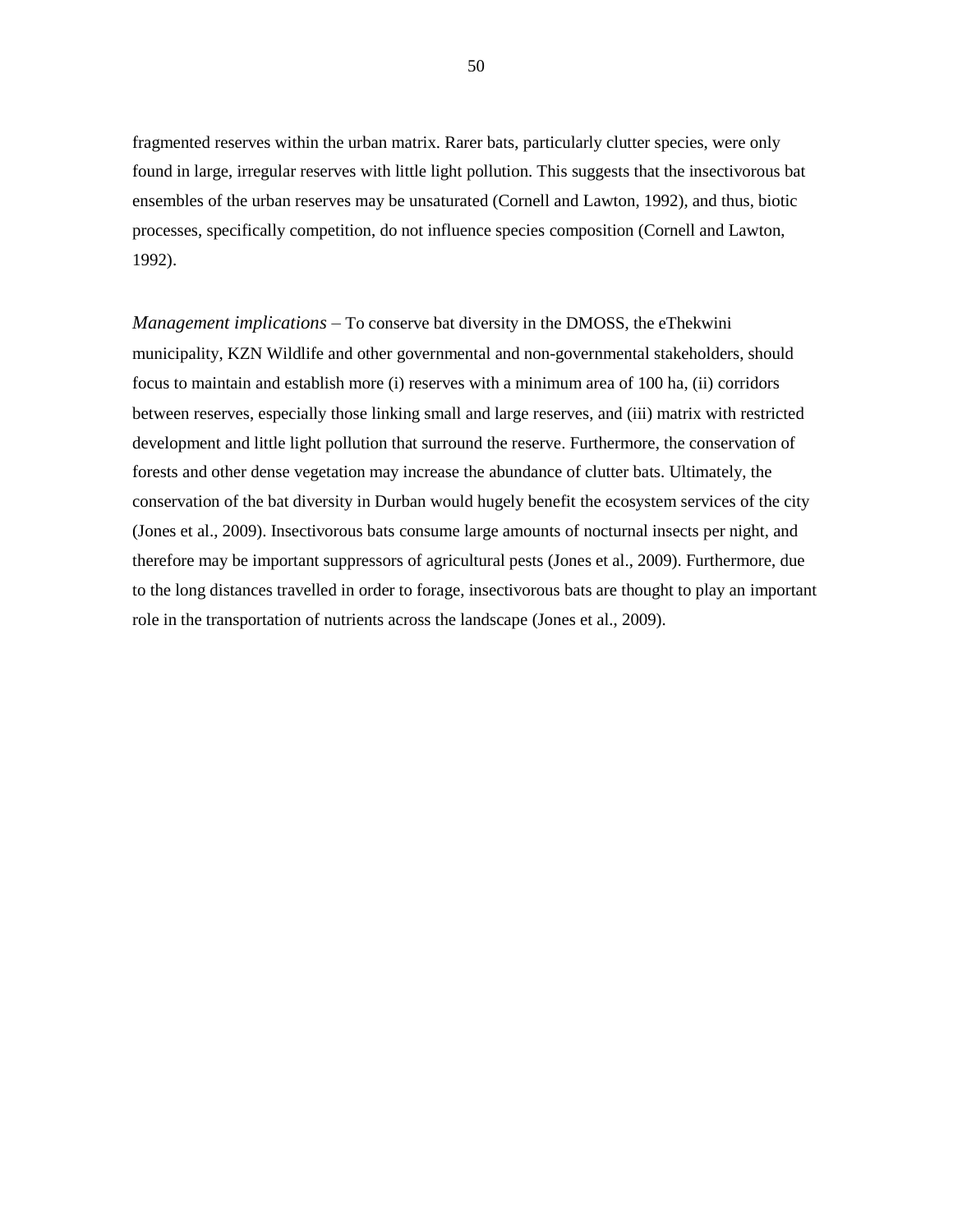### **REFERENCES**

- Acharya, L., Fenton, M.B., 1999. Bat attacks and moth defensive behaviour around streetlights. Canadian Journal of Zoology 77, 27-33.
- Adams, L.W., 2005. Urban wildlife ecology and conservation: a brief history of the discipline. Urban Ecosystems 8, 139-156.
- Aldridge, H.D.J.N., Rautenbach, I.L., 1987. Morphology, echolocation and resource partitioning in insectivorous bats. The Journal of Animal Ecology 56, 763-778.
- Arlettaz, R., Perrin, N., Hausser, J., 1997. Trophic resource partitioning and competition between the two sibling bat species *Myotis myotis* and *Myotis blythii*. Journal of Animal Ecology 66, 897-911.
- Atmar, W., Patterson, B.D., 1995. The nestedness temperature calculator: a visual basic program, including 294 presence-absence matrices. AICS Research Inc., University Park, New Mexico, USA and the Field Museum, Chicago, Illinois.
- Avila-Flores, R., Fenton, M.B., 2005. Use of spatial features by foraging insectivorous bats in a large urban landscape. Journal of Mammalogy 86, 1193-1204.
- Barclay, R.M.R., 1999. Bats are not birds a cautionary note on using echolocation calls to identify bats: a comment. Journal of Mammalogy 80, 290-296.
- Barclay, R.M.R., Harder, L.D., 2003. Life histories of bats: life in the slow lane, in: Kunz, T.H., Fenton, M.B. (Eds.), Bat Ecology. University of Chicago Press, Chicago, pp. 209-253.
- Barclay, R.M.R., Ulmer, J., MacKenzie, C.J.A., Thompson, M.S., Olson, L., McCool, J., Cropley, E., Poll, G., 2004. Variation in the reproductive rate of bats. Canadian Journal of Zoology 82, 688-693.
- Bennett, A.F., Saunders, D.A., 2010. Habitat fragmentation and landscape change, in: Sodhi, N.S., Ehrlich, P.R. (Eds.), Conservation Biology for all. Oxford University Press, New York, pp. 88-104.
- Bentz, B., Logan, J., Amman, G., 1991. Temperature-dependent development of the mountain pine beetle (Coleoptera: Scolytidae) and simulation of its phylogeny. Canadian Entomologist, 123: 1083-1094.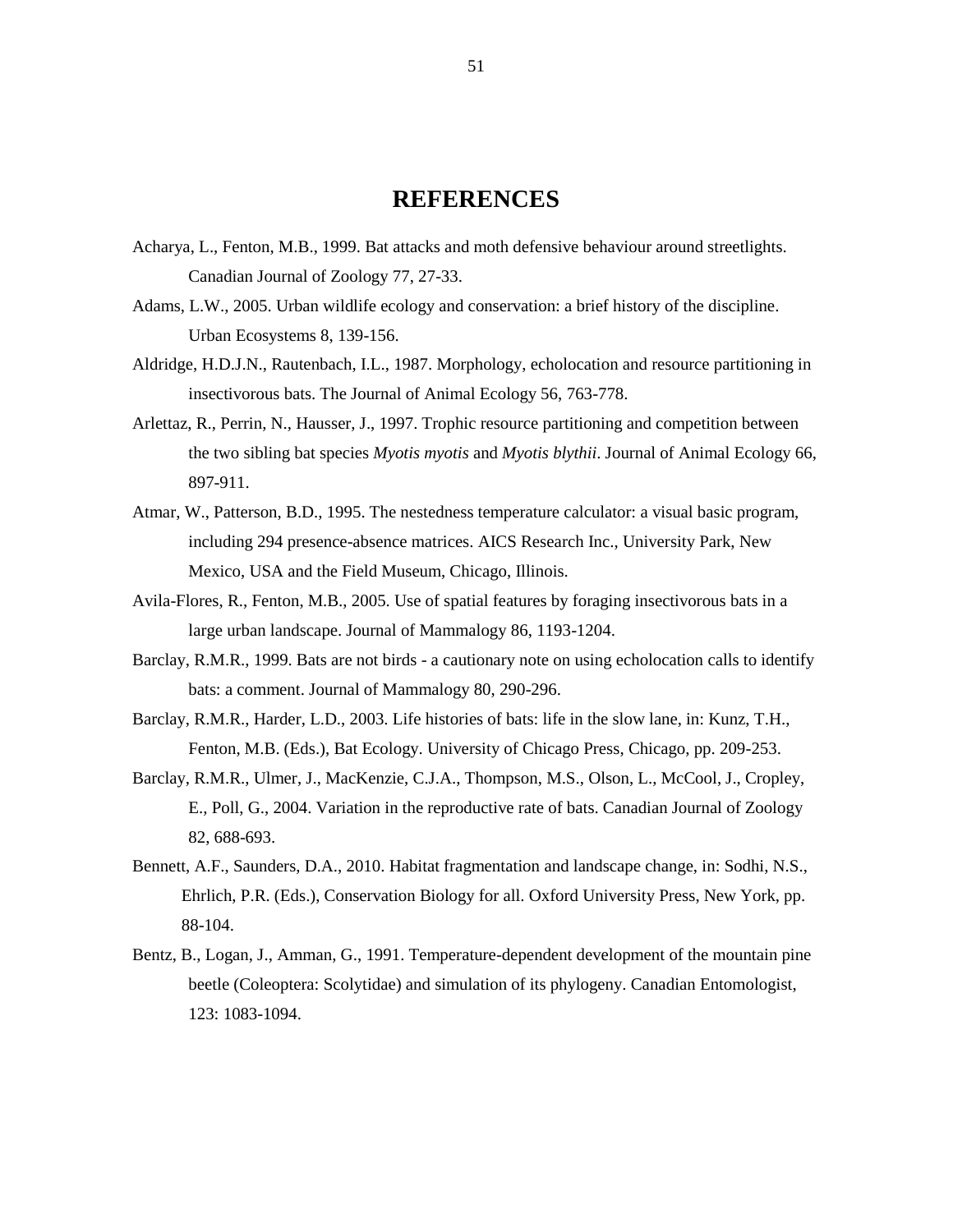- Bernard, E., Fenton, M.B., 2007. Bats in a fragmented landscape: species composition, diversity and habitat interactions in savannas of Santarém, Central Amazonia, Brazil. Biological Conservation 134, 332-343.
- Bland, J.M., Altman, D.G., 1995. Multiple significance tests: the Bonferroni method. British Medical Journal 310, 170.
- Bryant, M.M., 2006. Urban landscape conservation and the role of ecological greenways at local and metropolitan scales. Landscape and Urban Planning 76, 23-44.
- Burnham, K.P., Overton, W.S., 1978. Estimation of the size of a closed population when capture probabilities vary among mammals. Biometrika 65, 623-633.
- Buzas, M.A., Gibson, T.G., 1969. Species diversity: benthonic foraminifera in western North Atlantic. Science 163, 72-75.
- Carmel, Y., Safriel, U., 1998. Habitat use by bats in a Mediterranean ecosystem in Israel conservation implications. Biological Conservation 84, 245-250.
- Carpenter, R.E., Graham, J.B., 1967. Physiological responses to temperature in the long-nosed bat, *Leptonycteris sanborni*. Comparative Biochemistry and Physiology 22, 709-722.
- Chao, A., 1989. Estimating population size for sparse data in capture-recapture experiments. Biometrics 45, 427-438.
- Collinge, S.K., 1996. Ecological consequences of habitat fragmentation: implications for landscape architecture and planning. Landscape and Urban Planning 36, 59-77.
- Colwell, R.K., 2006. EstimateS: statistical estimation of species richness and shared species from samples. Version 8. Persistent URL <purl.oclc.org/estimates>.
- Colwell, R.K., Coddington, J.A., 1994. Estimating terrestrial biodiversity through extrapolation. Philosophical Transactions of the Royal Society of London: Biological Sciences 345, 101- 118.
- Colwell, R.K., Mao, C.X., Chang, J., 2004. Interpolating, extrapolating, and comparing incidencebased species accumulation curves. Ecology 85, 2717-2727.
- Connor, E.F., Simberloff, D., 1979. The assembly of species communities: chance or competition? Ecology 60, 1132-1140.
- Cook, R.R., 1995. The relationship between nested subsets, habitat subdivision, and species diversity. Oecologia 101, 204-210.
- Cornelis, J., Hermy, M., 2004. Biodiversity relationships in urban and suburban parks in Flanders. Landscape and Urban Planning 69, 385-401.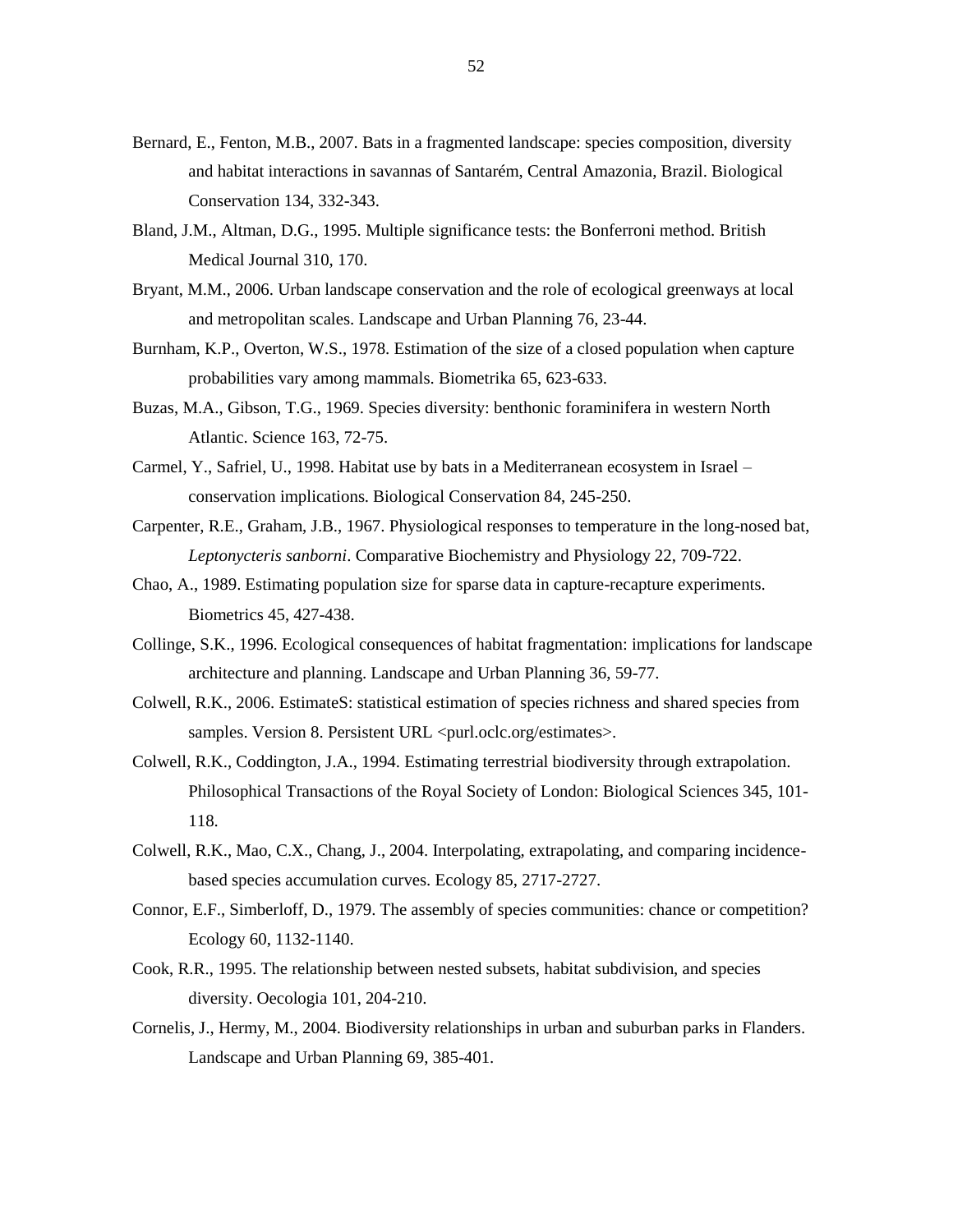- Cornell, H.V., Lawton, J.H., 1992. Species interactions, local and regional processes, and limits to the richness of ecological communities: a theoretical perspective. Journal of Animal Ecology 61, 1-12.
- Cosson, J.-F., Pons, J.-M., Masson, D., 1999. Effects of forest fragmentation on frugivorous and nectivorous bats in French Guiana. Journal of Tropical Ecology 15, 515-534.
- Diamond, J.M., 1975. Assembly of species communities, in: Cody, M.L., Diamond, J.M. (Eds.), Ecology and Evolution of Communities. Cambridge University Press, Cambridge, pp. 342- 444.
- Dickman, C.R., 1987. Habitat fragmentation and vertebrate species richness in an urban environment. Journal of Applied Ecology 24, 337-351.
- Duchamp, J.E., Sparks, D.W., Whitaker, J.O. Jr., 2004. Foraging-habitat selection by bats at an urban-rural interface: comparison between a successful and a less successful species. Canadian Journal of Zoology 82, 1157-1164.
- Dumont, E.R., 2004. Patterns of diversity in cranial shape among plant-visiting bats. Acta Chiropterologica 6, 59-64.
- Estrada, A., Coates-Estrada, R., Meritt, D. Jr., 1993. Bat species richness and abundance in tropical rain forest fragments and in agricultural habitats at Los Tuxtlas, Mexico. Ecography 16, 309-318.
- Estrada-Villegas, S., Meyer, C.F.J., Kalko, E.K.V., 2010. Effects of tropical forest fragmentation on aerial insectivorous bats in a land-bridge island system. Biological Conservation 143, 597- 608.
- eThekwini Municipality, 2007. Durban Biodiversity Report. Environmental and Climate Protection Department, eThekwini Municipality, Durban.
- Everette, A.L., O"Shea, T.J., Ellison, L.E., Stone, L.A., McCance, J.L., 2001. Bat use of a highplains urban wildlife refuge. Wildlife Society Bulletin 29(3), 967-973.
- Ewers, R.M., Didham, R.K., 2006. Confounding factors in the detection of species responses to habitat fragmentation. Biological Reviews 81, 117-142.
- Faeth, S.H., Bang, C., Saari, S., 2011. Urban biodiversity: patterns and mechanisms. Annals of the New York Academy of Sciences 1223, 69-81.
- Falkner, M.B., Stohlgren, T.J., 1997. Evaluating the contribution of small National Park areas to regional biodiversity. Natural Areas Journal 17, 324-330.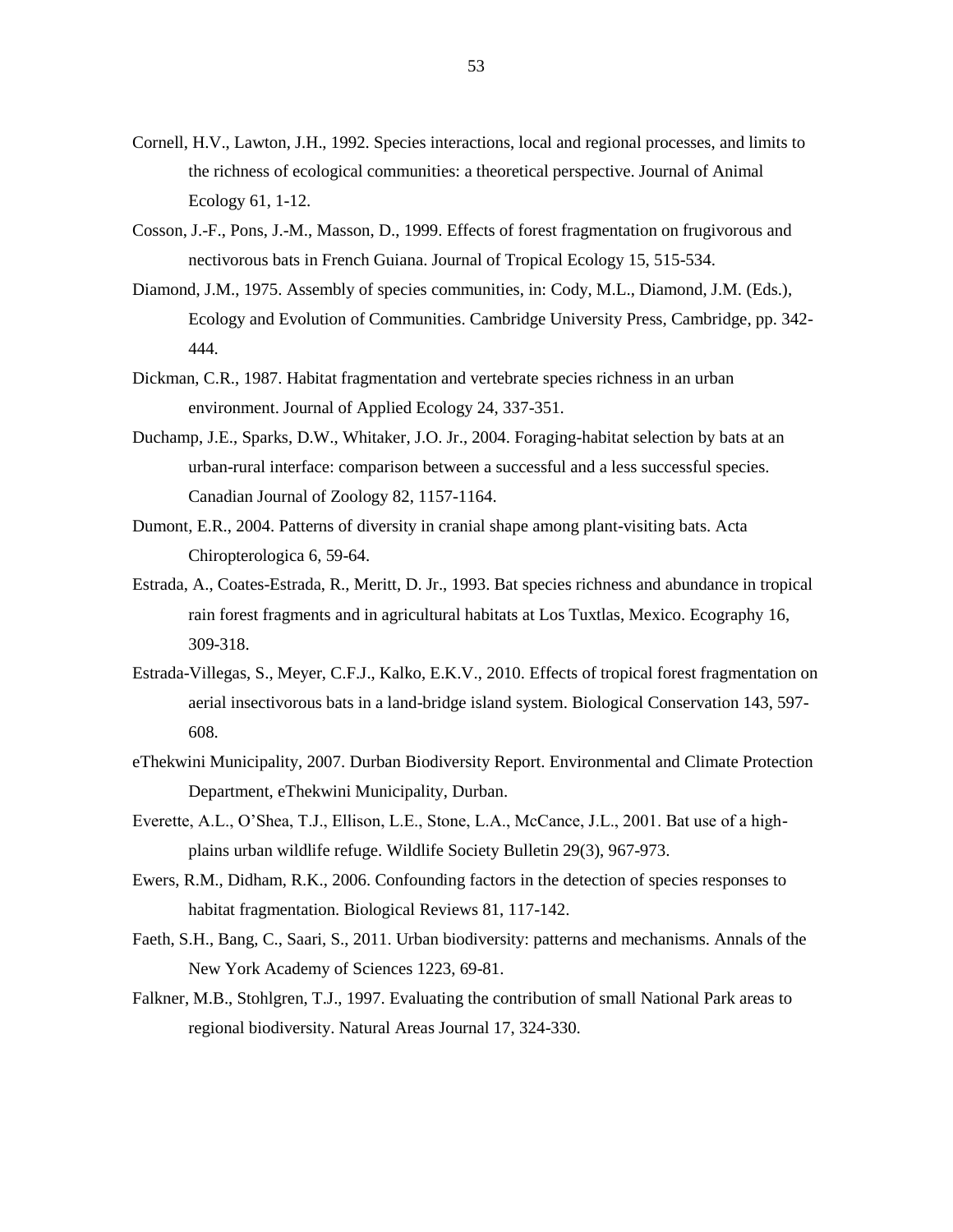- Fauth, J.E., Bernardo, J., Camara, M., Resetarits Jr., W.J., Van Buskirk, J., McCollum, S.A., 1996. Simplifying the jargon of community ecology: a conceptual approach. The American Naturalist 147, 282-286.
- Feeley, K., 2003. Analysis of avian communities in Lake Guri, Venezuela, using multiple assembly rule models. Oecologia 137, 104-113.
- Fenton, M.B., 1997. Science and the conservation of bats. Journal of Mammalogy 78, 1-14.
- Fernandez-Juricic, E., 2004. Spatial and temporal analysis of the distribution of forest specialists in an urban-fragmented landscape (Madrid, Spain). Implications for local and regional bird conservation. Landscape and Urban Planning 69, 17-32.
- Findley, J.S., 1993. Bats. A Community Perspective. Cambridge University Press, Cambridge.
- Foley, J.A., DeFries, R., Asner, G.P., Barford, C., Bonan, G., Carpenter, S.R., Chapin, F.S., Coe, M.T., Daily, G.C., Gibbs, H.K., Helkowski, J.H., Holloway, T., Howard, E.A., Kucharik, C.J., Monfreda, C., Patz, J.A., Prentice, I.C., Ramankutty, M.N., Snyder, P.K., 2005. Global consequences of land use.Science 309, 570-574.
- Forman, R.T.T., Godron, M., 1986. Landscape ecology. John Wiley and Sons, New York. fragments: a 22-year investigation. Conservation Biology 16, 605-618.
- Fullard, J.H., 1990. The sensory ecology of moths and bats: global lessons in staying alive, in: Evans, D.L., Schmidt, J.O. (Eds.), Insect Defences: Adaptive Mechanisms and Strategies of Prey and Predators. State University of New York Press, Albany, pp. 203-226.
- Gaisler, J., Zukal, J., Rehak, Z., Homolka, M., 1998. Habitat preference and flight activity of bats in a city. Journal of Zoology 244, 439-445.
- Game, M., 1980. Best shape for nature reserves. Nature 287, 630-632.
- Gehrt, S.D., Chelsvig, J.E., 2003. Bat activity in an urban landscape: patterns at the landscape and microhabitat scale. Ecological Applications 13, 939-950.
- Gehrt, S.D., Chelsvig, J.E., 2004. Species-specific patterns of bat activity in an urban landscape. Ecological Applications 14, 625-635.
- Gorresen, P.M., Willig, M.R., 2004. Landscape responses of bats to habitat fragmentation in atlantic forest of Paraguay. Journal of Mammalogy 85, 688-697.
- Gotelli, N.J., Buckley, N.J., Wiens, J.A., 1997. Co-occurrence of Australian land birds: Diamond"s assembly rules revisited. Oikos 80, 311-324.
- Gotelli, N.J., Colwell, R.K., 2001. Quantifying biodiversity: procedures and pitfalls in the measurement and comparison of species richness. Ecology Letters 4, 379-391.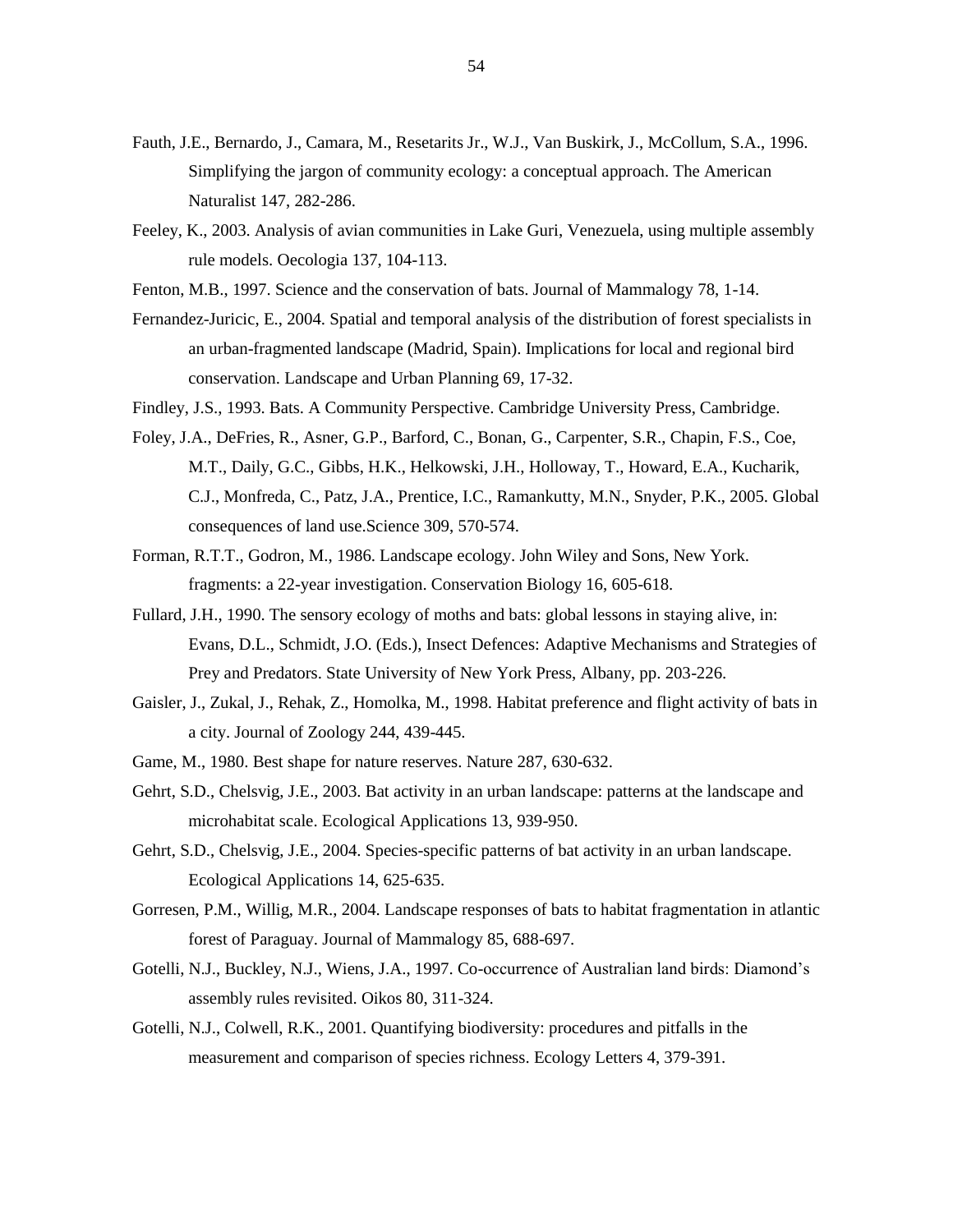- Gotelli, N.J., Ellison, A.M., 2002. Assembly rules for New England ant assemblages. Oikos 99, 591-599.
- Gotelli, N.J., Entsminger, G.L., 2005. Ecosim: null modeling software for ecologists. Version 7.71, Acquired Intelligence Inc., Kesey-Bear.
- Gotelli, N.J., Graves, G.R., 1996. Null Models in Ecology. Smithsonian Institution Press, Washington.
- Gotelli, N.J., McCabe, D.J., 2002. Species co-occurrence: a meta-analysis of J. M. Diamond's assembly rules model. Ecology 83, 2091-2096.
- Grime, J.P., 1979. Plant Strategies and Vegetation Processes. John Wiley and Sons, New York, New York.
- Grimm, N.B., Faeth, S.H., Golubiewski, N.E., Redman, C.L., Wu, J., Bai, X., Briggs, J.M., 2008. Global change and the ecology of cities. Science 319, 756-760.
- Grindal, S.D., Brigham, R.M., 1999. Short-term effects of small-scale habitat disturbance on activity by insectivorous bats. The Journal of Wildlife Management 62, 996-1003.
- Guo, Q., Berry, W.L., 1998. Species richness and biomass: dissection of the hump-shaped relationships. Ecology 79, 2555-2559.
- Gutzwiller, K.J., Anderson, S.H., 1992. Interception of moving organisms: influences of patch shape, size and orientation on community structure. Landscape Ecology 6, 293-303.
- Hagstrum, D.W., Milliken, G.A., 1988. Quantitative analysis of temperature, moisture and diet factors affecting insect development. Annals of the Entomological Society of America 81, 539-546.

Hanski, I., 1998. Metapopulation dynamics. Nature 396, 41-49.

Hanski, I., Ovaskainen, O., 2000. The metapopulation capacity of a fragmented landscape. Nature 404, 755-758.

- Happold, D.C.D., Happold, M., 1989. The bats (Chiroptera) of Malawi, central Africa: checklist and keys for identification. Nyala 14, 89-112.
- Happold, D.C.D., Happold, M., 1990. The domiciles, reproduction, social organisation and sex ratios of the banana bat *Pipistrellus nanus* (Chiroptera, Vespertilionidae) in Malawi, Central Africa. Zeitschrift für Säugetierkunde 55, 145-160.
- Hawkins, B.A., Field, R., Cornell, H.V., Currie, D.J., Guégan, J-F., Kaufman, D.F., Kerr, J.T., Mittelbach, G.G., Oberdorff, T., O"Brien, E.M., Porter, E.E., Turner, J.R.G., 2003. Energy, water and broad-scale geographic patterns of species richness. Ecology 84, 3105-3117.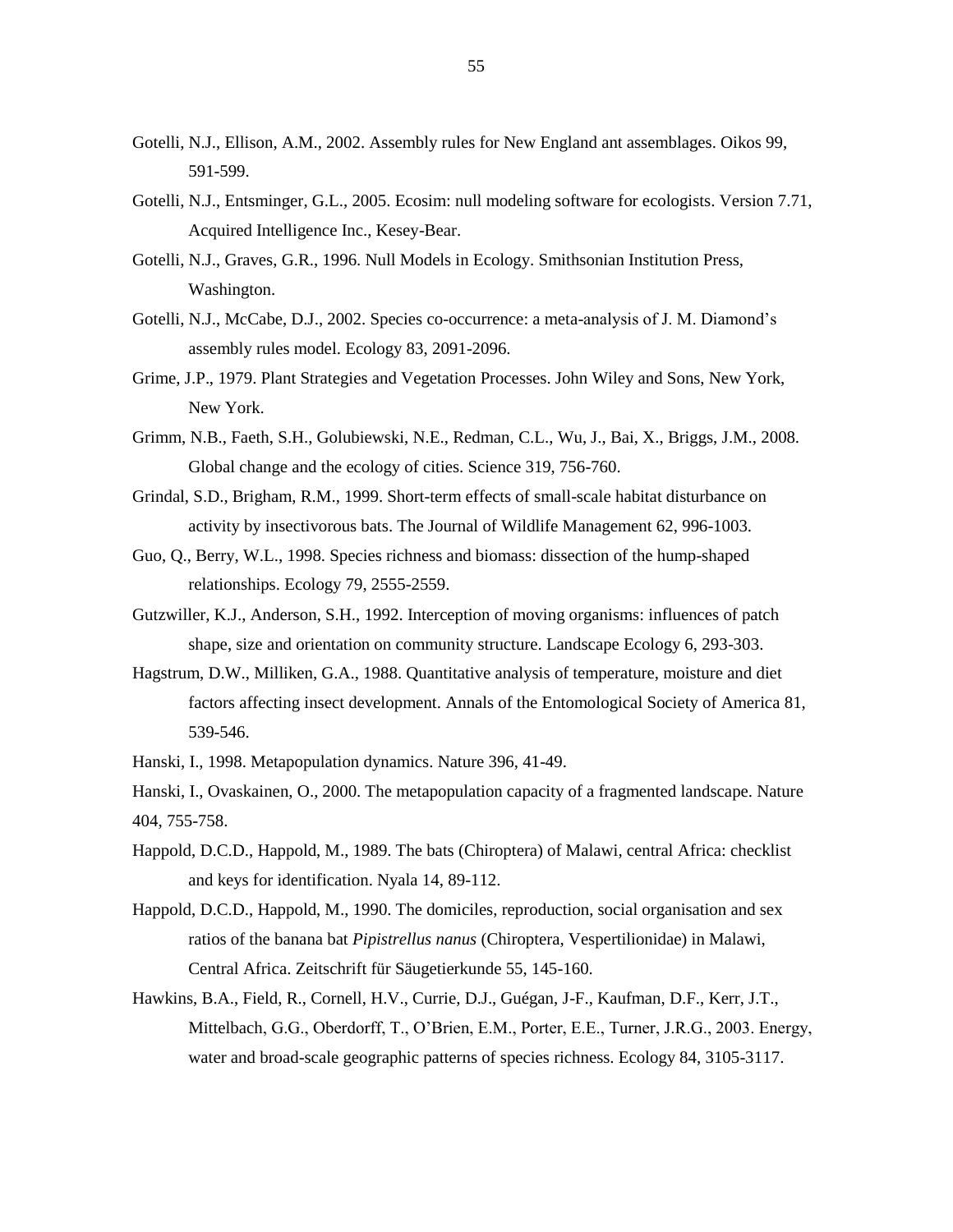- Hayes, J.P., 1996. Temporal variation in the activity of bats and the design of echolocationmonitoring studies. Journal of Mammalogy 78, 514-524.
- Heller, K.-G., von Helverson, O., 1989. Resource partitioning of sonar frequency bands in rhinolophoid bats. Oecologia 80, 178-186.
- Henry, M., Thomas, D.W., Vaudry, R., Carrier, M., 2002. Foraging distances and home range of pregnant and lactating little brown bats (*Myotis lucifugus*). Journal of Mammalogy 83, 767- 774.
- Henshaw, R.E., Folk Jr., G.E., 1966. Relation of thermoregulation to seasonally changing microclimate in two species of bats (*Myotis lucifugus* and *M*. *sodalis*). Physiological Zoology 39, 223-236.
- Herrera, C.M., 2002. Seed dispersal by vertebrates, in: Herrera, C.M., Pellmyr, O. (Eds.), Plantanimal Interactions: An Evolutionary Approach. Blackwell Science, Oxford, pp. 185-208.
- Hogberg, L.K., Patriquin, K.J., Barclay, R.M.R., 2002. Use by bats of patches of residual trees in logged areas of the boreal forest. The American Midland Naturalist 148, 282-288.
- Holt, R.D., 1993. Ecology at the mesoscale: the influence of regional processes on local communities, in: Ricklefs, R.E., Schluter, D. (Eds.), Species Diversity in Ecological Communities. University of Chicago Press, Chicago, pp. 77-88.
- Hourigan, C.L., Catterall, C.P., Jones, D., Rhodes, M., 2010. The diversity of insectivorous bat assemblages among habitats within a subtropical urban landscape. Austral Ecology 35, 849–857.
- Hourigan, C.L., Johnson, C., Robson, S.K.A., 2006. The structure of a micro-bat community in relation to gradients of environmental variation in a tropical urban area. Urban Ecosystems 9, 67-82.
- Huston, M.A., 1999. Local processes and regional patterns: appropriate scales for understanding variation in the diversity of plants and animals. Oikos 86, 393-401.
- Jacobs, D.S., 2000. Community level support for the allotonic frequency hypothesis. Acta Chiropterologica 2, 197-207.
- Jacobs, D.S., Barclay, R.M.R., 2009. Niche differentiation in two sympatric sibling bat species *Scotophilus dinganii* and *Scotophilus mhlanganii*. Journal of Mammalogy 90, 879-887.
- Jacobs, D.S., Kelly, E.J., Mason, M., Stoffberg, S., 2007. Thermoregulation in two free-ranging subtropical insectivorous bat species: *Scotophilus* species (Vespertilionidae). Canadian Journal of Zoology 85, 883-890.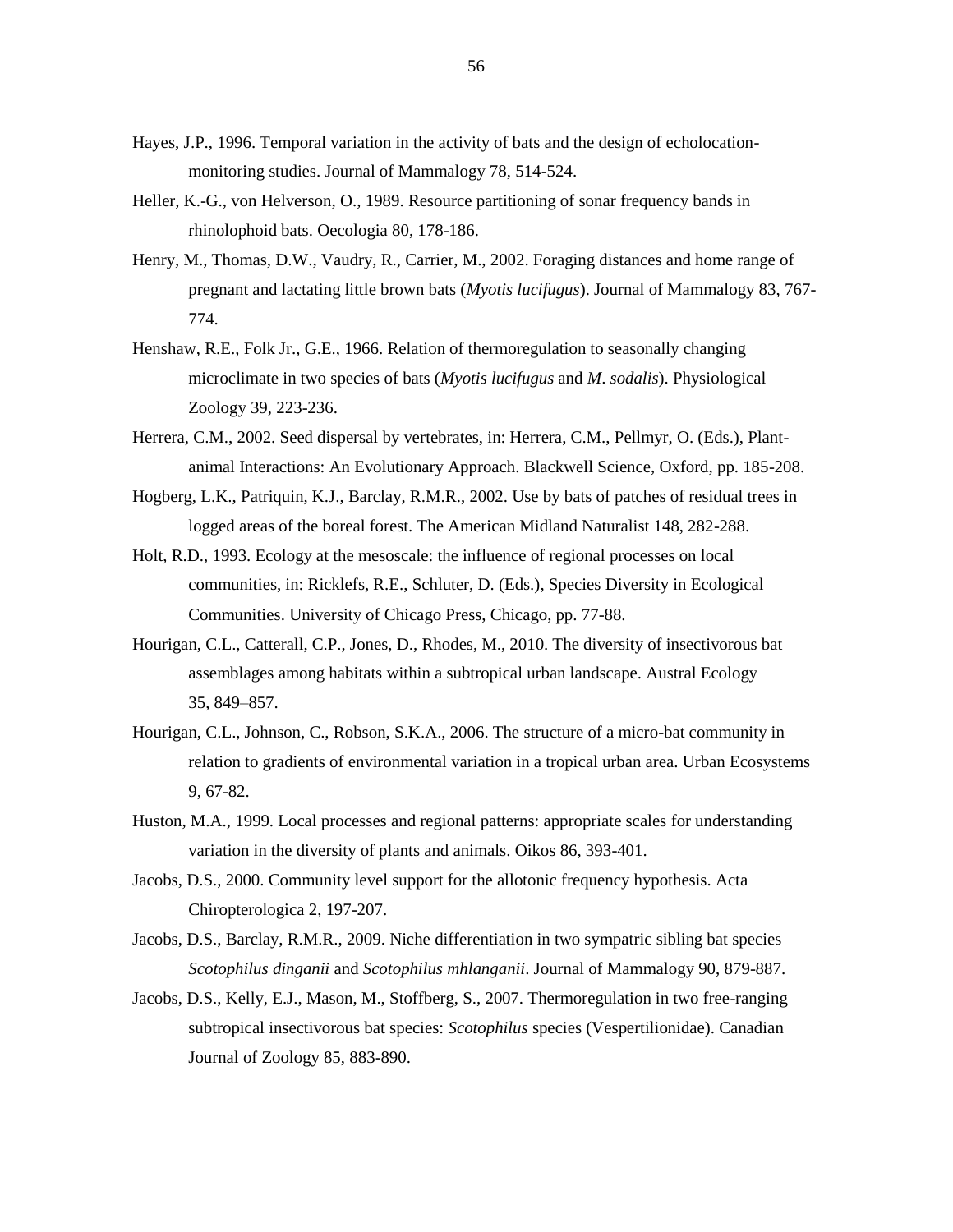- Johnson, J.B., Gates, J.E., Ford, W.M., 2008. Distribution and activity of bats at local and landscape scales within a rural–urban gradient. Urban Ecosystems 11, 227-242.
- Jones, G., Duvergé, P.L., Ransome, R.D., 1995. Conservation biology of an endangered species: field studies of greater horseshoe bats. Symposium of the Zoological Society of London 67, 309-324.
- Jones, G., Jacobs, D.S., Kunz, T.H., Willig, M.R., Racey, P.A., 2009. Carpe noctem: the importance of bats as bioindicators. Endangered Species Research 8, 93-115.
- Jones, G., Rydell, J., 2004. Bat Ecology. University of Chicago Press, Chicago, USA.
- Jung, K., Kalko, E.K.V., 2010. Where forest meets urbanization: foraging plasticity of aerial insectivorous bats in an anthropogenically altered environment. Journal of Mammalogy 91, 144-153.
- Jung, K., Kalko, E.K.V., 2011. Adaptability and vulnerability of high-flying Neotropical aerial insectivorous bats to urbanization. Diversity and Distribution 17, 262-274.
- Kalcounis-Rueppell, M.C., Payne, V.H., Huff, S.R., Boyko, A.L., 2007. Effects of wastewater treatment plant effluent on bat foraging ecology in an urban stream. Biological Conservation 138, 120-130.
- Kingston, T., Jones, G., Zubaid, A., Kunz, T.H., 2000. Resource partitioning in rhinolophoid bats revisited. Oecologia 124, 332-342.
- Kowarik, I., 2011. Novel urban ecosystems, biodiversity, and conservation. Environmental Pollution 159, 1974-1983.
- Kunin, W.E., 1997. Sample shape, spatial scale and species counts: implications for reserve design. Biological Conservation 82, 369-377.
- Kunz, T.H., Hodgkison, R., Weise, C.D., 2009. Methods for capturing and handling bats, in: Kunz, T.H., Parsons, S. (Eds.), Ecological and Behavioral Methods for the Study of Bats, second ed. The John Hopkins University Press, Baltimore, Maryland, pp. 1-35.
- Kunz, T.H., Parsons, S. (Eds.), 2009. Ecological and behavioural methods for the study of bats. John Hopkins University Press, Baltimore, Maryland.
- Kurta, A., Teramino, J.A., 1992. Bat community structure in an urban park. Ecography 15, 257-261.
- Laurance, W.F., Lovejoy, T.E., Vasconcelos, H.L., Bruna, E.M., Didham, R.K., Stouffer, P.C., Gascon, C., Bierregaard, R.O., Laurance, S.G., Sampaio, E., 2002. Ecosystem decay of Amazonian forest fragments: a 22-year investigation. Conservation Biology 16, 605-618.
- Law, B.S., Anderson, J., Chidel, M., 1999. Bat communities in a fragmented forest landscape on the south-west slopes of New South Wales, Australia. Biological Conservation 88, 333-345.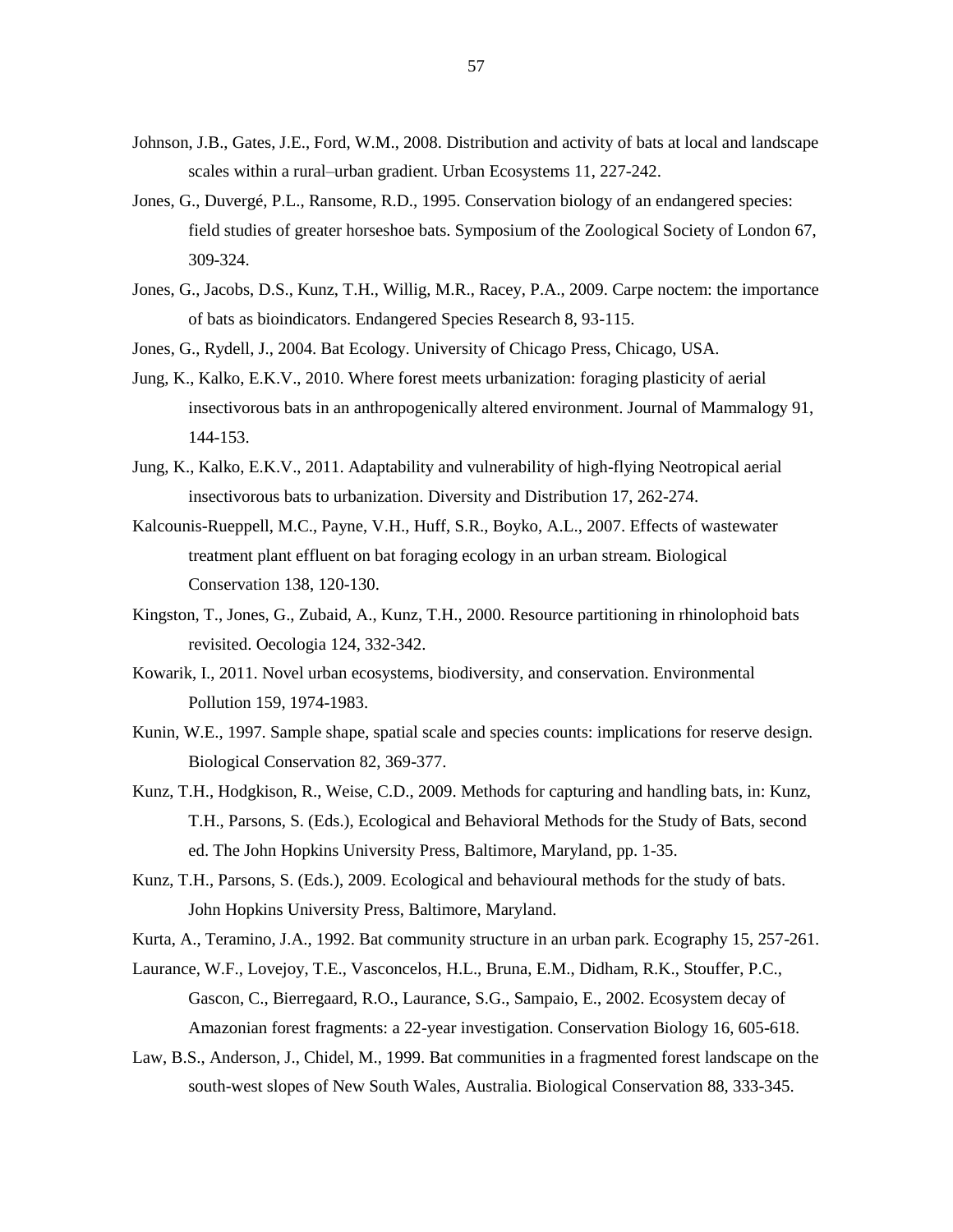- Lesinski, G., Kowalski, M., Wojtowicz, B., Gulatowski, J., Lisowski, A. 2007., Bats on forested islands of different size in an agricultural landscape. Folia Zoologica 56, 153-161.
- Levin, S.A., 1992. The problem of pattern and scale in ecology. Ecology 73, 1943-1967.
- Loayza, A.P., Loiselle, B.A., 2009. Composition and distribution of a bat assemblage during the dry season in a naturally fragmented landscape in Bolivia. Journal of Mammalogy 90, 732-742.
- Loeb, S.C., Post, C.J., Hall, S.T., 2009. Relationship between urbanization and bat community structure in national parks of the southeastern U.S. Urban Ecosystems 12, 197-214.
- Loeb, S.C., Waldrop, T.A., 2008. Bat activity in relation to fire and fire surrogate treatments in southern pine stands. Forest Ecology and Management 255, 3185-3192.
- Longcore, T., Rich, C., 2004. Ecological light pollution. Frontiers in Ecology and the Environment 2, 191-198.
- MacArthur, R.H., Levins, R., 1967. The limiting similarity, convergence and divergence of coexisting species. American Naturalist 101, 377-385.
- MacArthur, R.H., Wilson, E.O., 1967. The theory of island biogeography. Princeton University Press, Princeton.
- Manly, B.F.J., 1991. Randomization and Monte Carlo Methods in Biology. University of Chicago Press, Chicago.
- McCain, C.M., 2007. Could temperature and water availability drive elevational species richness patterns? A global case study for bats. Global Ecology and Biogeography 16, 1-13.
- McKenzie, N.L., Rolfe, J.K., 1986. Structure of bat guilds in the Kimberley mangroves, Australia. Journal of Animal Ecology 55, 401-420.
- Meyer, C.F.J., Kalko, E.K.V., 2008. Bat assemblages on Neotropical land-bridge islands: nested subsets and null model analyses of species co-occurrence patterns. Diversity and Distributions 14, 644-654.
- Meyer, C.F.J., Schwarz, C.J., Fahr, J., 2004. Activity patterns and habitat preferences of insectivorous bats in a West African Forest-Savanna mosaic. Journal of Tropical Ecology 20, 397-407.
- Mickleburgh, S.P., Hutson, A.M., Racey, P.A., 2002. A review of the global conservation status of bats. Oryx 36, 18-34.
- Miller, B.W., 2001. A method for determining relative activity of free flying bats using a new activity index for acoustic monitoring. Acta Chiropterologica 3, 93-105.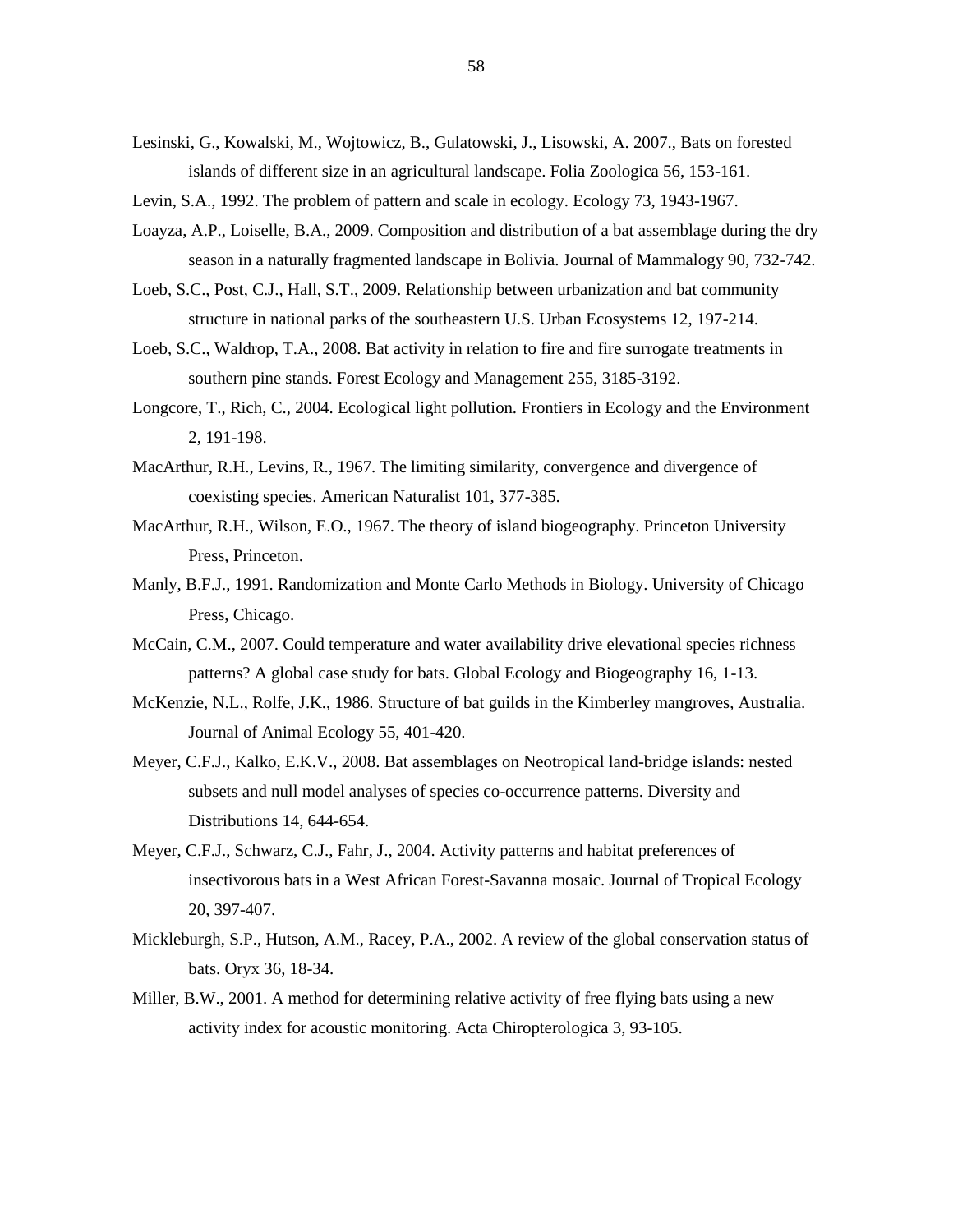- Mittelbach, G.G., Steiner, C.F., Scheiner, S.M., Gross, K.L., Reynolds, H.L., Waide, R.B., Willig, M.R., Dodson, S.I., Gough, L., 2001. What is the observed relationship between species richness and productivity? Ecology 82, 2381-2396.
- Mittermeier, R.A., Mittermeier, C.G., Brooks, T.M., Pilgrim, J.D., Konstant, W.R., da Fonseca, G.A.B., Kormos, C., 2003. Wilderness and biodiversity conservation. Proceedings of the National Academy of Sciences USA 100, 10309-10313.
- Monadjem, A., and Fahr, J., 2007. Rapid Survey of Bats of North Lorma, Gola and Grebo National Forests, with Notes on Shrews and Rodents. Conservation International, Arlington, Virginia.
- Monadjem, A., Taylor, P.J., Cotterill, F.P.D., Schoeman, M.C., 2010. Bats of Southern Africa: A Biogeographic and Taxonomic Synthesis. Wits University Press, Johannesburg.
- Morin, P.J., 1999. Community Ecology. Blackwell Science, Malden.
- Mucina, L., Rutherford, M.C., 2006. The Vegetation of South Africa, Lesotho and Swaziland. South African National Biodiversity Institute, Pretoria.
- Naidoo, S., Mackey, R.L., Schoeman, M.C., in press. Foraging ecology of insectivorous bats (Chiroptera) at a polluted and an unpolluted river in an urban landscape. Durban Museum Novitates 33.
- Niemelä, J., 1999a. Is there a need for a theory of urban ecology. Urban Ecosystems 3, 57-65.
- Niemelä, J., 1999b. Ecology and urban planning. Biodiversity and Conservation 8, 119-131.
- Norberg, U.M., Rayner, J.M.V., 1987. Ecological morphology and flight in bats (Mammalia; Chiroptera): wing adaptations, flight performance, foraging strategy and echolocation. Philosophical Transactions of the Royal Society of London, Series B, Biological Sciences 316, 335-427.
- O"Donnell, C.F.J., 2000. Influence of season, habitat, temperature, and invertebrate availability on nocturnal activity of the New Zealand long-tailed bat (*Chalinolobus tuberculatus*). New Zealand Journal of Zoology 27, 207-221.
- O"Farrell, M.J., Gannon, W.L., 1999. A comparison of acoustic versus capture techniques for the inventory of bats. Journal of Mammalogy 80, 24-30.
- Palmer, M.W., van der Maarel, E., 1995. Variance in species richness, species association, and niche limitation. Oikos 73, 203-213.
- Parsons, S., Szewczak, J.M., 2009. Detecting, recording and analyzing the vocalizations of bats, in: Kunz, T.H., Parsons, S. (Eds.), Ecological and behavioural methods for the study of bats. John Hopkins University Press, Baltimore, Maryland, pp. 91-111.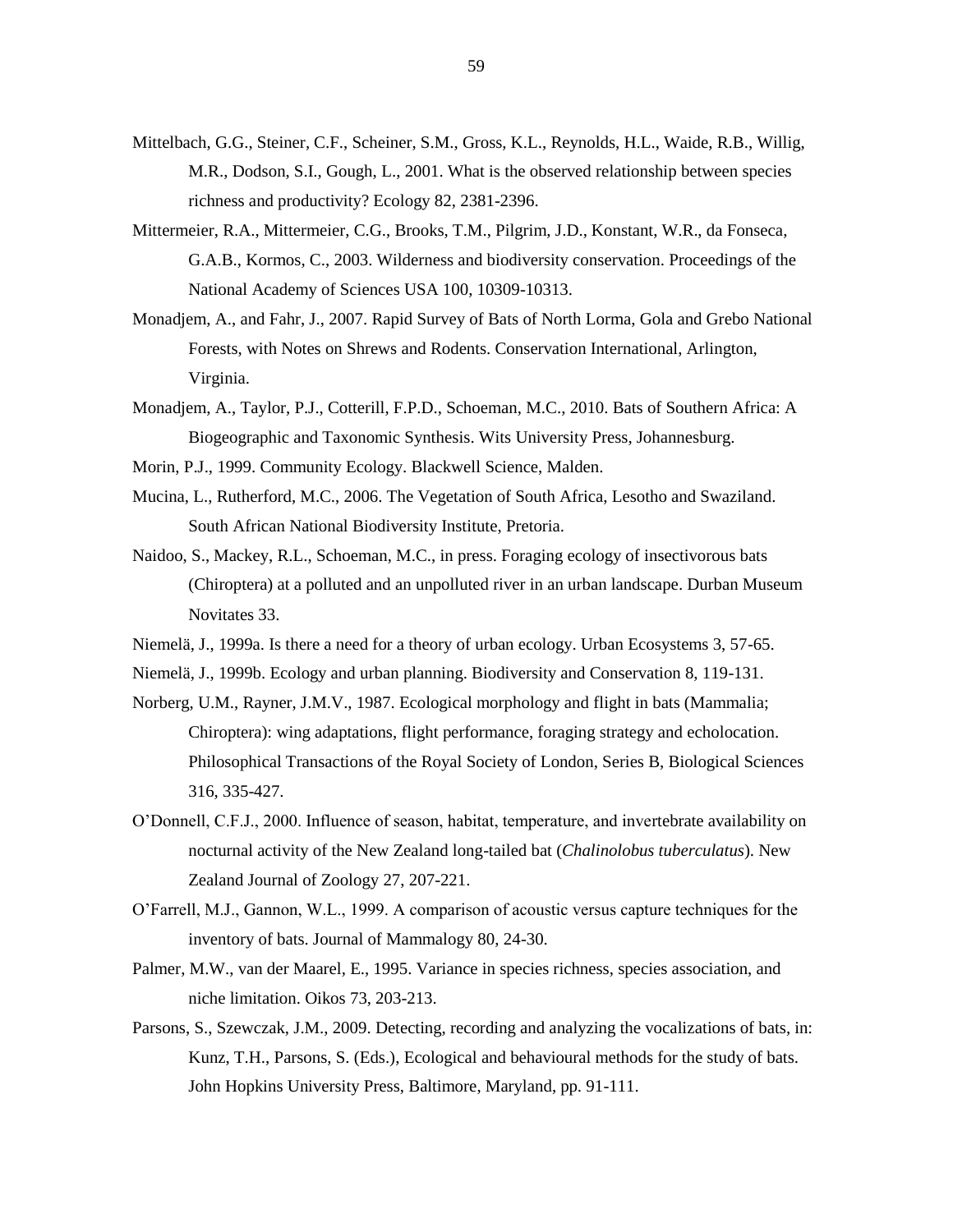- Pärtel, M., Zobel, M., 2007. Dispersal limitation may result in the unimodal productivity-diversity relationship: a new explanation for a general pattern. Journal of Ecology 95, 90-94.
- Patten, M.A., 2004. Correlates of species richness in North American bat families. Journal of Biogeography 31, 975-985.
- Patterson, B.D., 1987. The principle of nested subsets and its implications for biological conservation. Conservation Biology 1, 323-334.
- Patterson, B.D., 1990. On the temporal development of nested subset patterns of species composition. Oikos 59, 330-342.
- Patterson, B.D., Atmar, W., 1986. Nested subsets and the structure of insular mammalian faunas and archipelagos. Biological Journal of the Linnean Society 28, 65-82.
- Patterson, B.D., Pacheco, V., Solari, S., 1996. Distributions of bats along an elevational gradient in the Andes of south-eastern Peru. Journal of Zoology (London) 240, 637-658.
- Patterson, B.D., Atmar, W., 2000. Analyzing species composition in fragments, in: Rheinwald, G.  $(Ed.)$ , Isolated Vertebrate Communities in the Tropics. Proceedings of the  $4<sup>th</sup>$  International Symposium. Bonner Zoologische Monographen, Bonn, pp. 9-24.
- Perneger, T.V., 1998. What"s wrong with Bonferroni adjustments. BMJ 316, 1236-1238.
- Pielou, D.P., Pielou, E.C., 1968. Association among species of infrequent occurrence: the insect and spider fauna of *Polyporus betulinus* (Bulliard) Fries. Journal of Theoretical Biology 21, 202-216.
- Racey, P.A., Entwistle, A.C., 2004. Conservation ecology of bats, in: Kunz, T.H., Fenton, M.B. (Eds.), Bat Ecology. Chicago University Press, Chicago, pp. 680-743.
- Reeder, W.J., Cowles, R.B., 1951. Aspects of thermoregulation in bats. Journal of Mammalogy 32, 389-403.
- Roberts, D., 1994. The design of an open-space network for the city of Durban (South Africa). Environmental Conservation 21, 11-17.
- Roberts, D., 2010. Prioritizing climate change adaptation and local level resilience in Durban, South Africa. Environment and Urbanization, 22, 397-413.
- Rodrígues-Gironés, M.A., Santamaría, L., 2006. A new algorithm to calculate the nestedness temperature of presence-absence matrices. Journal of Biogeography 33, 924-935.
- Ruggiero, A., Kitzberger, T., 2004. Environmental correlates of mammal species richness in South America: effects of spatial structure, taxonomy and geographic range. Ecography 27, 401- 416.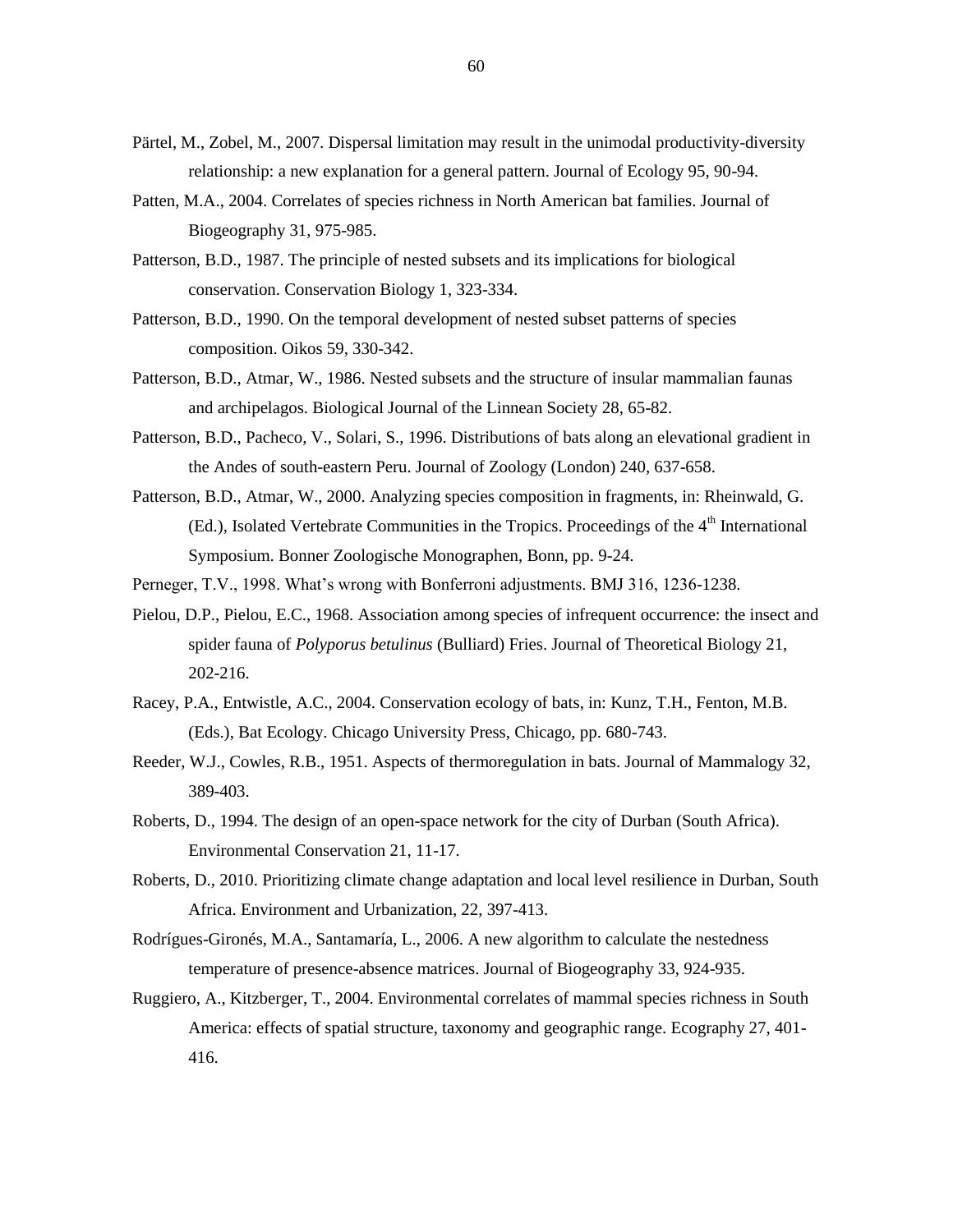- Rydell, J., 1992. Exploitation of insects around streetlamps by bats in Sweden. Functional Ecology 6, 744-750.
- Rydell, J., 1993. Variation in foraging activity of an aerial insectivorous bat during reproduction. Journal of Mammalogy 74, 503-509.
- Rydell, J., Bushby, A., Cosgrove, C., Racey, P.A., 1994. Habitat use by bats along rivers in Northeast Scotland. Folia Zoologica 43, 417-424.
- Sanderson, E.W., Jaiteh, M., Levy, M.A., Redford, K.H., Wannebo, A.V., Woolmer, G., 2002. The human footprint and the last of the wild. BioScience 52, 891-904.
- Scanlon, A.T., Petit, S., 2008. Biomass and biodiversity of nocturnal aerial insects in an Adelaide City park and implications for bats (Microchiroptera). Urban Ecosystems 11, 91-106.
- Schluter, D., 1984. A variance test for detecting species associations, with some example applications. Ecology 65, 998-1005.
- Schluter, D., Ricklefs, R.E., 1993. Convergence and the regional component of species diversity, in: Ricklefs, R.E., Schluter, D. (Eds.), Species Diversity in Ecological Communities, University of Chicago Press, Chicago, pp. 230-240.
- Schnitzler, H.-U., Kalko, E.K.V., 2001. Echolocation by insect-eating bats. BioScience 51, 557- 569.
- Schoeman, M.C., 2006. The relative influence of competition and coevolution on the community structure of insectivorous bats in southern Africa (Phd thesis). University of Cape Town, Cape Town.
- Schoeman, M.C., Jacobs, D.S., 2003. Support for the allotonic frequency hypothesis in an insectivorous bat community. Oecologia 134, 154-162.
- Schoeman, M.C., Jacobs, D.S., 2008. The relative influence of competition and prey defences on the phenotypic structure of insectivorous bat ensembles in southern Africa. PLoS ONE 3, e3715.
- Schoeman, M.C., Jacobs, D.S., 2011. The relative influence of competition and prey defences on the trophic structure of animalivorous bat ensembles. Oecologia 166, 493-506.
- Schoeman, M.C., Waddington, K.J., 2011. Do deterministic processes influence the phenotypic patterns of animalivorous bat ensembles at urban rivers? African Zoology 46, 288-301.
- Seamark, E.C.J., Kearney, T.C., 2004. Bats (Chiroptera) of Ithala Game Reserve, northern KwaZulu-Natal, South Africa. Durban Museum Novitates 29, 1-4.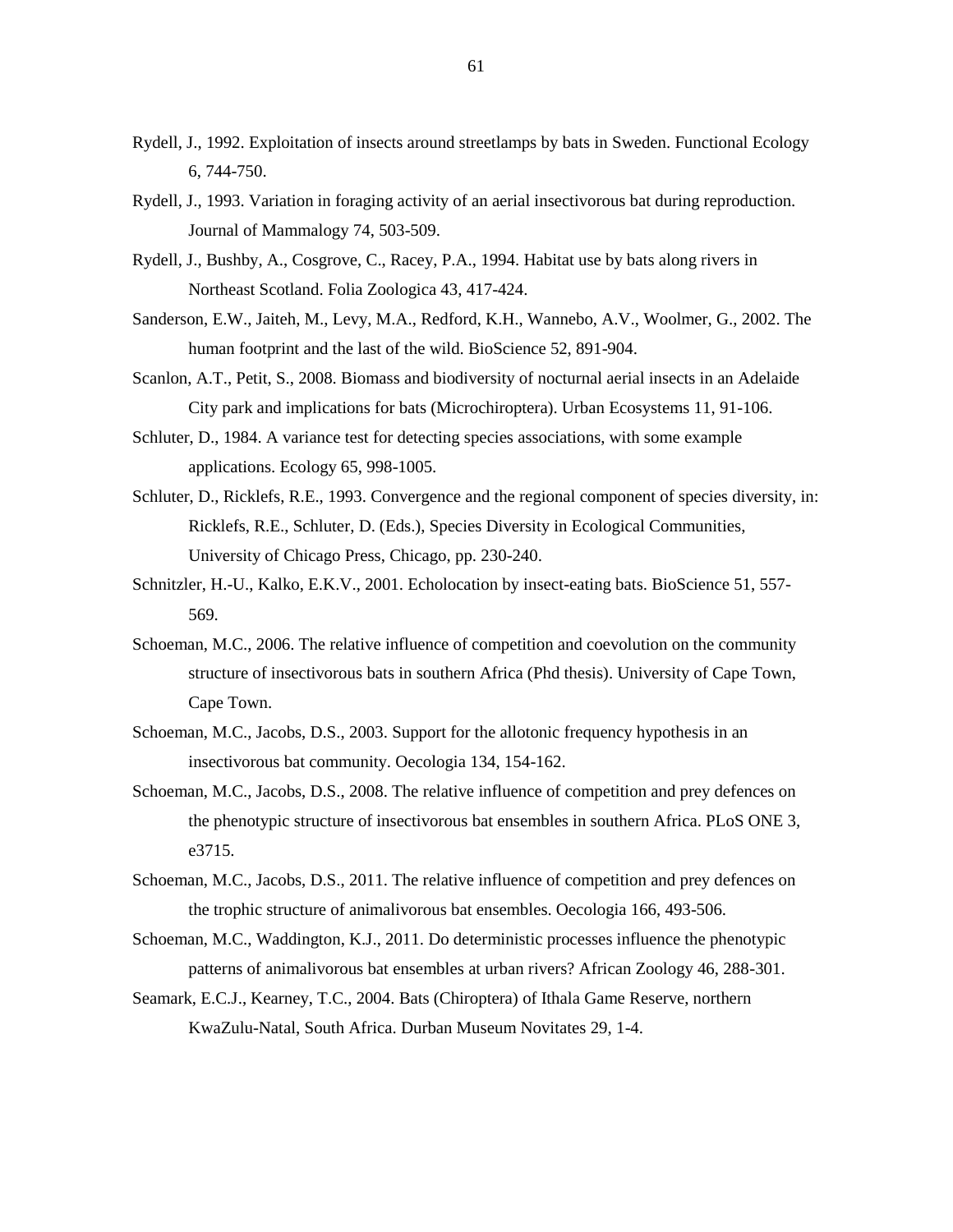- Shafer, C. L., 1997. Terrestrial nature reserve design at the urban/rural interface, in: Schwartz, M.W. (Eds.). Conservation in Highly Fragmented Landscapes. Chapman and Hall, New York, pp. 345–378.
- Shannon, C.E., 1948. A mathematical theory of communication. The Bell System Technical Journal 27, 379-423.
- Shiel, C.B., Shiel, R.E., Fairley, J.S., 1999. Seasonal changes in the foraging behaviour of Leisler"s bats (*Nyctalus leisleri*) in Ireland as revealed by radio-telemetry. Journal of Zoology (London) 249, 347-358.
- Simmons, N.B., 2005. Order Chiroptera, in: Wilson, D.E., Reeder, D.M. (Eds.). Mammal Species of the World. The Johns Hopkins University Press, Baltimore, pp. 312-529.
- Sparks, D.W., Ritzi, C.M., Duchamp, J.E., Whitaker Jr, J.O., 2005. Foraging habitat of the Indiana bat (*Myotis sodalis*) at an urban-rural interface. Journal of Mammalogy 86, 713-718.
- Stone, L., Roberts, A., 1990. The checkerboard score and species distributions. Oecologia 85, 74- 79.
- Struebig, M.J., Kingston, T., Akbar, Z., Mohd-Adnan, A., Rossiter, S.J., 2008. Conservation value of forest fragments to Paleotropical bats. Biological Conservation 141, 2112-2126.
- Swift, S.M., 1980. Activity patterns of Pipistrelle bats (*Pipistrellus pipistrellus*) in north-east Scotland. Journal of Zoology (London) 190, 286-295.
- Swift, S.M., 1997. Roosting and foraging behaviour of Natterer"s bats (*Myotis nattereri*) close to the northern border of their distribution. Journal of Zoology (London) 242, 375-384.
- Threlfall, C., Law, B., Penman, T., Banks, P.B., 2011. Ecological processes in urban landscapes: mechanisms influencing the distribution and activity of insectivorous bats. Ecography 34, 814-826.
- Turner, I.M., 1996. Species loss in fragments of tropical rain forest: a review of the evidence. Journal of Applied Ecology 33, 200-209.
- Ulrey, W.A., Sparks, D.W., Ritzi, C.M., 2005. Bat communities in highly impacted areas: comparing Camp Atterbury to the Indianapolis Airport. Proceedings of the Indiana Academy of Science 114, 73-76.
- Ulrich, W., Gotelli, N.J., 2007. Disentangling community patterns of nestedness and species cooccurrence. Oikos 116, 2053-2061.